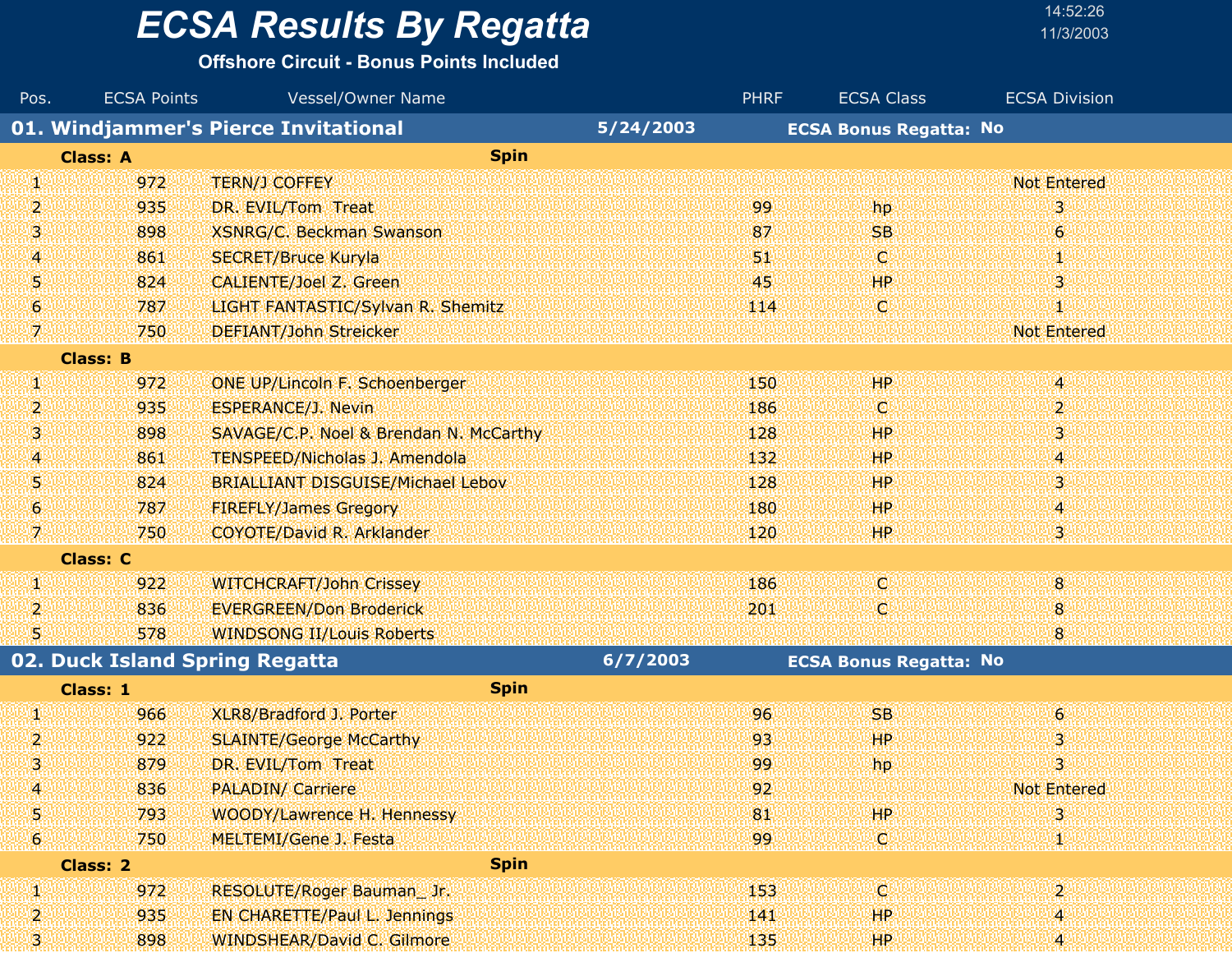#### **Offshore Circuit - Bonus Points Included**

| Pos.            | <b>ECSA Points</b> | Vessel/Owner Name                   |                 | <b>PHRF</b> | <b>ECSA Class</b>             | <b>ECSA Division</b> |
|-----------------|--------------------|-------------------------------------|-----------------|-------------|-------------------------------|----------------------|
| 41              | 861                | <b>MENTOR/Mark Kondracky</b>        |                 | 211         | O                             | $\overline{2}$       |
| 51              | 824                | <b>NUNNEHI/Mark Dixon</b>           |                 | 135         | HP                            | 4                    |
| G)              | 787                | <b>BANCHEE/Shawn Ensor</b>          |                 | 119         | Ο                             | q,                   |
| W               | 750                | <b>SCOOTS/ Brown</b>                |                 |             |                               | <b>Not Entered</b>   |
|                 | <b>Class: 3</b>    |                                     | <b>Non-Spin</b> |             |                               |                      |
| Ø               | 944                | RICOCHET/Thomas Lee                 |                 | 48          | <b>HP</b>                     | $\overline{3}$       |
| 2               | 879                | <b>MEERSLEIDE/ MASON/WOOD</b>       |                 |             |                               | <b>Not Entered</b>   |
| 31              | 815                | <b>HORNET/Bob McLellan</b>          |                 | 158         | C                             | 7                    |
| (41             | 750                | <b>WILD BLUE YONDER/</b>            |                 |             |                               | <b>Not Entered</b>   |
|                 | Class: 4           |                                     | <b>Non-Spin</b> |             |                               |                      |
| UN.             | 944                | PRISM/Joel W. Mangini               |                 | 195         | O                             | $\overline{8}$       |
| 2               | 879                | <b>GINGER SNAP/Len Mierzejewski</b> |                 | 189         | O                             | $\overline{2}$       |
| 31              | 815                | <b>CLOUDDANCER/ Saunders</b>        |                 |             |                               | <b>Not Entered</b>   |
| W               | 685                | <b>AMITY/ Moore</b>                 |                 |             |                               | <b>Not Entered</b>   |
|                 |                    | 04. Off Soundings Spring Friday     | 6/13/2003       |             | <b>ECSA Bonus Regatta: No</b> |                      |
|                 | <b>Class: A</b>    |                                     | <b>Spin</b>     |             |                               |                      |
| W               | 983                | <b>NEPENTHE/Robert Read</b>         |                 |             |                               | <b>Not Entered</b>   |
| 2               | 957                | <b>DOLPHIN/Howard Knox</b>          |                 |             |                               | <b>Not Entered</b>   |
| 131             | 931                | <b>CHARMER/Will Pease</b>           |                 |             |                               | <b>Not Entered</b>   |
| 4               | 905                | IRRRESTIBLE/James Slimmon Jr.       |                 |             |                               | <b>Not Entered</b>   |
| 51              | 879                | <b>SALTY/Peter Mietschnig</b>       |                 |             |                               | <b>Not Entered</b>   |
| 6               | 853                | <b>ROGUE/Seville Simonds</b>        |                 | 126         | AB.                           | 5                    |
| 7.              | 828                | SPINDRIFT/Wm. Rich III              |                 |             |                               | <b>Not Entered</b>   |
| 8               | 802                | T L SEA/kevin horrigan              |                 |             |                               | <b>Not Entered</b>   |
| 9.              | 776                | <b>OUR TERN/Jack Washbrun</b>       |                 |             |                               | <b>Not Entered</b>   |
| 10              | 750                | XAPISMA/Robert I. Welsh Jr.         |                 | 184         | <b>AB</b>                     | 5                    |
| 12 <sub>1</sub> | 698                | TYNAJE/Peter C. Ross                |                 | 143         | AB                            | 5                    |
|                 | <b>Class: B</b>    |                                     | <b>Spin</b>     |             |                               |                      |
| W               | 966                | <b>BEARCAT/Jack Lombard</b>         |                 | 192         | AB.                           | 5                    |
| 2               | 922                | <b>WATERCOLORS/Bill Drinkuth</b>    |                 | 207         | <b>AB</b>                     | 5                    |
| 3               | 879                | <b>CHAOS/Arnold Grant</b>           |                 |             |                               | Not Entered          |
| 4               | 836                | <b>VALIANT/Robert E. Bunger</b>     |                 | 183         | AB.                           | 5                    |
| 51              | 793                | SISU/Lochlin Syme                   |                 | 231         | AB.                           | 5                    |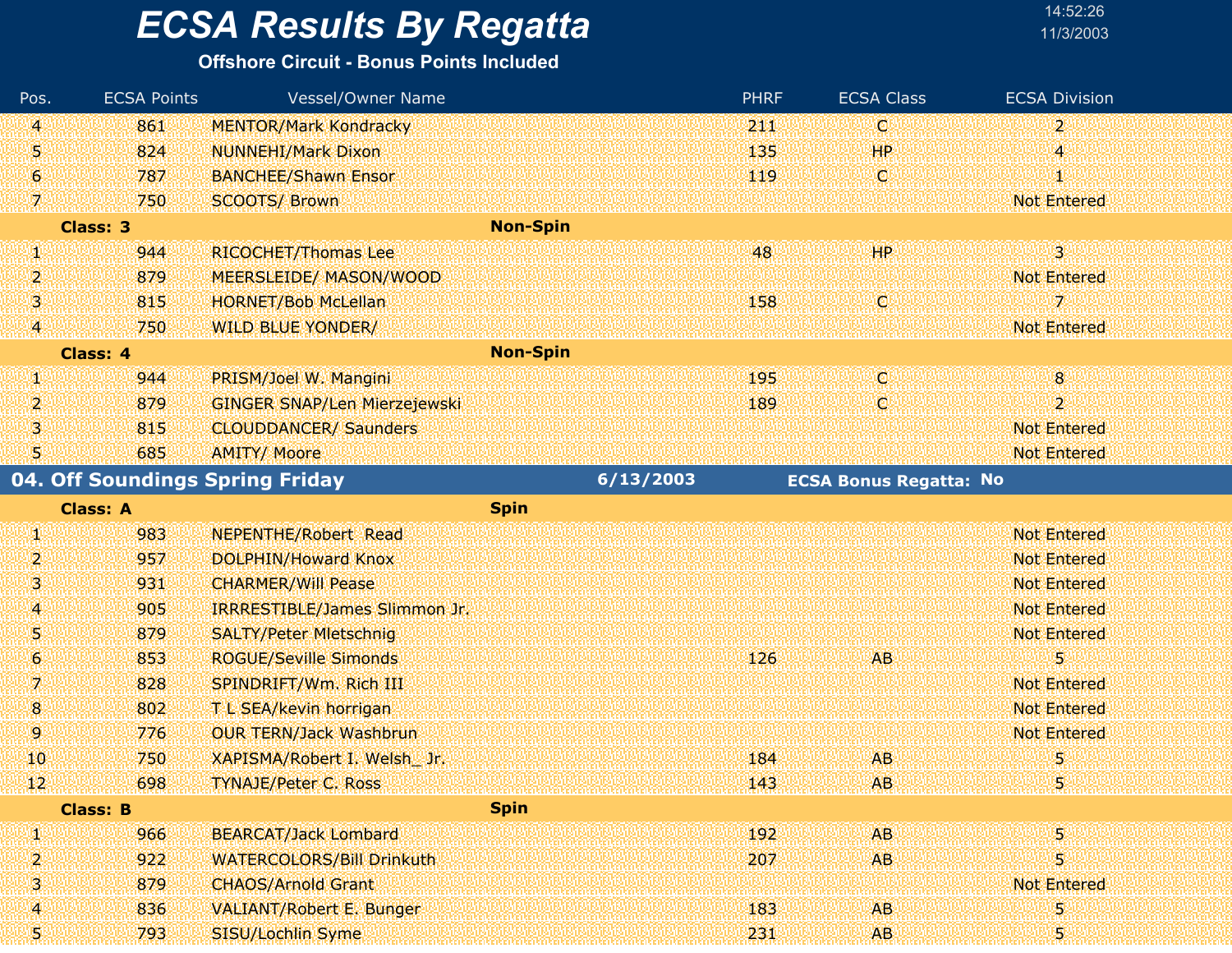#### **Offshore Circuit - Bonus Points Included**

| Pos.                | <b>ECSA Points</b> | <b>Vessel/Owner Name</b>                          | <b>PHRF</b> | <b>ECSA Class</b> | <b>ECSA Division</b> |
|---------------------|--------------------|---------------------------------------------------|-------------|-------------------|----------------------|
| $\mathcal{I}^0$     | 707                | SANIBEL/Gerry H. Keeler                           | 212         | AB.               | 5                    |
|                     | Class: C-1         | <b>Spin</b>                                       |             |                   |                      |
| W                   | 992                | <b>HOOLIGAN/Peter Brinckerhoff</b>                | 33          | HP                | $\overline{3}$       |
| $\overline{2}$      | 976                | <b>SECRET/Bruce Kuryla</b>                        | 51.         | Ο                 | Ï                    |
| 31                  | 960                | <b>VOLUNTEER/Jonathan Lathrop</b>                 |             |                   | <b>Not Entered</b>   |
| 4                   | 944                | <b>SETTLER/Jim &amp; Tom Rich</b>                 |             |                   | <b>Not Entered</b>   |
| 5                   | 928                | ABRAXAS/Adam M. Walsh                             | 45          | W                 | 3                    |
| 6                   | 912                | <b>LOOSE FISH/John Niewenhous</b>                 |             |                   | <b>Not Entered</b>   |
| 7.                  | 895                | <b>CALIENTE/Joel Z. Green</b>                     | 45          | <b>HP</b>         | з                    |
| 8                   | 879                | RICOCHET/Thomas Lee                               | 48          | HР                | З                    |
| 9                   | 863                | <b>EN CHARETTE/Ron Noe</b>                        | 75          | <b>HP</b>         | 3                    |
| 10                  | 847                | <b>CLEO/Robert Page</b>                           |             |                   | Not Entered          |
| $\mathbf{1}$        | 831                | <b>SPANISH MOON/Toby Halsey</b>                   | 57          | <b>SB</b>         | 6                    |
| $ 12\rangle$        | 815                | SONGLINES/                                        |             |                   | <b>Not Entered</b>   |
| $\mathbf{1}3$       | 798                | <b>WAHOO/Philip Dickey</b>                        | W8          | HP                | 3                    |
| $\mathbf{I}$        | 782                | FURY/Ray J. Gincavage                             | 50          | <b>O</b>          | 40                   |
| 45                  | 766                | <b>RIPPLE/Hugh O'Brien</b>                        |             | HР                | з                    |
| 17                  | 734                | BANJO/Rodney S. Johnstone                         |             |                   | <b>Not Entered</b>   |
|                     | <b>Class: C-2</b>  | <b>Spin</b>                                       |             |                   |                      |
| W                   | 991                | WOODY/Lawrence H. Hennessy                        | 181         | HP                | $\overline{3}$       |
| 2                   | 974                | SIRPRIZE/J. William Healy                         | 88          | W                 | 1                    |
| 3                   | 957                | DRAGONFLY/Skip Young                              |             |                   | <b>Not Entered</b>   |
| A                   | 940                | <b>KITE/Paul Connor</b>                           |             | IC.               | Ų.                   |
| 5                   | 922                | LINDY/David G. Dickerson                          | 90          | Φ                 | 1                    |
| $\ddot{\mathbf{6}}$ | 905                | <b>MISTY/Fred A. Allardyce</b>                    | 84          | Ο                 | И                    |
| 7                   | 888                | <b>OSPREY/George Martin</b>                       |             |                   | <b>Not Entered</b>   |
| 8                   | 871                | <b>FIREWATER/Jesse Waters</b>                     |             |                   | <b>Not Entered</b>   |
| 9.                  | 853                | <b>SAGACIOUS/Robert B. Geary</b>                  | 99          | O.                | и                    |
| 10                  | 836                | <b>WOLVERINE/David L. Nauber</b>                  | 440         | O                 | 41                   |
| ТW                  | 819                | <b>REVERY/Bill Gunther</b>                        | 90          | W                 |                      |
| $\mathbf{12}$       | 802                | RELENTLESS/kevin horrigan                         | 81          | <b>SB</b>         | 6                    |
| $\mathbf{1}3$       | 784                | <b>TICKER/Milan Bartek</b>                        | 84          | IC.               | Ч                    |
| 14                  | 767                | <b>CRYSTAL SLIPPER/Mike &amp; Linda Cavanaugh</b> | 105         | O.                | Cf.                  |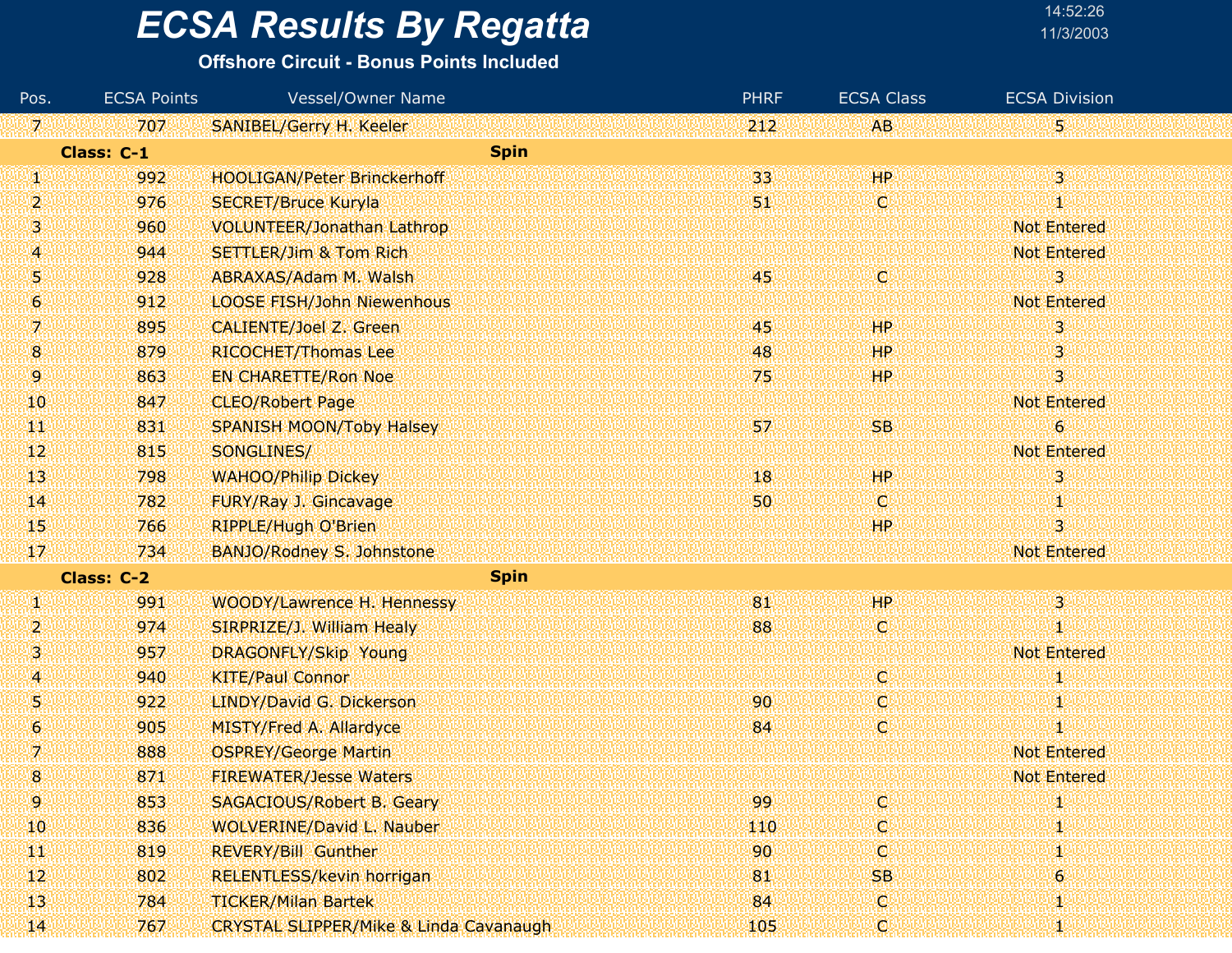#### **Offshore Circuit - Bonus Points Included**

| Pos.          | <b>ECSA Points</b> | <b>Vessel/Owner Name</b>              | <b>PHRF</b> | <b>ECSA Class</b> | <b>ECSA Division</b>      |
|---------------|--------------------|---------------------------------------|-------------|-------------------|---------------------------|
| 16            | 733                | <b>MELTEMI/Gene J. Festa</b>          | 99          | IC.               | я.                        |
|               | Class: C-3         | <b>Spin</b>                           |             |                   |                           |
| W             | 985                | <b>TOMAHAWK/Peter Bergendahl</b>      | 443         | HР                | $3^{\circ}$               |
| 2             | 962                | <b>COOL BREEZE/Billy Liberty</b>      |             |                   | <b>Not Entered</b>        |
| 91            | 938                | <b>COOCH/WES MAXWELL</b>              |             |                   | <b>Not Entered</b>        |
| 4             | 915                | <b>TRASH TALK/Brandon Flack</b>       |             |                   | <b>Not Entered</b>        |
| 51            | 891                | XLR8/Bradford J. Porter               | 96          | <b>SB</b>         | $\boldsymbol{6}$          |
| $\bullet$     | 868                | <b>LOONEY TUNES/Carl D. Fast</b>      | 123         | HP                | 31                        |
| 7.            | 844                | MAMA SAID NO!/Greg Gilmartin          | 114         | <b>HP</b>         | 3.                        |
| 12            | 726                | PREMIUM/ROBERT AUSTIN-LAFRANCE        | 128         | HP.               | 3                         |
| $\mathbf{12}$ | 726                | <b>QUANTUM LEAP/Patrick B. Dillon</b> | 90          | <b>SB</b>         | $\boldsymbol{6}$          |
| $\frac{1}{2}$ | 726                | DREAMLAND EXPRESS/Mark Belsky         | 114         | <b>SB</b>         | $\boldsymbol{6}$          |
|               | Class: C-4         | <b>Spin</b>                           |             |                   |                           |
| W             | 983                | <b>HELLFIRE/Ron Levine</b>            | 167         | HP                | 4                         |
| 2             | 957                | <b>WAVEWALKER/David Walker</b>        | 138         | HP                | 4                         |
| 3             | 931                | <b>EN CHARETTE/Paul L. Jennings</b>   | 141         | HР                | '4'                       |
| 4             | 905                | <b>GOOMBAY SMASH/Stu Craig</b>        | 139         | HP                | 4                         |
| 51            | 879                | <b>FALCON/Charles Stoddard</b>        |             |                   | <b>Not Entered</b>        |
| 6             | 853                | <b>WINDSHEAR/David C. Gilmore</b>     | 135         | HP                | 4                         |
| 7.            | 828                | <b>ELAN/Grant Brandon</b>             |             |                   | <b>Not Entered</b>        |
| 8             | 802                | <b>BAD DOG/BILL MORTENSEN</b>         | 171         | HР                | $\overline{4}$            |
| 9             | 776                | <b>NUNNEHI/Mark Dixon</b>             | 135         | ЩP                | 4                         |
| 10            | 750                | COLD DUCK/John A. Tracy               | 144         | ЩP                | 4                         |
|               | Class: C-5         | <b>Spin</b>                           |             |                   |                           |
| И             | 990                | <b>SPIRIT/Norman Peck</b>             |             |                   | <b>Not Entered</b>        |
| 2             | 972                | FIREBALL/Don & Bob Kern               |             |                   | <b>Not Entered</b>        |
| З             | 953                | <b>TENSPEED/Nicholas J. Amendola</b>  | 132         | HР                | A                         |
| 4             | 935                | LEGACY III/John P. Read               | 147         | C                 | 2                         |
| 5.            | 916                | RESOLUTE/Roger Bauman_Jr.             | 153         | C                 | 2                         |
| 6             | 898                | BRER RABBIT III/William A. Loweth     | 149         | O                 | $\mathbf{2}^{\mathrm{c}}$ |
| 7             | 879                | <b>PHOENIX/Bruce Cox</b>              |             |                   | <b>Not Entered</b>        |
| 8             | 861                | PURSUIT/Dennis J. Marron              | 135         | O                 | $\boldsymbol{2}$          |
| 9             | 842                | <b>PEGASUS/ WALKER</b>                |             |                   | Not Entered               |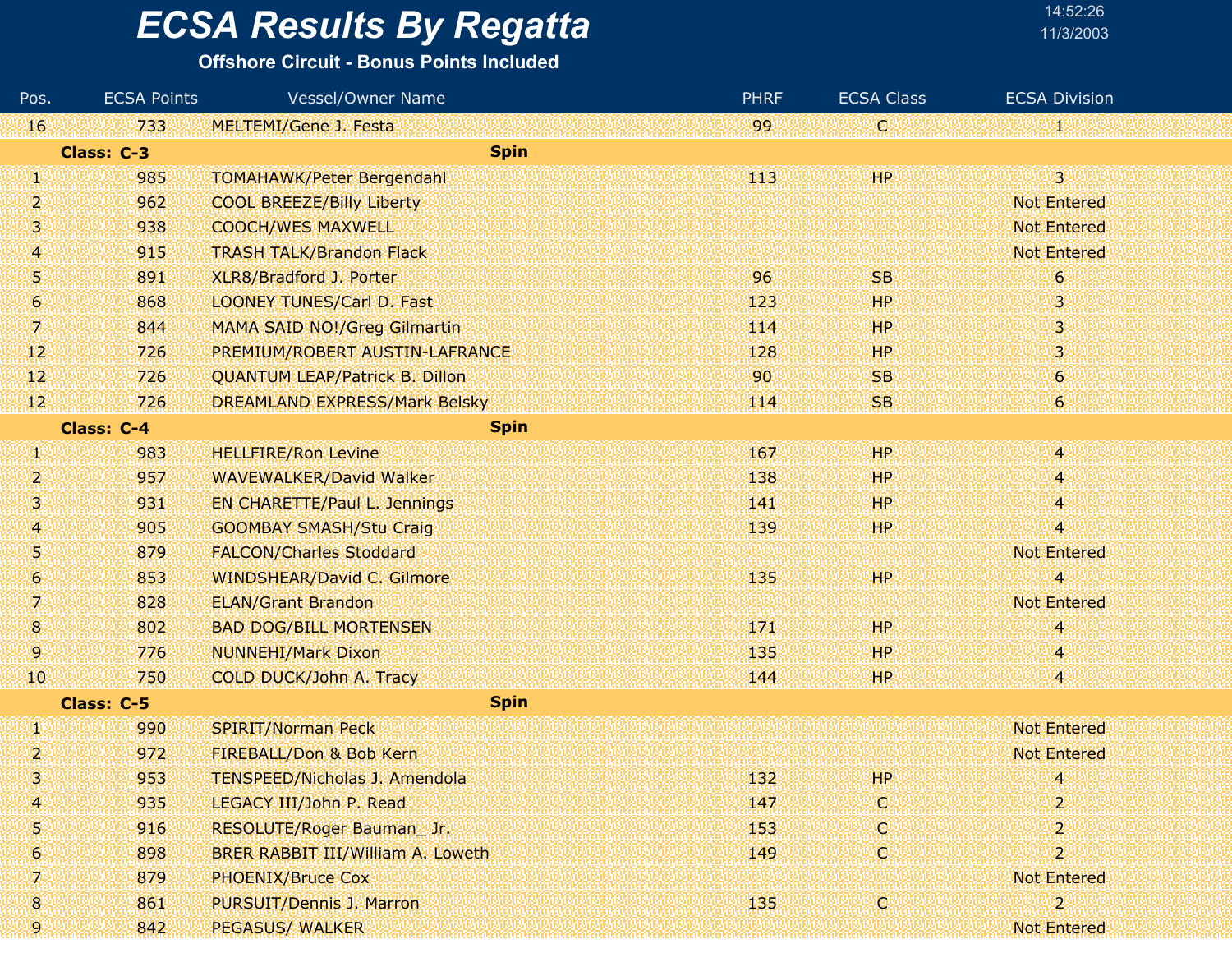#### **Offshore Circuit - Bonus Points Included**

| Pos.             | <b>ECSA Points</b> | Vessel/Owner Name                             | <b>PHRF</b> | <b>ECSA Class</b> | <b>ECSA Division</b>      |
|------------------|--------------------|-----------------------------------------------|-------------|-------------------|---------------------------|
| 10               | 824                | <b>DEFIANT/Matt Champney</b>                  | 132         | C.                | 1                         |
| ТT               | 805                | <b>SKYE/Angus McDonald</b>                    |             |                   | <b>Not Entered</b>        |
| 12 <sup>°</sup>  | 787                | DREAM CATCHER/Richard P. Scavotto             | 148         | ¢                 | $\mathbf{2}^{\mathsf{c}}$ |
| 13               | 768                | <b>CORONA/Brad &amp; Dick Washburn</b>        |             |                   | <b>Not Entered</b>        |
| 15 <sub>1</sub>  | 732                | <b>ALICE/Bill Barlow</b>                      |             |                   | <b>Not Entered</b>        |
|                  | Class: C-6         | <b>Spin</b>                                   |             |                   |                           |
| W                | 985                | <b>EUPHORIA/Douglas McDonald</b>              | 177         | O                 | $2^{\circ}$               |
| 2                | 962                | JOLLY MON/George / Sarah Loveday / Porter     | 194         | ¢                 | 2                         |
| 3                | 938                | <b>CHECKERED DEMON/Neal S. O'Connell</b>      | 161         | d                 | $\overline{2}$            |
| 4                | 915                | <b>PERSISTENCE/ Graeb</b>                     |             |                   | <b>Not Entered</b>        |
| 5                | 891                | <b>SALUD/Reinhard Sarges</b>                  | 174         | C,                | $\overline{2}$            |
| $\boldsymbol{6}$ | 868                | <b>CALLI/ Horne</b>                           |             |                   | <b>Not Entered</b>        |
| 7.               | 844                | <b>MENTOR/Mark Kondracky</b>                  | 211         | C.                | $\overline{2}$            |
| 8                | 821                | <b>TIGGER TOO!/Stephen Rizzo</b>              |             |                   | <b>Not Entered</b>        |
| 9                | 797                | <b>SECOND DRAFT/Douglas H. Peacock</b>        | 118         | C,                | šI.                       |
| 10               | 774                | <b>ASTERIX/Ted Parker</b>                     |             |                   | <b>Not Entered</b>        |
| 12 <sub>1</sub>  | 726                | <b>DULCINEA/Robert Wyllie</b>                 | 213         | C                 | 2                         |
|                  | <b>Class: D</b>    |                                               |             |                   |                           |
| W                | 957                | <b>MILAGRO</b>                                |             |                   | <b>Not Entered</b>        |
| 2                | 905                | <b>RUT ROW/Jep Peacock</b>                    |             |                   | <b>Not Entered</b>        |
| 3                | 853                | <b>BLUE MOON/Jay Spalding</b>                 |             |                   | <b>Not Entered</b>        |
| 4                | 802                | TRICERATOPS/                                  |             |                   | <b>Not Entered</b>        |
| 5.               | 750                | <b>GREAT WHITE/</b>                           |             |                   | <b>Not Entered</b>        |
|                  | <b>Class: J</b>    | <b>Spin</b>                                   |             |                   |                           |
| Ø                | 966                | <b>MODERATION/George Ferguson</b>             |             |                   | <b>Not Entered</b>        |
| $\overline{2}$   | 922                | <b>ZORRO/Jim Nichols</b>                      | 74          | <b>HP</b>         | 3                         |
| 3                | 879                | <b>SPLIT DECISION/ Seniff &amp; Nickerson</b> |             |                   | 3                         |
| 4                | 836                | SNOW BIRD/Paul von Maffei                     | 75          | <b>HP</b>         | 3                         |
| 7.               | 707                | <b>J'AI TU/Gary Bennett</b>                   | 75          | HP                | 3.                        |
| 7.               | 707                | USHUALA/                                      |             |                   | <b>Not Entered</b>        |
|                  | <b>Class: NS-1</b> | <b>Non-Spin</b>                               |             |                   |                           |
| И                | 983                | PETARD/William A. Lieber                      | 138         | d                 | 72                        |
| 2                | 957                | <b>ARROW/Bruce Lockwood</b>                   | 99          | O.                | 72                        |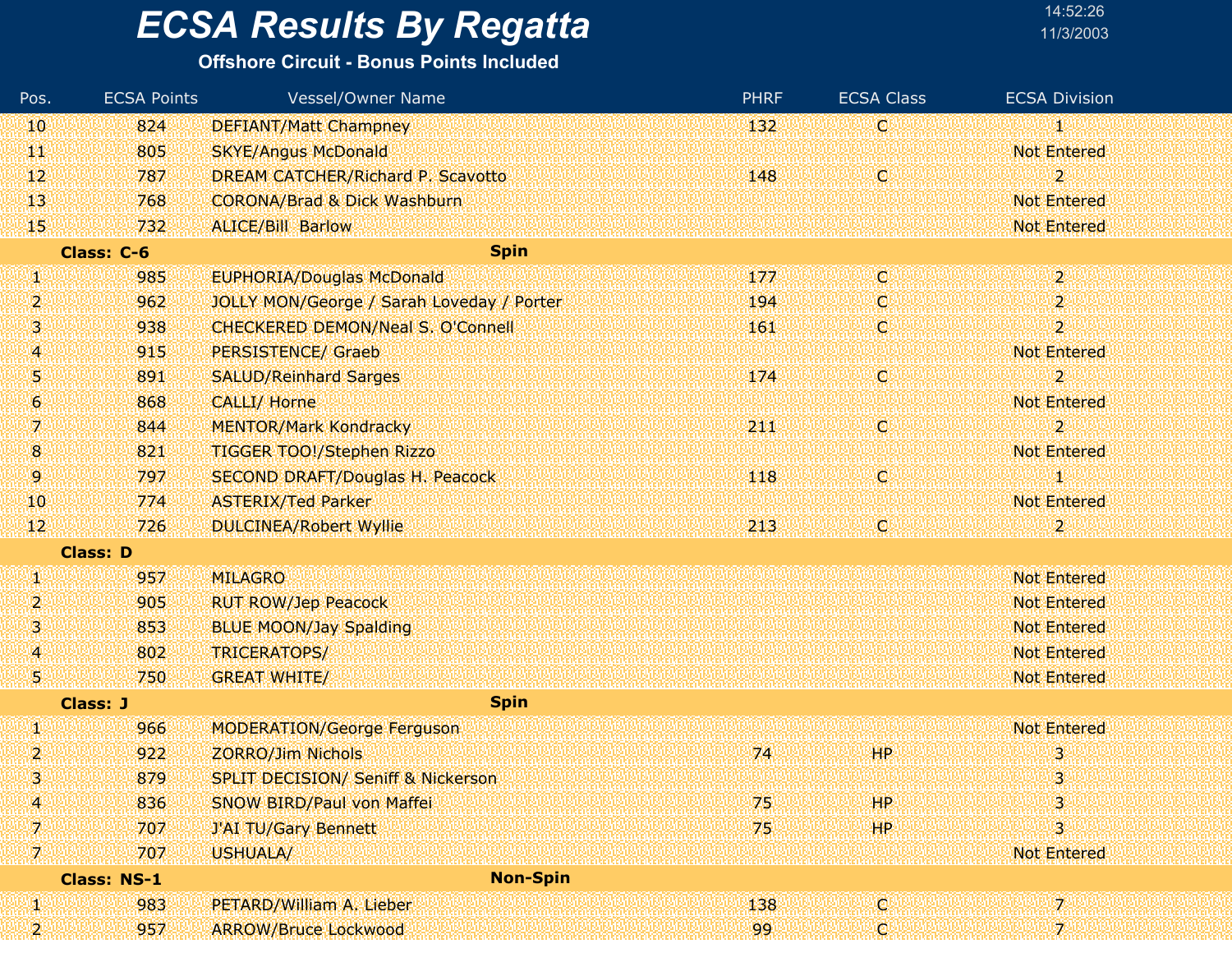#### **Offshore Circuit - Bonus Points Included**

| Pos.           | <b>ECSA Points</b> | Vessel/Owner Name                     |                 | <b>PHRF</b> | <b>ECSA Class</b> | <b>ECSA Division</b>    |
|----------------|--------------------|---------------------------------------|-----------------|-------------|-------------------|-------------------------|
| 131            | 931                | PATRIOT/A.P. HALSEY                   |                 |             |                   | <b>Not Entered</b>      |
| 4              | 905                | VIB/James F. Barrett Jr.              |                 | 116         | C,                | 7                       |
| U)             | 879                | <b>VOLITION/ KROGMAN</b>              |                 |             |                   | <b>Not Entered</b>      |
| $\overline{6}$ | 853                | TELESIS/S. Edward Jeter               |                 |             |                   | <b>Not Entered</b>      |
| 7.             | 828                | <b>VENTURE/ GIRARD</b>                |                 |             |                   | <b>Not Entered</b>      |
| 8              | 802                | MAST TRANSIT II/David A. Kelly        |                 | 147         | HP                | 7                       |
| 9              | 776                | <b>INTREPID/Sean Saslo</b>            |                 | 100         | Ю                 | $\overline{\mathbf{z}}$ |
| Ŧ              | 724                | <b>TOUCAN/ ABRAMS</b>                 |                 |             |                   | <b>Not Entered</b>      |
|                | <b>Class: NS-2</b> |                                       | <b>Non-Spin</b> |             |                   |                         |
| W              | 989                | <b>MAIN SHEET/ PLUNKETT</b>           |                 |             |                   | <b>Not Entered</b>      |
| 2              | 969                | <b>CAPRICORN/Judith C. Gibbs</b>      |                 | 153         | V.                | 7                       |
| 3              | 949                | <b>CURLEW/Mark Andrews</b>            |                 | 159         | IC)               | $\overline{2}$          |
| 4              | 929                | <b>MARIAH/Enrico Curti</b>            |                 |             |                   | <b>Not Entered</b>      |
| 51             | 909                | <b>MITIME/ EVANS</b>                  |                 |             |                   | <b>Not Entered</b>      |
| 6              | 889                | <b>SILENT PASSAGE/ COSTER</b>         |                 |             |                   | <b>Not Entered</b>      |
| 7.             | 869                | <b>BRYAN STATION/J. Douglas Craig</b> |                 | 169         | <b>C</b>          | 7                       |
| 8              | 849                | STARCHASER/Richard T. Steinhilber     |                 | 175         | C.                | 8                       |
| 9.             | 830                | <b>REACH/Jack Neades</b>              |                 |             |                   | <b>Not Entered</b>      |
| 10             | 810                | <b>SEAQUESTER/Michael E. Passero</b>  |                 | 159         | IQ.               | 7                       |
| $\mathbf{14}$  | 730                | <b>SERENITY/Spencer A. Kloter</b>     |                 |             |                   | $\overline{2}$          |
| 14             | 730                | <b>AQUILO/Manfred G. Noack</b>        |                 | 167         | <b>C</b>          | $\overline{2}$          |
| 14             | 730                | <b>AMBIENT/ RIKER</b>                 |                 |             |                   | <b>Not Entered</b>      |
|                | <b>Class: NS-3</b> |                                       | <b>Non-Spin</b> |             |                   |                         |
| W              | 983                | <b>ILLUSION/ BOURGET</b>              |                 |             |                   | <b>Not Entered</b>      |
| 2.             | 957                | <b>JUST FRIENDS/Ed Purcell</b>        |                 | 216         | <b>AB</b>         | 5                       |
| 3              | 931                | <b>FASCINATION/James D. Francis</b>   |                 | 193         | IC.               | 8                       |
| 4              | 905                | <b>WAVE FUNCTION/Bruce Dinsmore</b>   |                 |             |                   | <b>Not Entered</b>      |
| 5              | 879                | PIPER TOO/Robert J. Almeida           |                 | 177         | AB.               | 5                       |
| Ι6.            | 853                | <b>TERN ROYALE/Charles Snow</b>       |                 |             |                   | <b>Not Entered</b>      |
| 7.             | 828                | SESAME/                               |                 |             |                   | <b>Not Entered</b>      |
| 8              | 802                | SALTY/Aborn D. Smith                  |                 |             | AB.               | <b>Not Entered</b>      |
| 9              | 776                | <b>BUCCANEER/ TIERNAN</b>             |                 |             |                   | <b>Not Entered</b>      |
| 10             | 750                | <b>CARPE DIEM/Joseph KAPLOWE</b>      |                 |             | Ω                 | <b>Not Entered</b>      |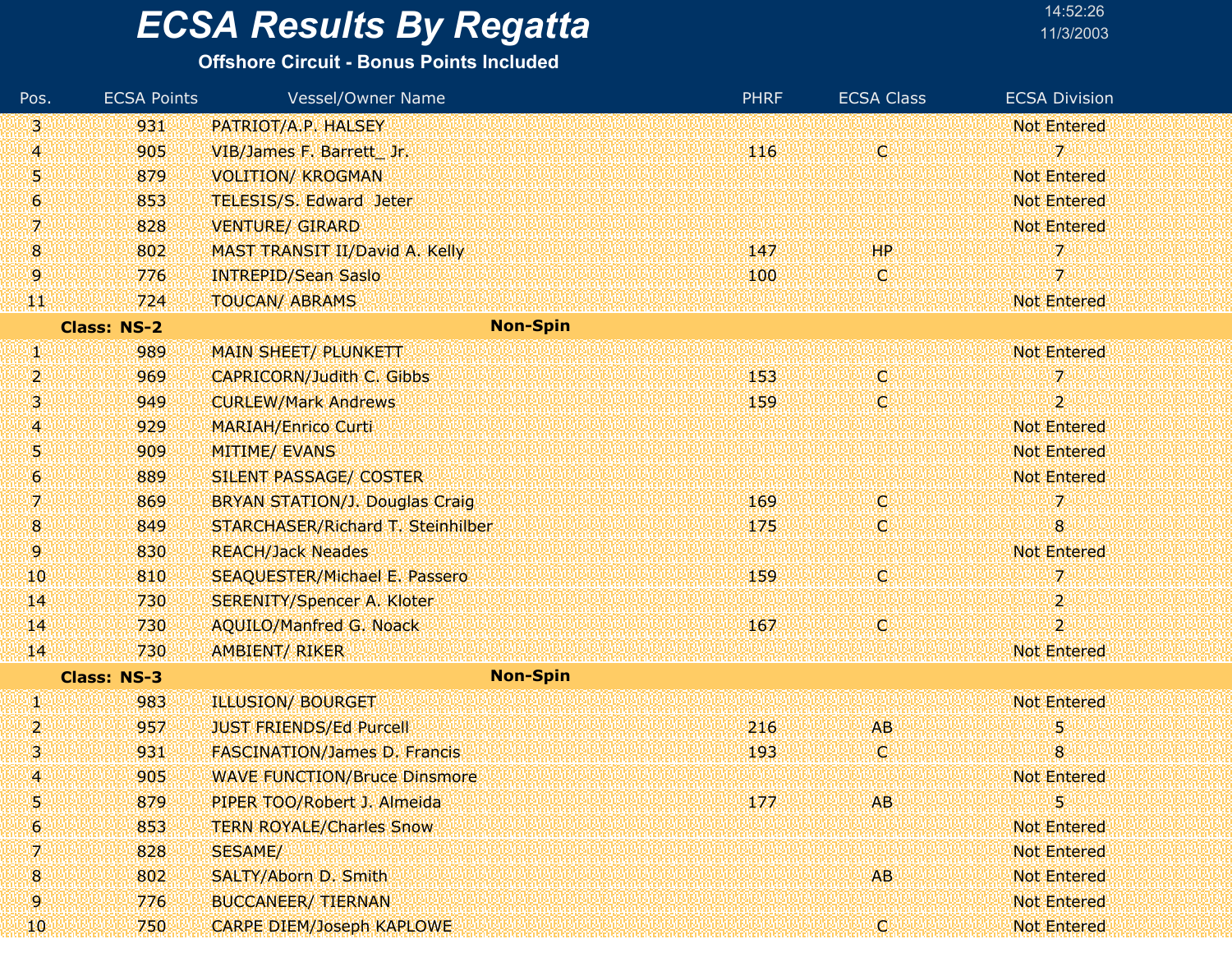#### **Offshore Circuit - Bonus Points Included**

| Pos.             | <b>ECSA Points</b> | <b>Vessel/Owner Name</b>                 |           | <b>PHRF</b> | <b>ECSA Class</b>             | <b>ECSA Division</b>    |
|------------------|--------------------|------------------------------------------|-----------|-------------|-------------------------------|-------------------------|
|                  |                    | <b>05. Off Soundings Spring Saturday</b> | 6/14/2003 |             | <b>ECSA Bonus Regatta: No</b> |                         |
|                  | <b>Class: A</b>    | <b>Spin</b>                              |           |             |                               |                         |
| UW               | 983                | <b>CHARMER/Will Pease</b>                |           |             |                               | <b>Not Entered</b>      |
| 2                | 957                | <b>ROGUE/Seville Simonds</b>             |           | 126         | <b>AB</b>                     | 5                       |
| 31               | 931                | T L SEA III/Dana Garvin                  |           |             |                               | <b>Not Entered</b>      |
| 4.               | 905                | <b>NEPENTHE/Robert Read</b>              |           |             |                               | <b>Not Entered</b>      |
| 51               | 879                | <b>OUR TERN/Jack Washbrun</b>            |           |             |                               | <b>Not Entered</b>      |
| $\boldsymbol{6}$ | 853                | SPINDRIFT/Wm. Rich III                   |           |             |                               | <b>Not Entered</b>      |
| V.               | 828                | SALTY/Aborn D. Smith                     |           |             | <b>AB</b>                     | <b>Not Entered</b>      |
| $\boldsymbol{8}$ | 802                | IRRRESTIBLE/James Slimmon Jr.            |           |             |                               | <b>Not Entered</b>      |
| 9.               | 776                | DOLPHIN/Howard Knox                      |           |             |                               | <b>Not Entered</b>      |
| 10               | 750                | XAPISMA/Robert I. Welsh Jr.              |           | 184         | AB.                           | 5.                      |
|                  | <b>Class: B</b>    | <b>Spin</b>                              |           |             |                               |                         |
| W                | 957                | <b>WATERCOLORS/Bill Drinkuth</b>         |           | 207         | AB.                           | 5.                      |
| 2                | 905                | <b>VALIANT/Robert E. Bunger</b>          |           | 183         | <b>AB</b>                     | 5                       |
| 31               | 853                | <b>BEARCAT/Jack Lombard</b>              |           | 192         | <b>AB</b>                     | 5                       |
| $\boldsymbol{A}$ | 802                | <b>CHAOS/Arnold Grant</b>                |           |             |                               | <b>Not Entered</b>      |
| 51               | 750                | SISU/Lochlin Syme                        |           | 231         | <b>AB</b>                     | 5                       |
|                  | Class: C-1         | <b>Spin</b>                              |           |             |                               |                         |
| W                | 993                | <b>SECRET/Bruce Kuryla</b>               |           | 51.         | ω                             | 90                      |
| 2                | 978                | <b>HOOLIGAN/Peter Brinckerhoff</b>       |           | 33          | <b>HP</b>                     | $\overline{\mathbf{3}}$ |
| 3,               | 963                | <b>SETTLER/Jim &amp; Tom Rich</b>        |           |             |                               | <b>Not Entered</b>      |
| 4                | 948                | <b>BANJO/Rodney S. Johnstone</b>         |           |             |                               | <b>Not Entered</b>      |
| 51               | 933                | ABRAXAS/Adam M. Walsh                    |           | '45'        | ω                             | 3                       |
| $\vert 6 \vert$  | 917                | <b>RICOCHET/Thomas Lee</b>               |           | 48          | HP.                           | 3.                      |
| 7.               | 902                | <b>WAHOO/Philip Dickey</b>               |           | 18          | <b>HP</b>                     | 3                       |
| 8                | 887                | CALIENTE/Joel Z. Green                   |           | 45          | HP.                           | 3                       |
| 9.               | 872                | <b>RIPPLE/Hugh O'Brien</b>               |           |             | HP.                           | $\overline{\mathbf{3}}$ |
| 40               | 856                | SONGLINES/                               |           |             |                               | <b>Not Entered</b>      |
| W                | 841                | <b>EN CHARETTE/Ron Noe</b>               |           | 75          | HP.                           | 3                       |
| $12$             | 826                | FURY/Ray J. Gincavage                    |           | 50          | C)                            | Ю                       |
| 13               | 811                | <b>CLEO/Robert Page</b>                  |           |             |                               | <b>Not Entered</b>      |
| $\mathbf{H}$     | 796                | <b>VOLUNTEER/Jonathan Lathrop</b>        |           |             |                               | <b>Not Entered</b>      |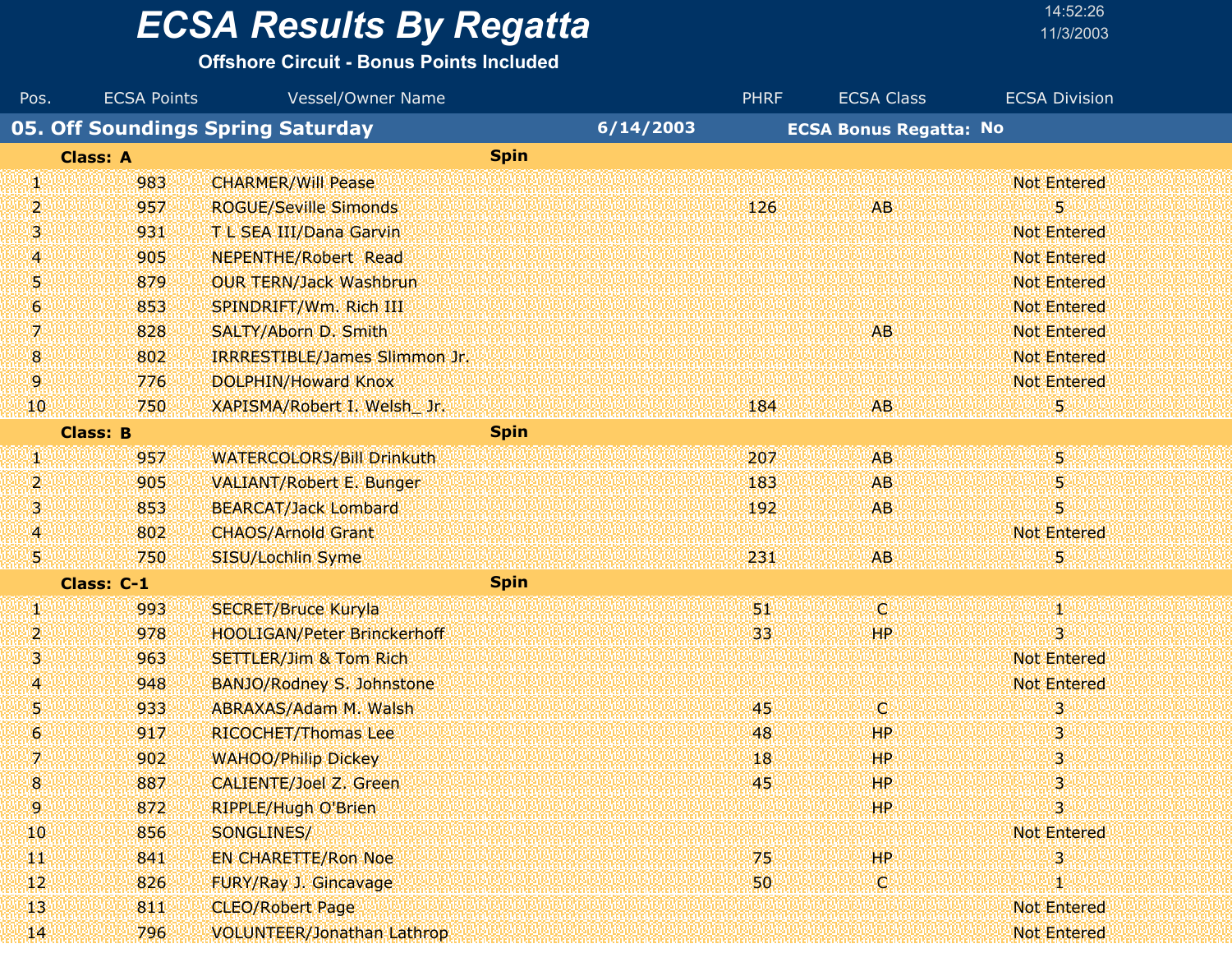#### **Offshore Circuit - Bonus Points Included**

| Pos.           | <b>ECSA Points</b> | <b>Vessel/Owner Name</b>                          | <b>PHRF</b> | <b>ECSA Class</b> | <b>ECSA Division</b>    |
|----------------|--------------------|---------------------------------------------------|-------------|-------------------|-------------------------|
| 15             | 780                | <b>SPANISH MOON/Toby Halsey</b>                   | 57          | <b>SB</b>         | $\epsilon$              |
| 16             | 765                | <b>LOOSE FISH/John Niewenhous</b>                 |             |                   | <b>Not Entered</b>      |
| 17             | 750                | JEZEBEL/Wayne Morse                               | 75          | HР                | 3.                      |
|                | <b>Class: C-2</b>  | <b>Spin</b>                                       |             |                   |                         |
| W              | 990                | SIRPRIZE/J. William Healy                         | 88          | O                 | 48                      |
| 2              | 972                | LINDY/David G. Dickerson                          | 90          | C                 |                         |
| 3              | 953                | <b>DRAGONFLY/Skip Young</b>                       |             |                   | <b>Not Entered</b>      |
| 4              | 935                | <b>FIREWATER/Jesse Waters</b>                     |             |                   | <b>Not Entered</b>      |
| 5              | 916                | <b>KITE/Paul Connor</b>                           |             | C)                |                         |
| 6              | 898                | <b>REVERY/Bill Gunther</b>                        | 90          | C,                |                         |
| 7              | 879                | <b>OSPREY/George Martin</b>                       |             |                   | <b>Not Entered</b>      |
| $\overline{8}$ | 861                | <b>WOLVERINE/David L. Nauber</b>                  | 110         | O                 |                         |
| 9.             | 842                | RELENTLESS/kevin horrigan                         | 81          | <b>SB</b>         | $\boldsymbol{6}$        |
| 10             | 824                | <b>SAGACIOUS/Robert B. Geary</b>                  | 99          | Ο                 | Ш                       |
| TТ             | 805                | WOODY/Lawrence H. Hennessy                        | 81          | <b>HP</b>         | 3                       |
| 12             | 787                | <b>CRYSTAL SLIPPER/Mike &amp; Linda Cavanaugh</b> | 105         | Q                 |                         |
| 13             | 768                | <b>MISTY/Fred A. Allardyce</b>                    | 84          | C,                | Ψ                       |
| 14             | 750                | <b>TICKER/Milan Bartek</b>                        | 84          | ¢                 |                         |
|                | Class: C-3         | <b>Spin</b>                                       |             |                   |                         |
| W              | 983                | <b>TOMAHAWK/Peter Bergendahl</b>                  | 113         | 99P.              | 3.                      |
| 2              | 957                | <b>COOCH/WES MAXWELL</b>                          |             |                   | <b>Not Entered</b>      |
| 3              | 931                | <b>COOL BREEZE/Billy Liberty</b>                  |             |                   | <b>Not Entered</b>      |
| 4              | 905                | <b>TRASH TALK/Brandon Flack</b>                   |             |                   | <b>Not Entered</b>      |
| Ņ              | 879                | <b>LOONEY TUNES/Carl D. Fast</b>                  | 123         | HP                | 3                       |
| 6              | 853                | XLR8/Bradford J. Porter                           | 96          | <b>SB</b>         | $\boldsymbol{6}$        |
| 7.             | 828                | PREMIUM/ROBERT AUSTIN-LAFRANCE                    | 128         | ЩP                | 3                       |
| 8              | 802                | <b>MAMA SAID NO!/Greg Gilmartin</b>               | 114         | HP                | 3                       |
| 9              | 776                | <b>QUANTUM LEAP/Patrick B. Dillon</b>             | 90          | <b>SB</b>         | $\boldsymbol{6}$        |
| 10             | 750                | <b>DREAMLAND EXPRESS/Mark Belsky</b>              | 114         | <b>SB</b>         | $6^{\circ}$             |
|                | <b>Class: C-4</b>  | <b>Spin</b>                                       |             |                   |                         |
| И              | 980                | <b>BAD DOG/BILL MORTENSEN</b>                     | 171         | HР                | $\overline{\mathbf{4}}$ |
| 2              | 951                | <b>EN CHARETTE/Paul L. Jennings</b>               | 141         | HP.               | 4                       |
| 3              | 922                | <b>WAVEWALKER/David Walker</b>                    | 138         | HP.               | 4.                      |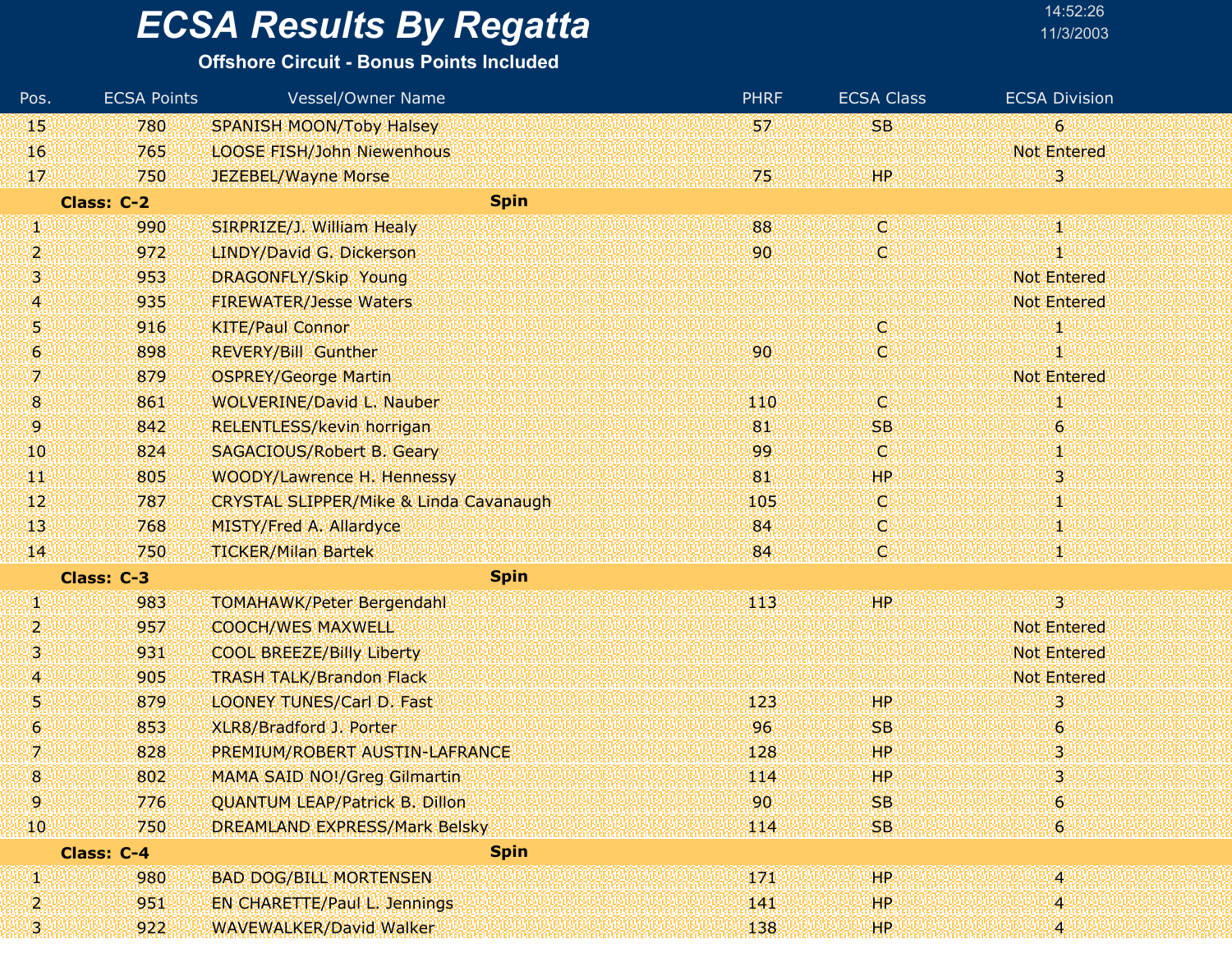#### **Offshore Circuit - Bonus Points Included**

| Pos.            | <b>ECSA Points</b> | <b>Vessel/Owner Name</b>                  | <b>PHRF</b> | <b>ECSA Class</b> | <b>ECSA Division</b>    |
|-----------------|--------------------|-------------------------------------------|-------------|-------------------|-------------------------|
| 41              | 894                | <b>HELLFIRE/Ron Levine</b>                | 167         | <b>HP</b>         | 4                       |
| 51              | 865                | <b>GOOMBAY SMASH/Stu Craig</b>            | 139         | <b>HP</b>         | 4                       |
| 6               | 836                | <b>NUNNEHI/Mark Dixon</b>                 | 135         | <b>HP</b>         | 4                       |
| 7.              | 807                | WINDSHEAR/David C. Gilmore                | 135         | <b>HP</b>         | $\overline{\mathbf{4}}$ |
| $\mathbf{8}$    | 779                | <b>FALCON/Charles Stoddard</b>            |             |                   | <b>Not Entered</b>      |
| 9               | 750                | COLD DUCK/John A. Tracy                   | 144         | <b>HP</b>         | 4                       |
|                 | Class: C-5         | <b>Spin</b>                               |             |                   |                         |
| W               | 989                | PURSUIT/Dennis J. Marron                  | 135         | C.                | $2^{\circ}$             |
| 2,              | 969                | <b>TENSPEED/Nicholas J. Amendola</b>      | 132         | <b>HP</b>         | $\overline{\mathbf{4}}$ |
| 3.              | 949                | <b>CORONA/Brad &amp; Dick Washburn</b>    |             |                   | <b>Not Entered</b>      |
| 4               | 929                | LEGACY III/John P. Read                   | 147         | C)                | $\overline{2}$          |
| 5               | 909                | FIREBALL/Don & Bob Kern                   |             |                   | <b>Not Entered</b>      |
| 6               | 889                | RESOLUTE/Roger Bauman_Jr.                 | 153         | O                 | $\overline{2}$          |
| 7.              | 869                | BRER RABBIT III/William A. Loweth         | 149         | O.                | $\overline{\mathbf{2}}$ |
| 8               | 849                | <b>DEFIANT/Matt Champney</b>              | 132         | C.                | T                       |
| 9.              | 830                | <b>SPIRIT/Norman Peck</b>                 |             |                   | <b>Not Entered</b>      |
| 10              | 810                | <b>PEGASUS/ WALKER</b>                    |             |                   | <b>Not Entered</b>      |
| W               | 790                | <b>PHOENIX/Bruce Cox</b>                  |             |                   | <b>Not Entered</b>      |
| 12              | 770                | DREAM CATCHER/Richard P. Scavotto         | 148         | C                 | 2                       |
| 13 <sup>°</sup> | 750                | <b>SKYE/Angus McDonald</b>                |             |                   | <b>Not Entered</b>      |
|                 | Class: C-6         | <b>Spin</b>                               |             |                   |                         |
| W               | 985                | JOLLY MON/George / Sarah Loveday / Porter | 194         | C.                | $\overline{2}$          |
| 2.              | 962                | <b>CALLI/ Horne</b>                       |             |                   | <b>Not Entered</b>      |
| 31              | 938                | <b>EUPHORIA/Douglas McDonald</b>          | 177         | C,                | $\boldsymbol{2}$        |
| 4               | 915                | <b>CHECKERED DEMON/Neal S. O'Connell</b>  | 161         | O.                | $\overline{2}$          |
| 5               | 891                | <b>SALUD/Reinhard Sarges</b>              | 174         | C                 | $\overline{2}$          |
| 6               | 868                | <b>PERSISTENCE/ Graeb</b>                 |             |                   | <b>Not Entered</b>      |
| 7.              | 844                | TIGGER TOO!/Stephen Rizzo                 |             |                   | <b>Not Entered</b>      |
| 8               | 821                | SECOND DRAFT/Douglas H. Peacock           | 118         | O                 |                         |
| 9.              | 797                | <b>MENTOR/Mark Kondracky</b>              | 211         | O                 | $\overline{2}$          |
| 10              | 774                | <b>DULCINEA/Robert Wyllie</b>             | 213         | O                 | $\overline{2}$          |
| H.              | 750                | <b>ASTERIX/Ted Parker</b>                 |             |                   | <b>Not Entered</b>      |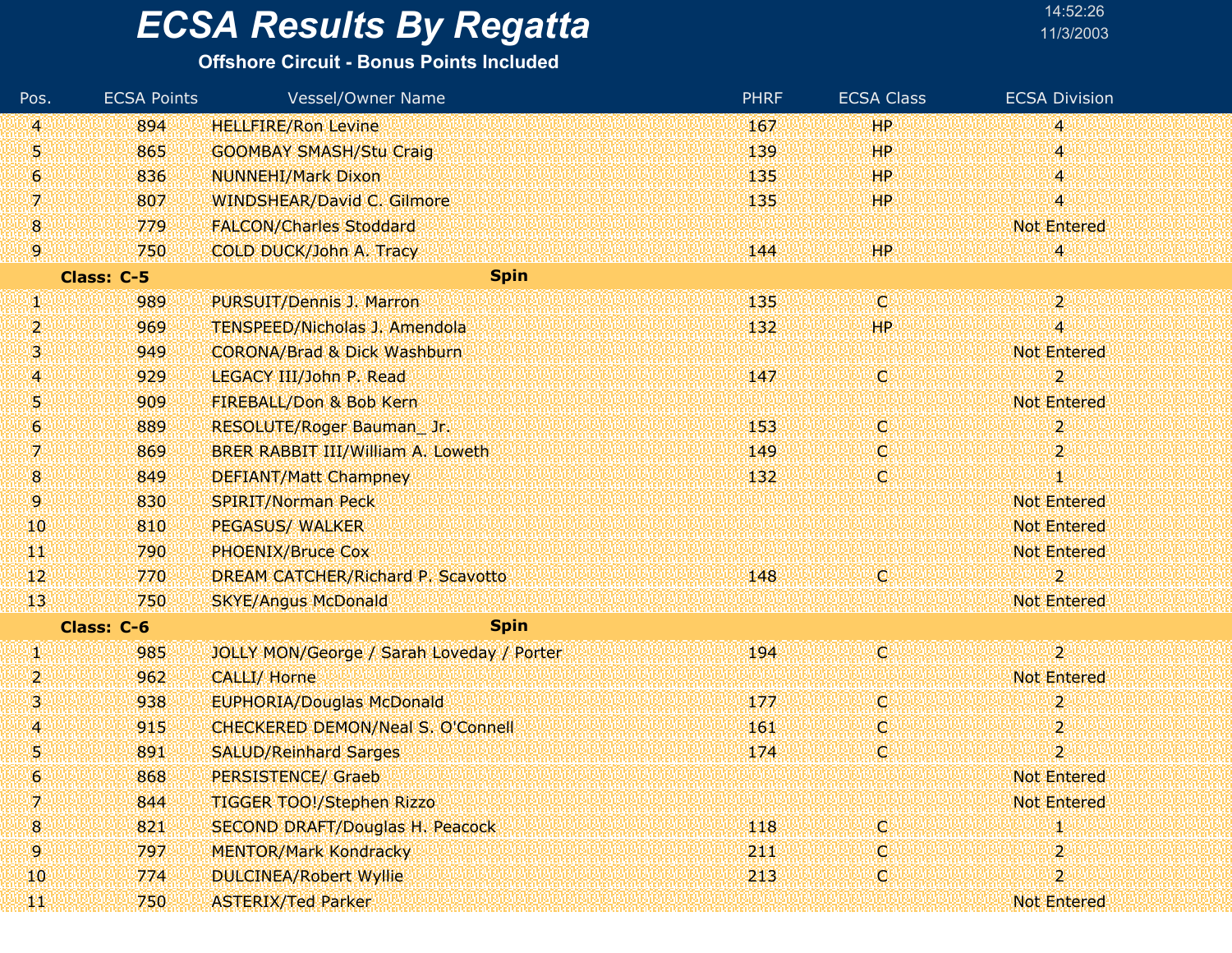# **ECSA Results By Regatta**

| 14:52:26  |  |
|-----------|--|
| 11/3/2003 |  |

| Pos.           | <b>ECSA Points</b> | Vessel/Owner Name                             | <b>PHRF</b> | <b>ECSA Class</b> | <b>ECSA Division</b>      |
|----------------|--------------------|-----------------------------------------------|-------------|-------------------|---------------------------|
|                | <b>Class: D</b>    |                                               |             |                   |                           |
| W              | 957                | <b>MILAGRO</b>                                |             |                   | <b>Not Entered</b>        |
| 2              | 905                | TRICERATOPS/                                  |             |                   | <b>Not Entered</b>        |
| ß.             | 853                | <b>RUT ROW/Jep Peacock</b>                    |             |                   | <b>Not Entered</b>        |
| 4              | 802                | <b>BLUE MOON/Jay Spalding</b>                 |             |                   | <b>Not Entered</b>        |
| 5.             | 750                | <b>GREAT WHITE/</b>                           |             |                   | <b>Not Entered</b>        |
|                | <b>Class: J</b>    | <b>Spin</b>                                   |             |                   |                           |
| W              | 966                | <b>SPLIT DECISION/ Seniff &amp; Nickerson</b> |             |                   | $\overline{3}$            |
| 2.             | 922                | <b>ZORRO/Jim Nichols</b>                      | 74          | <b>HP</b>         | $\mathbf{3}$              |
| 3.             | 879                | <b>SNOW BIRD/Paul von Maffei</b>              | 75          | <b>HP</b>         | $\overline{\mathbf{3}}$   |
| 4              | 836                | <b>MODERATION/George Ferguson</b>             |             |                   | <b>Not Entered</b>        |
| 5              | 793                | J'AI TU/Gary Bennett                          | 75          | HP                | 3                         |
| 6              | 750                | USHUALA/                                      |             |                   | <b>Not Entered</b>        |
|                | <b>Class: NS-1</b> | <b>Non-Spin</b>                               |             |                   |                           |
| W              | 980                | PATRIOT/A.P. HALSEY                           |             |                   | <b>Not Entered</b>        |
| 2              | 951                | PETARD/William A. Lieber                      | 138         | (C)               | 7                         |
| 3.             | 922                | MAST TRANSIT II/David A. Kelly                | 147         | HP                | 7                         |
| $\overline{A}$ | 894                | VIB/James F. Barrett Jr.                      | 116         | (C)               | 7                         |
| Ş.             | 865                | <b>VOLITION/ KROGMAN</b>                      |             |                   | <b>Not Entered</b>        |
| 6              | 836                | <b>VENTURE/ GIRARD</b>                        |             |                   | <b>Not Entered</b>        |
| 7.             | 807                | <b>ARROW/Bruce Lockwood</b>                   | 99          | O                 | 7                         |
| $\bf{8}$       | 779                | <b>TELESIS/S. Edward Jeter</b>                |             |                   | <b>Not Entered</b>        |
| 9              | 750                | <b>INTREPID/Sean Saslo</b>                    | 100         | O.                | 7.                        |
|                | <b>Class: NS-2</b> | <b>Non-Spin</b>                               |             |                   |                           |
| W              | 985                | <b>MARIAH/Enrico Curti</b>                    |             |                   | <b>Not Entered</b>        |
| 2              | 962                | <b>CURLEW/Mark Andrews</b>                    | 159         | (C)               | $\mathbf{2}^{\mathsf{r}}$ |
| 3              | 938                | STARCHASER/Richard T. Steinhilber             | 175         | C.                | 8                         |
| 4              | 915                | <b>CAPRICORN/Judith C. Gibbs</b>              | 153         | LC)               | 7                         |
| 5              | 891                | SILENT PASSAGE/ COSTER                        |             |                   | <b>Not Entered</b>        |
| 6              | 868                | <b>MAIN SHEET/ PLUNKETT</b>                   |             |                   | <b>Not Entered</b>        |
| 7              | 844                | <b>SERENITY/Spencer A. Kloter</b>             |             |                   | $\overline{2}$            |
| 8              | 821                | <b>AQUILO/Manfred G. Noack</b>                | 167         | O.                | 2                         |
| 9              | 797                | <b>SEAQUESTER/Michael E. Passero</b>          | 159         | IC)               | 7.                        |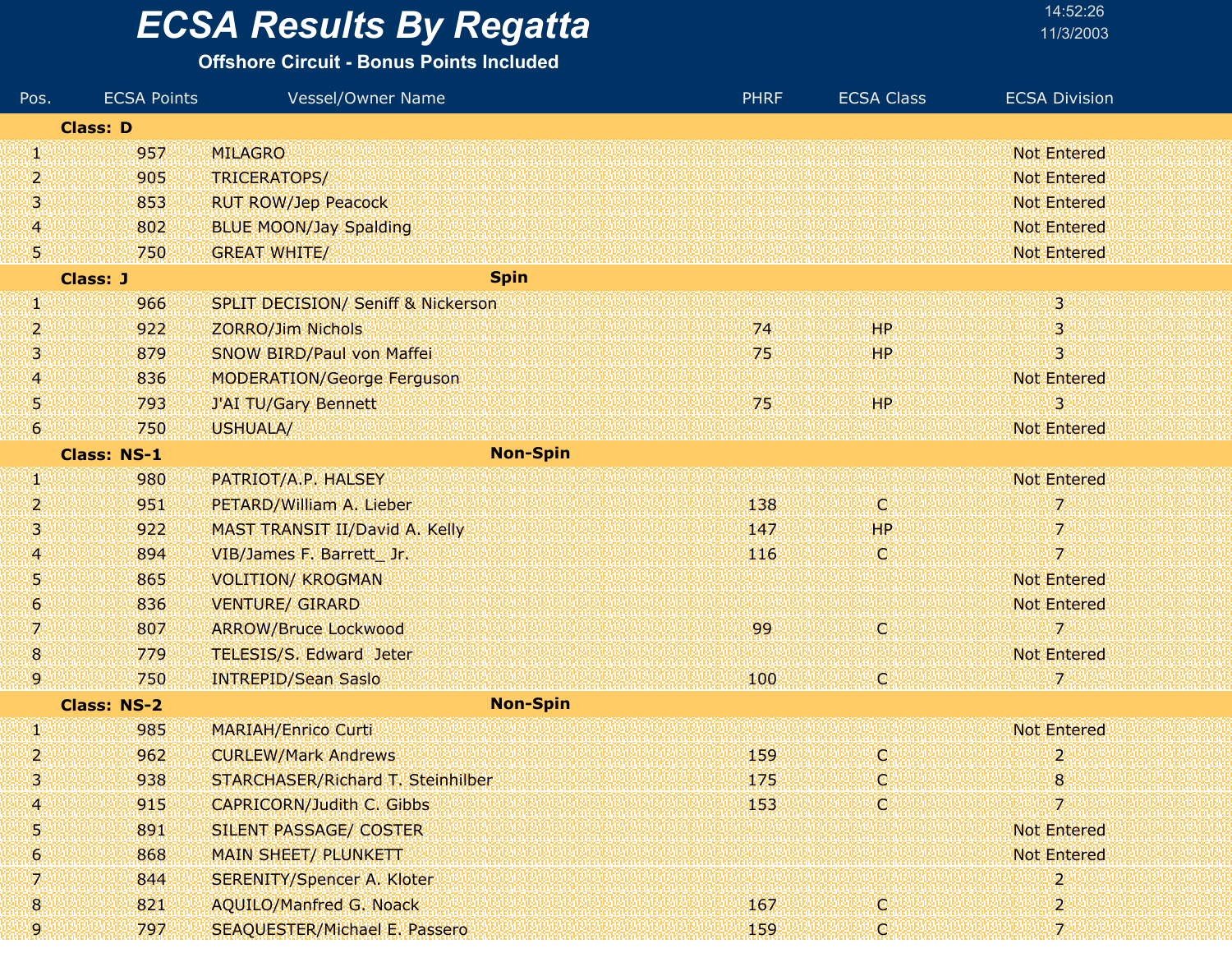| 14:52:26  |
|-----------|
| 11/3/2003 |
|           |

| Pos.             | <b>ECSA Points</b>            | Vessel/Owner Name                             | <b>PHRF</b> | <b>ECSA Class</b>             | <b>ECSA Division</b> |  |
|------------------|-------------------------------|-----------------------------------------------|-------------|-------------------------------|----------------------|--|
| 10               | 774                           | <b>BRYAN STATION/J. Douglas Craig.</b>        | 169         | C                             | $\overline{z}$       |  |
| WР               | 750                           | <b>MITIME/ EVANS</b>                          |             |                               | <b>Not Entered</b>   |  |
|                  | <b>Class: NS-3</b>            | <b>Non-Spin</b>                               |             |                               |                      |  |
| W                | 983                           | <b>WAVE FUNCTION/Bruce Dinsmore</b>           |             |                               | <b>Not Entered</b>   |  |
| 2                | 957                           | <b>SALTY/Aborn D. Smith</b>                   |             | AB.                           | <b>Not Entered</b>   |  |
| 3                | 931                           | <b>FASCINATION/James D. Francis</b>           | 193         | d                             | 8                    |  |
| 4                | 905                           | <b>ILLUSION/ BOURGET</b>                      |             |                               | <b>Not Entered</b>   |  |
| 5                | 879                           | <b>TERN ROYALE/Charles Snow</b>               |             |                               | <b>Not Entered</b>   |  |
| $\mathbf{6}$     | 853                           | PIPER TOO/Robert J. Almeida                   | 177         | AB                            | 5                    |  |
| 7.               | 828                           | <b>BUCCANEER/ TIERNAN</b>                     |             |                               | <b>Not Entered</b>   |  |
| $8\phantom{1}$   | 802                           | <b>SESAME/</b>                                |             |                               | <b>Not Entered</b>   |  |
| 9                | 776                           | <b>CARPE DIEM/Joseph KAPLOWE</b>              |             | C.                            | <b>Not Entered</b>   |  |
| ТW               | 724                           | <b>JUST FRIENDS/Ed Purcell</b>                | 216         | <b>AB</b>                     | 5                    |  |
|                  |                               | 06. Shennecossett/Baldwin Pine Island Race    | 6/29/2003   | <b>ECSA Bonus Regatta: No</b> |                      |  |
|                  | <b>Class: Cruising Canvas</b> | <b>Non-Spin</b>                               |             |                               |                      |  |
| W                | 976                           | MAST TRANSIT II/David A. Kelly                | 147         | HP                            | 7.                   |  |
| $\overline{2}$   | 944                           | <b>MORNING MIST/John Germano</b>              |             |                               | <b>Not Entered</b>   |  |
| з                | 912                           | <b>WINDS FREE/George T. Carlson</b>           |             |                               | <b>Not Entered</b>   |  |
| 4                | 879                           | IRISH LADY/William J. St. John Jr.            | 215         | C.                            | 8                    |  |
| 5                | 847                           | POUND FOOLISH/Eric Hakansen Bob Toothaker     |             |                               | <b>Not Entered</b>   |  |
| 6                | 815                           | DOLCE VENTO/Vincent J. Varano                 | 153         | O.                            | 7                    |  |
| V.               | 782                           | <b>TUMULT 2/Bill Litke</b>                    | 210         | Ç                             | $\overline{2}$       |  |
| 8                | 750                           | <b>ESCAPADE/Robert W. Koucky</b>              | 138         | <b>HP</b>                     | 4                    |  |
|                  | <b>Class: Ensigns</b>         | <b>Spin</b>                                   |             |                               |                      |  |
| U)               | 922                           | <b>TEAMWORK/Walter Pratt &amp; Eric Jones</b> |             |                               | <b>Not Entered</b>   |  |
| 2                | 836                           | <b>FIREBIRD/John Macina</b>                   |             |                               | <b>Not Entered</b>   |  |
| nienen<br>Henere | 750                           | <b>MAGIC/Robin Durrschmidt</b>                |             |                               | ימי                  |  |
|                  | <b>Class: I</b>               | <b>Spin</b>                                   |             |                               |                      |  |
| V)               | 980                           | <b>SPLIT DECISION/ Seniff &amp; Nickerson</b> |             |                               | 3.                   |  |
| 2                | 951                           | SHOWDOWN/Bijan Rasadi                         | 113         | HP                            | 3                    |  |
| 3                | 922                           | <b>MAMA SAID NO!/Greg Gilmartin</b>           | 114         | HР                            | 3                    |  |
| 4                | 894                           | <b>QUANTUM LEAP/Patrick B. Dillon</b>         | 90          | <b>SB</b>                     | 6                    |  |
| 51               | 865                           | <b>GOOMBAY SMASH/Stu Craig</b>                | 139         | HP.                           | 4                    |  |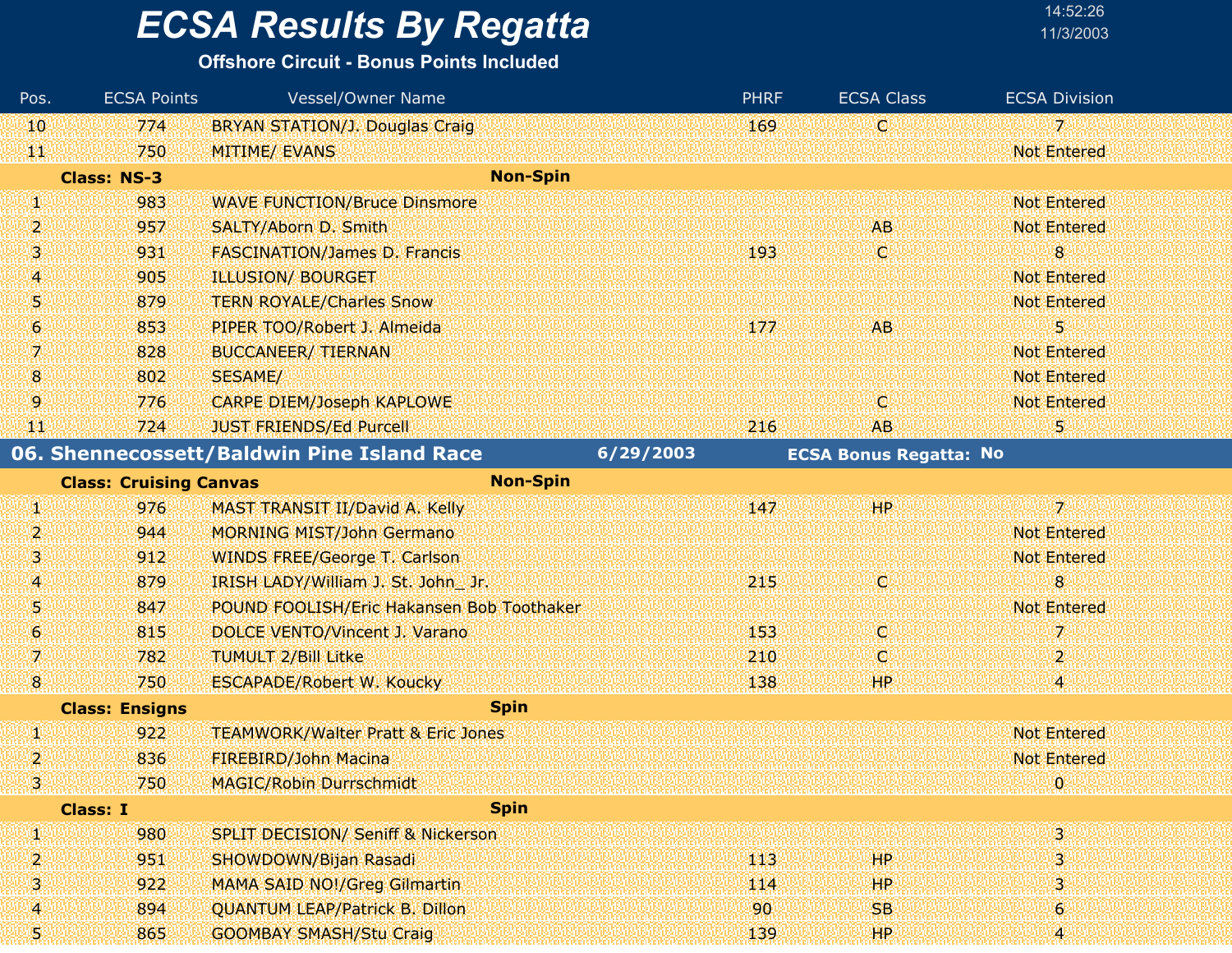#### **Offshore Circuit - Bonus Points Included**

| Pos.           | <b>ECSA Points</b>            | Vessel/Owner Name                        |                 |           | <b>PHRF</b> | <b>ECSA Class</b>              | <b>ECSA Division</b>     |
|----------------|-------------------------------|------------------------------------------|-----------------|-----------|-------------|--------------------------------|--------------------------|
| $\bullet$      | 836                           | TENSPEED/Nicholas J. Amendola            |                 |           | 132         | HP.                            | W                        |
| 7.             | 807                           | <b>DIABLO/Peter Cherrick</b>             |                 |           |             |                                | <b>Not Entered</b>       |
| 8              | 779                           | <b>BAGATELLE/Thomas Doyle</b>            |                 |           | 9.          | 44P                            | 3                        |
| 9              | 750                           | <b>CALIENTE</b>                          |                 |           |             |                                | <b>Not Entered</b>       |
|                | <b>Class: II</b>              |                                          | <b>Spin</b>     |           |             |                                |                          |
| W              | 966                           | <b>SALUD/Reinhard Sarges</b>             |                 |           | 174         | IC)                            | $\overline{2}$           |
| 2              | 922                           | LEGACY III/John P. Read                  |                 |           | 147         | о                              | $\mathbf{2}$             |
| 3              | 879                           | <b>CHECKERED DEMON/Neal S. O'Connell</b> |                 |           | 161         | O                              | 2                        |
| 4              | 836                           | SE THERIN/Richard W. Magner              |                 |           | 273         | <b>AB</b>                      | 5                        |
| 5              | 793                           | PURSUIT/Dennis J. Marron                 |                 |           | 135         | O.                             | 2                        |
| 6              | 750                           | <b>AQUILO/Manfred G. Noack</b>           |                 |           | 167         | O                              | 2                        |
|                |                               | 07. CCNE/Thames Great N. L. Ocean Race   |                 | 7/11/2003 |             | <b>ECSA Bonus Regatta: Yes</b> |                          |
|                | <b>Class: A</b>               |                                          | <b>Spin</b>     |           |             |                                |                          |
| W              | 983                           | <b>SEAQUESTER/Michael E. Passero</b>     |                 |           | 159         | IC.                            | $\overline{\mathcal{L}}$ |
| 2              | 957                           | CHAOS/John D. McCrea                     |                 |           |             |                                | <b>Not Entered</b>       |
| 3              | 931                           | <b>WATERLILLY/ BAKER</b>                 |                 |           |             |                                | <b>Not Entered</b>       |
| $\overline{A}$ | 905                           | <b>CARPE DIEM/Joseph KAPLOWE</b>         |                 |           |             | O                              | <b>Not Entered</b>       |
| 6              | 853                           | POSEIDON/Peter L. Costas                 |                 |           | 197         | <b>AB</b>                      | 5                        |
|                |                               | 09. Watch Hill-Horton/Block Island Sound |                 | 7/12/2003 |             | <b>ECSA Bonus Regatta: No</b>  |                          |
|                | <b>Class: A</b>               |                                          | <b>Spin</b>     |           |             |                                |                          |
| W.             | 944                           | <b>RIPPLE/Hugh O'Brien</b>               |                 |           |             | 44P                            | 3.                       |
| $\overline{2}$ | 879                           | <b>RELENTLESS/kevin horrigan</b>         |                 |           | 81          | <b>SB</b>                      | $\epsilon$               |
| 3              | 815                           | <b>CASCADE/DAN SMITH</b>                 |                 |           |             |                                | <b>Not Entered</b>       |
| 5              | 685                           | <b>BAGATELLE/Thomas Doyle</b>            |                 |           | 9.          | HР                             | 3                        |
|                | <b>Class: B</b>               |                                          | <b>Spin</b>     |           |             |                                |                          |
| W              | 922                           | <b>SALUD/Reinhard Sarges</b>             |                 |           | 174         | C.                             | $\overline{2}$           |
| 2              | 836                           | SHAMROCK/G. Robert O'Brien               |                 |           | 120         | Ю                              |                          |
| 31             | 750                           | SE THERIN/Richard W. Magner              |                 |           | 273         | <b>AB</b>                      | 5,                       |
|                | <b>Class: Cruising Canvas</b> |                                          | <b>Non-Spin</b> |           |             |                                |                          |
| W              | 879                           | MAGIC III/William H. Miller              |                 |           | 169         | Чçі                            | 72                       |
| 3              | 621                           | <b>WINDS FREE/George T. Carlson</b>      |                 |           |             |                                | <b>Not Entered</b>       |
|                |                               | 10. North Cove Outer Light Classic       |                 | 7/13/2003 |             | <b>ECSA Bonus Regatta: No</b>  |                          |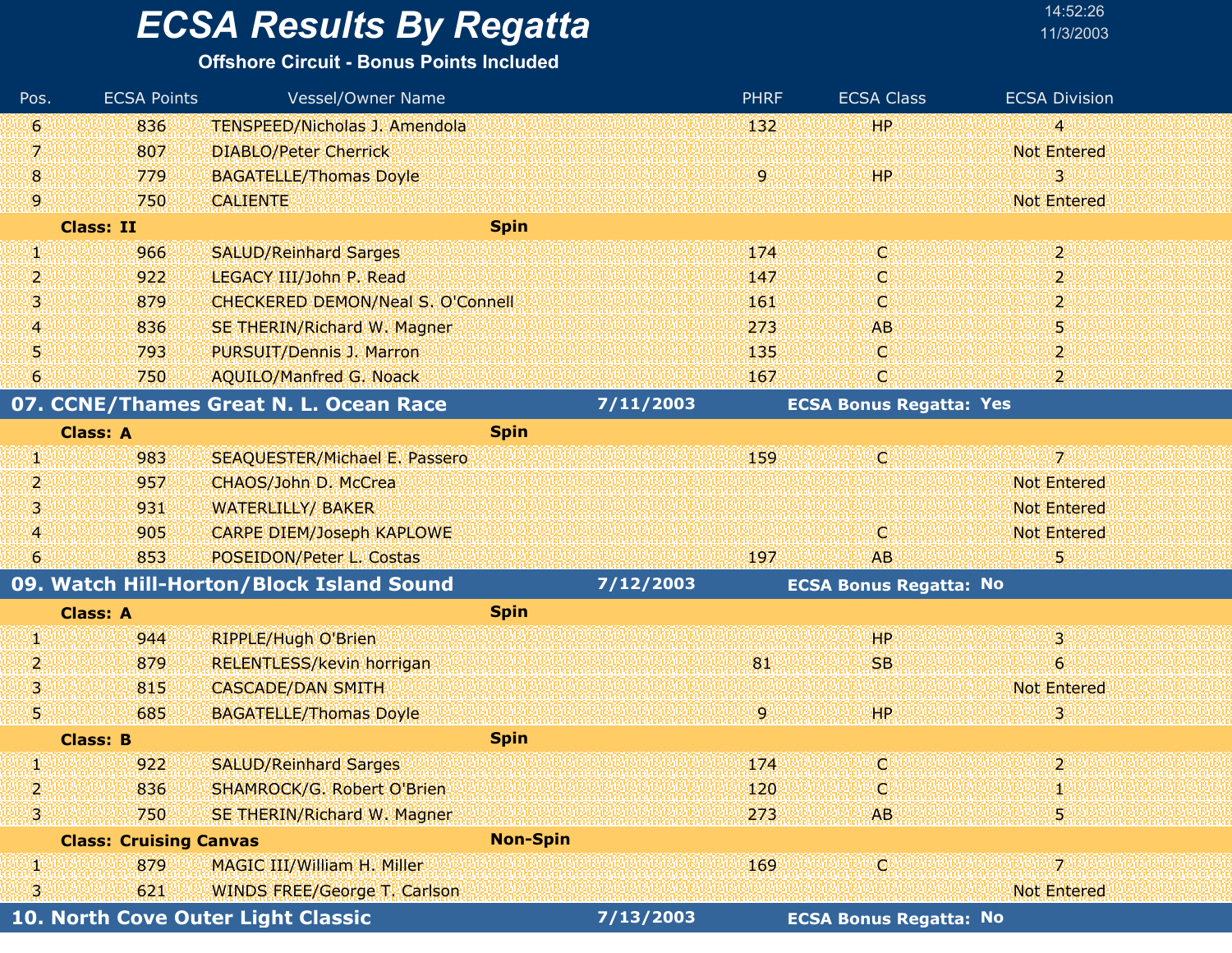#### **Offshore Circuit - Bonus Points Included**

| Pos.            | <b>ECSA Points</b>                | Vessel/Owner Name                    |                 | <b>PHRF</b> | <b>ECSA Class</b>             | <b>ECSA Division</b> |
|-----------------|-----------------------------------|--------------------------------------|-----------------|-------------|-------------------------------|----------------------|
|                 | <b>Class: 1 - Cruising Canvas</b> |                                      | <b>Non-Spin</b> |             |                               |                      |
| W               | 957                               | <b>CELEBRATION/Jeffrey W. Going</b>  |                 | 248         | <b>AB</b>                     | 52                   |
| 2               | 905                               | PETREL/Jonathan GIBBS                |                 |             |                               | <b>Not Entered</b>   |
| IS.             | 853                               | IRISH LADY/William J. St. John Jr.   |                 | 215         | O.                            | 8                    |
| $\overline{A}$  | 802                               | <b>KRISTINA/Roy N. Guile</b>         |                 | 202         | Ю                             | 8                    |
| $\vert 6 \vert$ | 698                               | <b>TERN ROYALE/Charles Snow</b>      |                 |             |                               | <b>Not Entered</b>   |
|                 | <b>Class: 2 - Cruising Canvas</b> |                                      | <b>Non-Spin</b> |             |                               |                      |
| W               | 944                               | <b>BLIND DATE/David HENDERSON</b>    |                 | 134         | IC.                           | 7                    |
| 2               | 879                               | PETARD/William A. Lieber             |                 | 138         | Q                             | 7                    |
| 3               | 815                               | PRISM/Joel W. Mangini                |                 | 195         | O.                            | 8                    |
| 41              | 750                               | <b>BEARCAT/Jack Lombard</b>          |                 | 192         | <b>AB</b>                     | 5.                   |
|                 | <b>Class: 3 - Spinnaker 1</b>     |                                      | <b>Spin</b>     |             |                               |                      |
| UI.             | 957                               | <b>TENSPEED/Nicholas J. Amendola</b> |                 | 132         | HP                            | 48                   |
| 2               | 905                               | <b>HELLFIRE/Ron Levine</b>           |                 | 167         | HP                            | 4.                   |
| 3               | 853                               | <b>NUNNEHI/Mark Dixon</b>            |                 | 135         | HP.                           | 4                    |
| $\vert 4 \vert$ | 802                               | <b>AQUILO/Manfred G. Noack</b>       |                 | 167         | IC.                           | 2                    |
| U)              | 750                               | COLD DUCK/John A. Tracy              |                 | 144         | HP.                           | 4                    |
|                 | <b>Class: 4 - Spinnaker 2</b>     |                                      | <b>Spin</b>     |             |                               |                      |
| W               | 922                               | <b>WAHOO/ Fretz</b>                  |                 |             |                               | <b>Not Entered</b>   |
| 2               | 836                               | <b>SNOW BIRD/Paul von Maffei</b>     |                 | 75          | HР                            | 3.                   |
| 31              | 750                               | <b>EN CHARETTE/Ron Noe</b>           |                 | 75          | 'HP                           | 3                    |
|                 |                                   | 11. Branford Annual Invitational     | 7/19/2003       |             | <b>ECSA Bonus Regatta: No</b> |                      |
|                 | Class: 1                          |                                      | <b>Non-Spin</b> |             |                               |                      |
| W               | 972                               | ZEPHYR/                              |                 |             |                               | <b>Not Entered</b>   |
| 2               | 935                               | <b>WHAT'S NEXT/Ken Grey</b>          |                 | 156         | <b>O</b>                      | 7                    |
| 3               | 898                               | <b>BEARCAT/Jack Lombard</b>          |                 | 192         | AB.                           | 5                    |
| 4               | 861                               | <b>BARBCAT/WW</b>                    |                 |             |                               | <b>Not Entered</b>   |
| 5               | 824                               | <b>LEDA/David Seligson</b>           |                 | 257         | C,                            | 8                    |
| 6               | 787                               | MEGAN/ ?/                            |                 |             |                               | <b>Not Entered</b>   |
| 71              | 750                               | SCOOCHTOO/Arthur Andrea              |                 | 222         | O                             | $8\phantom{1}$       |
|                 | <b>Class: 2</b>                   |                                      | <b>Non-Spin</b> |             |                               |                      |
| W               | 972                               | <b>ELUSIVE/ERIC TREU</b>             |                 |             |                               | <b>Not Entered</b>   |
| 28              | 935                               | SURRENDER///                         |                 |             |                               | <b>Not Entered</b>   |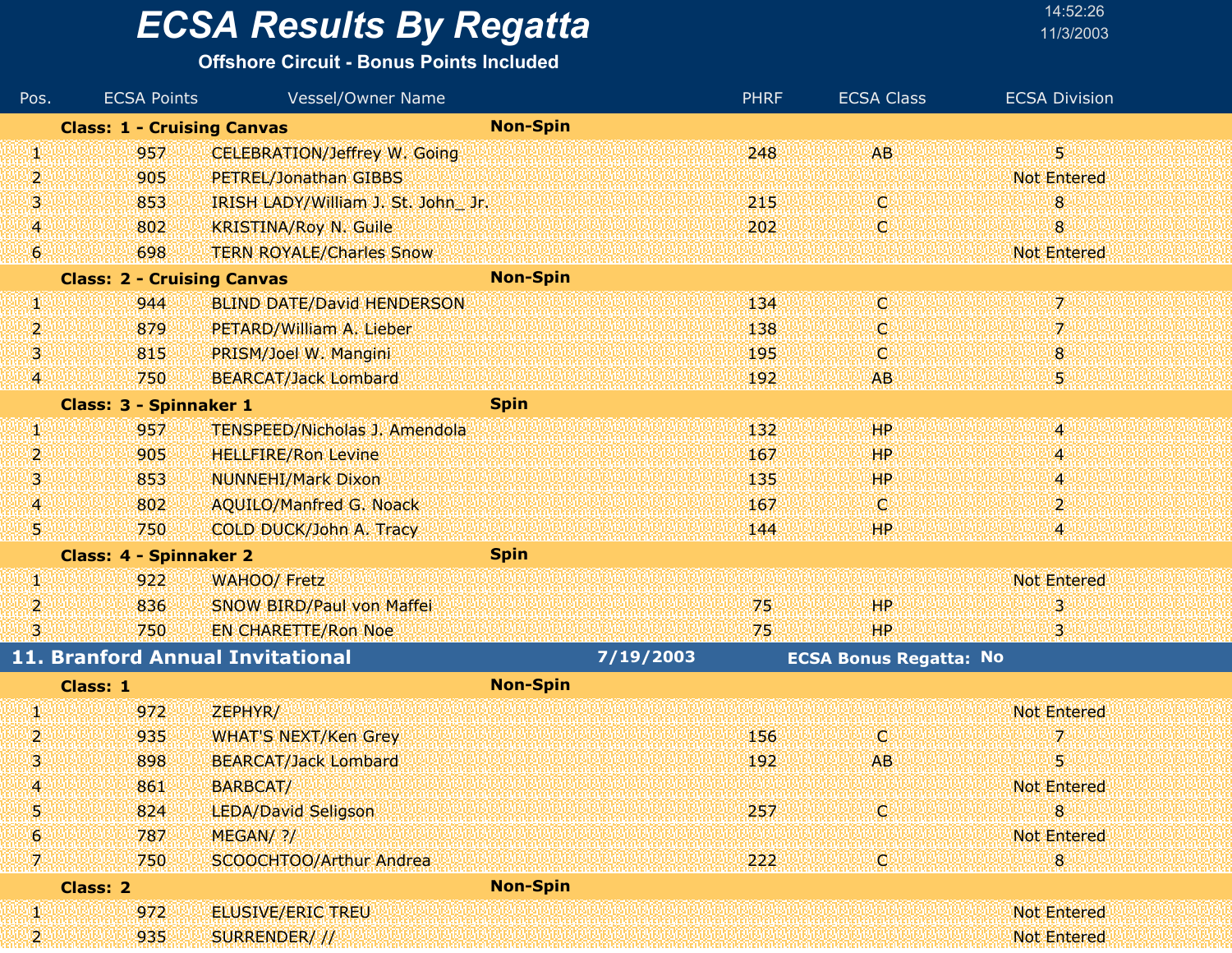#### **Offshore Circuit - Bonus Points Included**

| Pos.           | <b>ECSA Points</b> | Vessel/Owner Name                        | <b>PHRF</b>   | <b>ECSA Class</b> | <b>ECSA Division</b>          |
|----------------|--------------------|------------------------------------------|---------------|-------------------|-------------------------------|
| ВU             | 898                | <b>BROWN EYED GIRL///</b>                |               |                   | <b>Not Entered</b>            |
| $\overline{4}$ | 861                | <b>INTREPID/Sean Saslo</b>               | 100           | C)                | 7                             |
| 51             | 824                | WASSAIC///                               |               |                   | <b>Not Entered</b>            |
| 6              | 787                | PEREGRINE/Bill Kuczynski                 | 155           | C.                | 7                             |
| W              | 750                | <b>AURORA/Craig ROBERTS</b>              |               |                   | <b>Not Entered</b>            |
|                | <b>Class: 3</b>    | <b>Spin</b>                              |               |                   |                               |
| W              | 983                | <b>EN CHARETTE/Paul L. Jennings</b>      | 141           | 99P.              | 4                             |
| 2              | 957                | SAVAGE/C.P. Noel & Brendan N. McCarthy   | 128           | <b>HP</b>         | з.                            |
| 3,             | 931                | <b>TENSPEED/Nicholas J. Amendola</b>     | 132           | HР                | 4                             |
| 4              | 905                | <b>WINDSHEAR/David C. Gilmore</b>        | 135           | <b>HP</b>         | $\boldsymbol{A}$              |
| 51             | 879                | <b>BRIALLIANT DISGUISE/Michael Lebov</b> | 128           | HP.               | 3                             |
| 6,             | 853                | <b>KARI/Patrick M. Collins</b>           | 139           | HР                | $\boldsymbol{4}$              |
| ÿ,             | 828                | MADCAP VII/Daniel A. Bullard             | 140           | O.                | 2                             |
| $\mathbf{g}$   | 802                | <b>ANIMATION/J WALSER</b>                | 120           | <b>HP</b>         | 3                             |
| 9.             | 776                | <b>FLATLINE/Jason Swan</b>               | 171           | HP                | Ą                             |
| 10             | 750                | <b>ANNELIESE/John Hale</b>               | 177           | HP.               | 4                             |
|                | Class: 4           | <b>Spin</b>                              |               |                   |                               |
| W              | 972                | <b>SPECTRE/Brian Prinz</b>               | 123           | d                 | Y)                            |
| 2              | 935                | <b>GOLDEN RULE/Joe Kolodej</b>           | 168           | O                 | 2                             |
| 131            | 898                | <b>PARK PLACE/Richard A. Mentelos</b>    | 153           | o                 | 2                             |
| $\overline{4}$ | 861                | <b>MORE MAGIC/James MORMILE</b>          | $ 113\rangle$ | C)                | 4                             |
| 51             | 824                | <b>BANSHEE/ HERLIHY</b>                  |               |                   | <b>Not Entered</b>            |
| 6              | 787                | <b>AQUILO/Manfred G. Noack</b>           | 167           | C.                | 2                             |
| V,             | 750                | <b>ESPERANCE/J. Nevin</b>                | 186           | Q                 | $\overline{\mathbf{2}}$       |
|                | Class: 5           | <b>Spin</b>                              |               |                   |                               |
| W              | 972                | <b>SECRET/Bruce Kuryla</b>               | 31            | C.                | Φ                             |
| 2,             | 935                | DR. EVIL/Tom Treat                       | 99            | hp.               | 3                             |
| 3              | 898                | <b>XSNRG/C. Beckman Swanson</b>          | 87            | <b>SB</b>         | 6                             |
| A              | 861                | FURY/Ray J. Gincavage                    | 50            | O                 | Y.                            |
| 5              | 824                | DILEMMA//                                |               |                   | <b>Not Entered</b>            |
| 6              | 787                | GO DOG GO/                               | 45            | <b>SB</b>         | $\epsilon$                    |
| 7.             | 750                | DECO/                                    |               |                   | <b>Not Entered</b>            |
|                |                    | <b>12. Thames YC Governors Trophy</b>    | 7/19/2003     |                   | <b>ECSA Bonus Regatta: No</b> |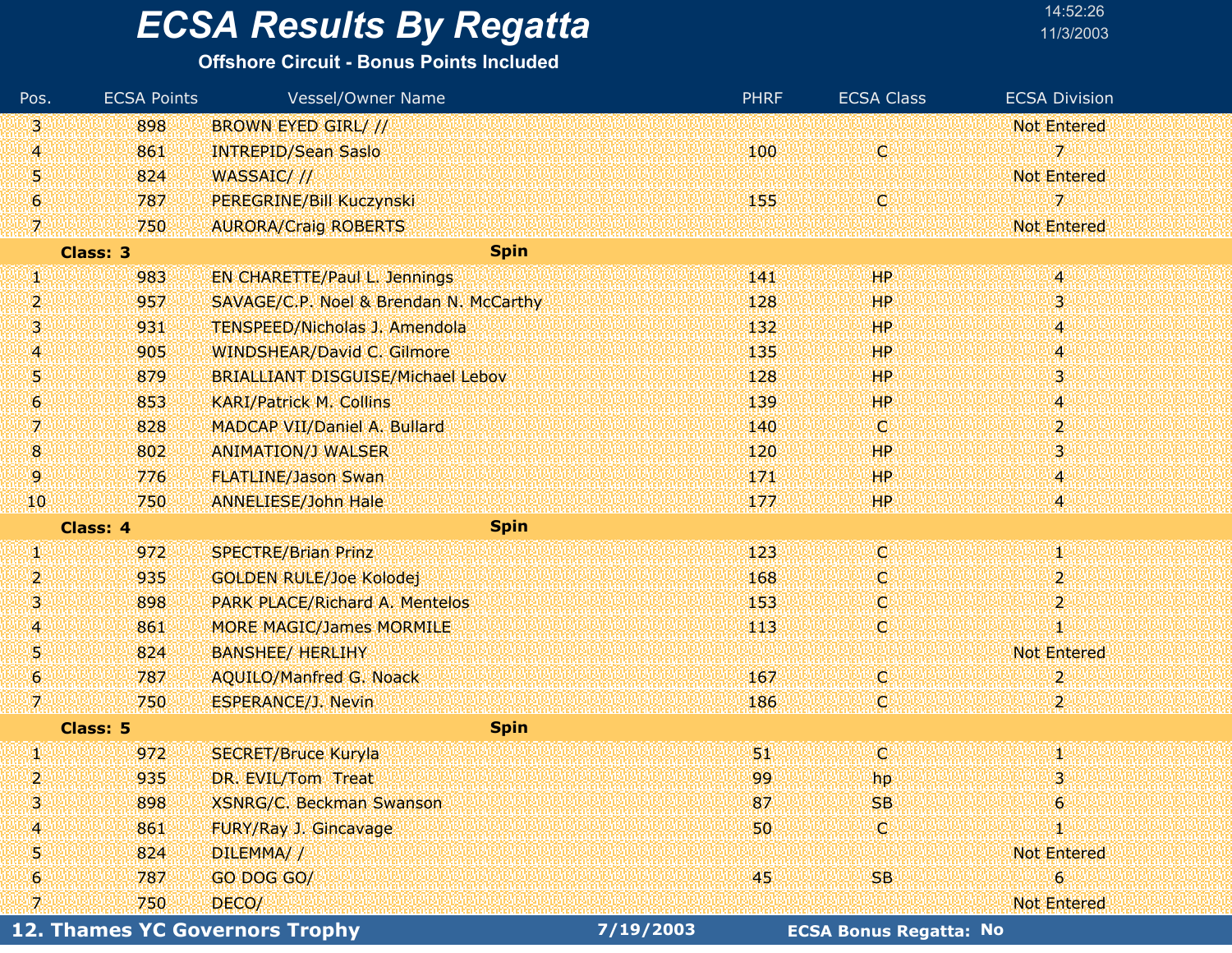#### **Offshore Circuit - Bonus Points Included**

| Pos.             | <b>ECSA Points</b>          | Vessel/Owner Name                             | <b>PHRF</b>     | <b>ECSA Class</b> | <b>ECSA Division</b>      |
|------------------|-----------------------------|-----------------------------------------------|-----------------|-------------------|---------------------------|
|                  | <b>Class: Ensigns</b>       |                                               |                 |                   |                           |
| W                | 976                         | NIGHTWIND/Ward Woodruff                       |                 |                   | <b>Not Entered</b>        |
| 2                | 944                         | <b>BONANZA/George Bates</b>                   |                 |                   | <b>Not Entered</b>        |
| 3                | 912                         | <b>SAM/Jim Anderson</b>                       |                 |                   | <b>Not Entered</b>        |
| 4                | 879                         | <b>FRIENDLY SPIRIT/Rick Conley</b>            |                 |                   | <b>Not Entered</b>        |
| 5                | 847                         | <b>TEAMWORK/Walter Pratt &amp; Eric Jones</b> |                 |                   | <b>Not Entered</b>        |
| 6                | 815                         | <b>SAGACIOUS/Robert B. Geary</b>              | 99              | <b>ICI</b>        | 1                         |
| 7                | 782                         | FIREBIRD/John Macina                          |                 |                   | <b>Not Entered</b>        |
| $\boldsymbol{8}$ | 750                         | <b>MAGIC/Robin Durrschmidt</b>                |                 |                   | $\boldsymbol{0}$          |
|                  | <b>Class: I</b>             | <b>Spin</b>                                   |                 |                   |                           |
| W                | 972                         | SHOWDOWN/Bijan Rasadi                         | 413             | ŦР                | $\overline{3}$            |
| 2                | 935                         | LINDY/David G. Dickerson                      | 90              | C.                | Ю                         |
| 3                | 898                         | SIRPRIZE/J. William Healy                     | 88              | O                 | H)                        |
| 4                | 861                         | <b>GOOMBAY SMASH/Stu Craig</b>                | 139             | HP                | 4                         |
| 5                | 824                         | <b>MAMA SAID NO!/Greg Gilmartin</b>           | 114             | HP                | 3                         |
| 6                | 787                         | <b>RIPPLE/Hugh O'Brien</b>                    |                 | HP.               | з                         |
| 7.               | 750                         | <b>QUANTUM LEAP/Patrick B. Dillon</b>         | 90 <sub>1</sub> | SB.               | $6\overline{6}$           |
|                  | <b>Class: II</b>            | <b>Spin</b>                                   |                 |                   |                           |
| U)               | 980                         | <b>EUPHORIA/Douglas McDonald</b>              | 177             | IC.               | $\mathbf{2}^{\mathbb{Z}}$ |
| 2                | 951                         | <b>SALUD/Reinhard Sarges</b>                  | 174             | o                 | $\overline{2}$            |
| 3                | 922                         | <b>WATERCOLORS/Bill Drinkuth</b>              | 207             | <b>AB</b>         | 5                         |
| 4                | 894                         | <b>PURSUIT/Dennis J. Marron</b>               | 135             | C.                | $\overline{\mathbf{2}}$   |
| 5                | 865                         | <b>MUDSLIDE/Jack Scaduto</b>                  | 147             | <b>HP</b>         | 4                         |
| 6                | 836                         | <b>HELLFIRE/Ron Levine</b>                    | 167             | HP                | 4                         |
| 7.               | 807                         | JOLLY MON/George / Sarah Loveday / Porter     | 194             | O.                | $\overline{2}$            |
| 8                | 779                         | <b>BANDIT/Jack Law</b>                        |                 |                   | <b>Not Entered</b>        |
| g                | 750                         | SE THERIN/Richard W. Magner                   | 273             | <b>AB</b>         | 5                         |
|                  | <b>Class: Non-Spinnaker</b> | <b>Non-Spin</b>                               |                 |                   |                           |
| Ŋ.               | 980                         | ALLEGRO II/BOB CULLEN JR                      |                 |                   | $\mathbf 0$               |
| 2.               | 951                         | RUSTY-NAIL/Clifford H. Fisher                 | 174             | IC.               | 2                         |
| з                | 922                         | <b>SEAQUESTER/Michael E. Passero</b>          | 159             | C                 | 7.                        |
| 4                | 894                         | STARCHASER/Richard T. Steinhilber             | 175             | o                 | 8                         |
| 5!               | 865                         | PETARD/William A. Lieber                      | 138             | C)                | $\mathcal{I}$             |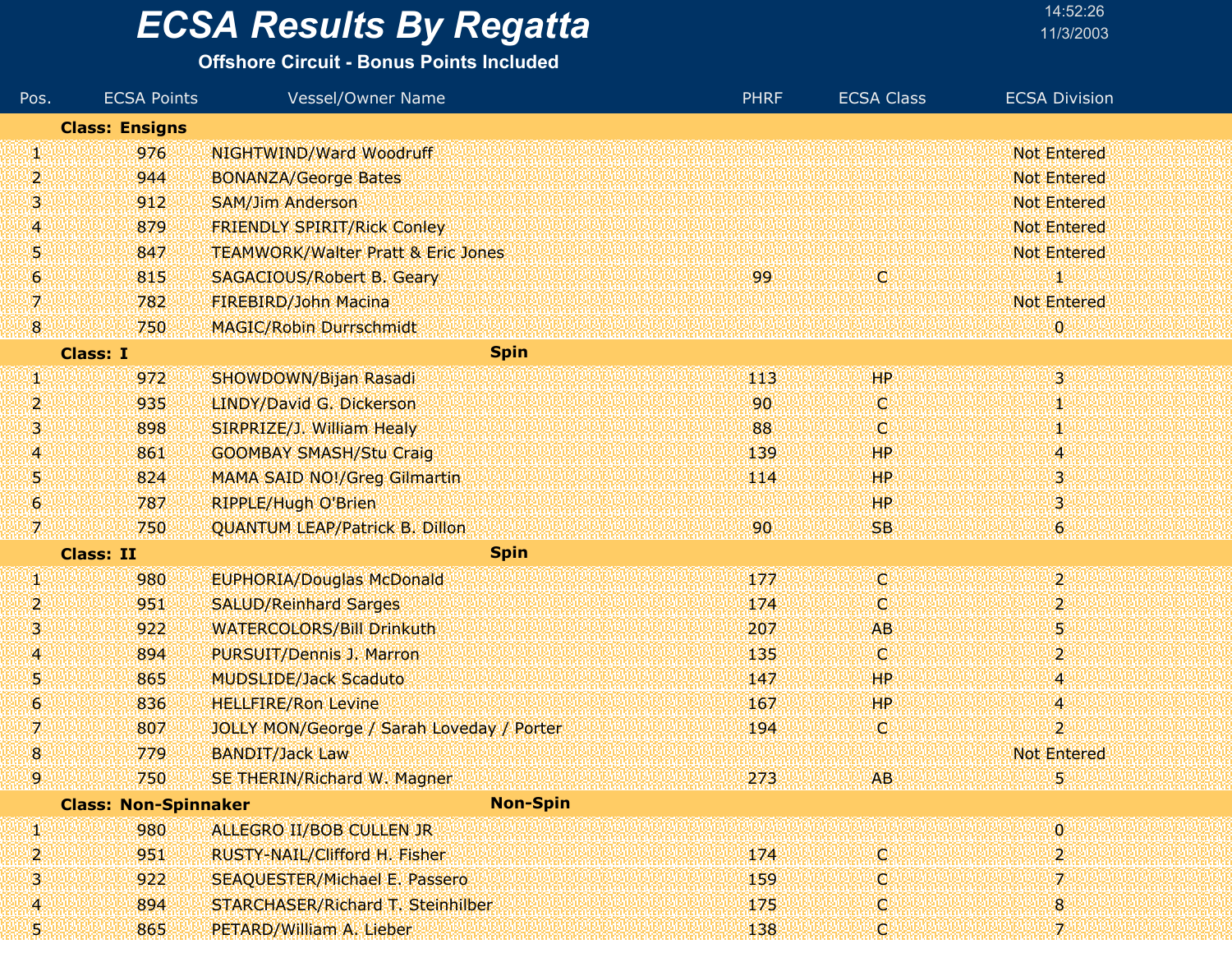# **ECSA Results By Regatta**

|  | 14:52:26  |
|--|-----------|
|  | 11/3/200: |

| Pos.             | <b>ECSA Points</b> | Vessel/Owner Name                      |           | <b>PHRF</b> | <b>ECSA Class</b>             | <b>ECSA Division</b> |
|------------------|--------------------|----------------------------------------|-----------|-------------|-------------------------------|----------------------|
| $\vert 6 \vert$  | 836                | <b>DESTINY/Aborn D. Smith</b>          |           | 215         | O                             | $\overline{2}$       |
| 71               | 807                | IRISH LADY/William J. St. John Jr.     |           | 215         | Ю                             | 8                    |
| $\bf{8}$         | 779                | <b>ORION/Rick Pettit</b>               |           | 171         | IC.                           | 8                    |
| 9.               | 750                | <b>PRIDE OF PRINGLE/Barry McGuire</b>  |           |             |                               | <b>Not Entered</b>   |
|                  |                    | 13. PINE ORCHARD ANNUAL INVITATIONAL   | 7/20/2003 |             | <b>ECSA Bonus Regatta: No</b> |                      |
|                  | <b>Class: A</b>    | <b>Spin</b>                            |           |             |                               |                      |
| W                | 976                | DR. EVIL/Tom Treat                     |           | 99          | hp                            | $\overline{3}$       |
| 2                | 944                | <b>SECRET/Bruce Kuryla</b>             |           | 51.         | O                             |                      |
| 31               | 912                | DILEMMA//                              |           |             |                               | <b>Not Entered</b>   |
| 4                | 879                | <b>XSNRG/C. Beckman Swanson</b>        |           | 87          | <b>SB</b>                     | $\ddot{\mathbf{6}}$  |
| 51               | 847                | FURY/Ray J. Gincavage                  |           | 50          | O                             |                      |
| $\vert 6 \vert$  | 815                | <b>PRESTIIGITATION/Frank Evans</b>     |           |             |                               | <b>Not Entered</b>   |
| 71               | 782                | <b>MORE MAGIC/James MORMILE</b>        |           | 113         | IC)                           |                      |
| $\mathbf{8}$     | 750                | DECO/                                  |           |             |                               | <b>Not Entered</b>   |
|                  | <b>Class: B</b>    | <b>Spin</b>                            |           |             |                               |                      |
| W                | 972                | SAVAGE/C.P. Noel & Brendan N. McCarthy |           | 128         | HР                            | $\overline{3}$       |
| 2                | 935                | <b>SPECTRE/Brian Prinz</b>             |           | 123         | IC.                           | 4                    |
| 31               | 898                | MADCAP VII/Daniel A. Bullard           |           | 140         | O                             | $\overline{2}$       |
| 41               | 861                | <b>TENSPEED/Nicholas J. Amendola</b>   |           | 132         | <b>HP</b>                     | 4                    |
| 5,               | 824                | <b>EUPHORIA/Alan Skinner</b>           |           | 114         | IC.                           | ц                    |
| $\boldsymbol{6}$ | 787                | <b>BANCHEE/Shawn Ensor</b>             |           | 119         | О                             | 1                    |
| 79               | 750                | <b>WINDSHEAR/David C. Gilmore</b>      |           | 135         | HP                            |                      |
|                  | <b>Class: C</b>    | <b>Spin</b>                            |           |             |                               |                      |
| W                | 976                | <b>GOLDEN RULE/Joe Kolodej</b>         |           | 168         | C                             | $\overline{2}$       |
| 121              | 944                | <b>EN CHARETTE/Paul L. Jennings</b>    |           | 141         | <b>HP</b>                     | 4                    |
| 31               | 912                | <b>ANNELIESE/John Hale</b>             |           | 177         | HP                            | 4                    |
|                  | 879                | <b>PARK PLACE/Richard A. Mentelos</b>  |           | 153         | LC!                           | 2                    |
| 5                | 847                | <b>FLATLINE/Jason Swan</b>             |           | 171         | HP.                           | 4                    |
| 6.               | 815                | <b>AQUILO/Manfred G. Noack</b>         |           | 167         | O                             |                      |
| 7                | 782                | <b>KARI/Patrick M. Collins</b>         |           | 139         | HP.                           | 4                    |
| 8                | 750                | <b>ESPERANCE/J. Nevin</b>              |           | 186         | LC!                           | $\mathbf{2}$         |
|                  | <b>Class: D</b>    | <b>Non-Spin</b>                        |           |             |                               |                      |
| ianan<br>Akar    | 957                | <b>WHAT'S NEXT/Ken Grey</b>            |           | 156         | ¢                             |                      |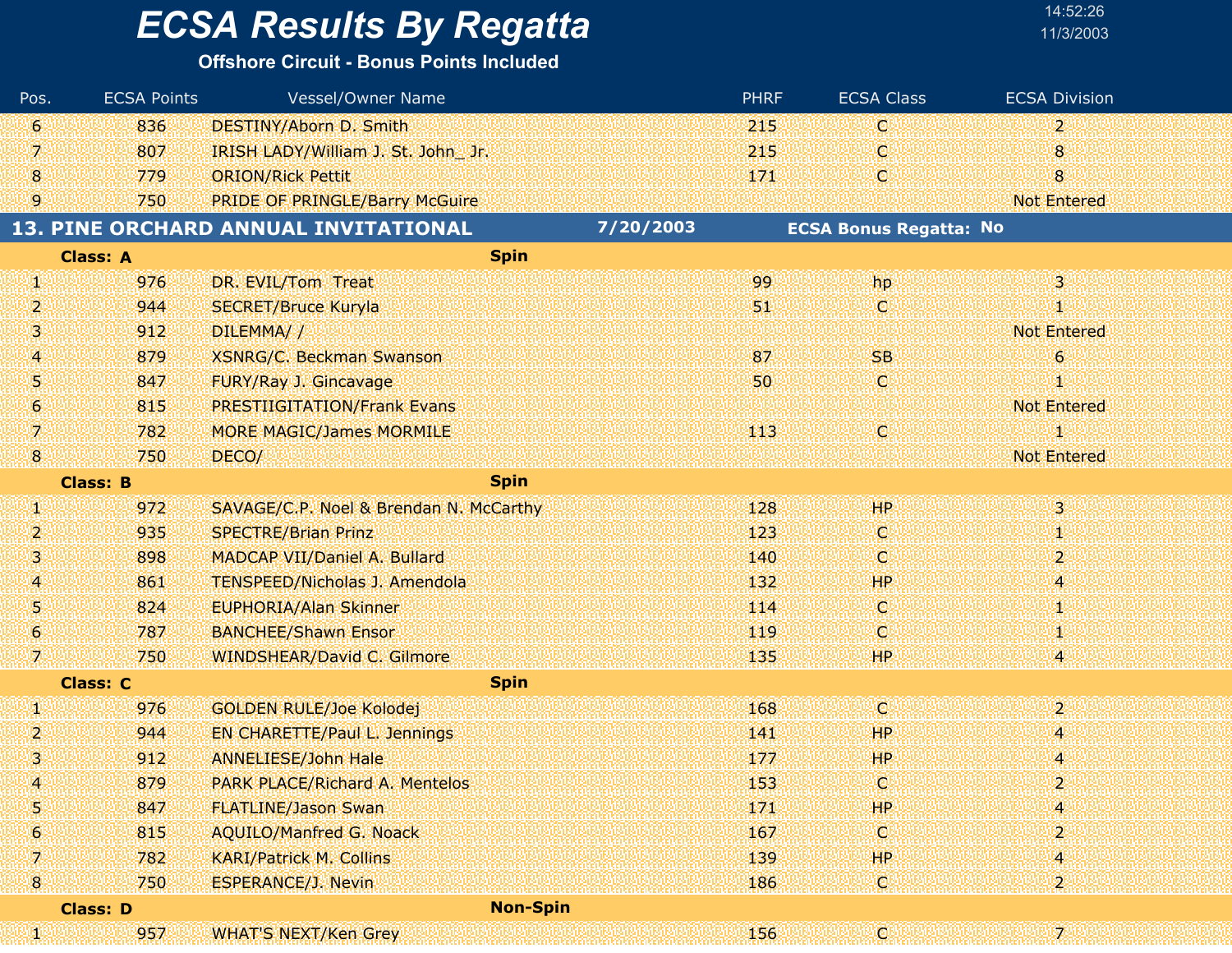#### **Offshore Circuit - Bonus Points Included**

| Pos.                     | <b>ECSA Points</b> | Vessel/Owner Name                                 |           | <b>PHRF</b> | <b>ECSA Class</b>             | <b>ECSA Division</b> |
|--------------------------|--------------------|---------------------------------------------------|-----------|-------------|-------------------------------|----------------------|
| 2,                       | 905                | SURRENDER///                                      |           |             |                               | <b>Not Entered</b>   |
| Ŋ                        | 853                | <b>AURORA/Craig ROBERTS</b>                       |           |             |                               | <b>Not Entered</b>   |
| 4                        | 802                | WASSAIC///                                        |           |             |                               | <b>Not Entered</b>   |
| 5                        | 750                | <b>INTREPID/Sean Saslo</b>                        |           | 100         | W                             | 7                    |
|                          | <b>Class: E</b>    | <b>Non-Spin</b>                                   |           |             |                               |                      |
| g,                       | 972                | <b>LEDA/David Seligson</b>                        |           | 257         | C,                            | $\bf{8}$             |
| 2                        | 935                | <b>WITCHCRAFT/John Crissey</b>                    |           | 186         | C.                            | 8                    |
| 3.                       | 898                | ZEPHYR/                                           |           |             |                               | <b>Not Entered</b>   |
| 4.                       | 861                | <b>BEARCAT/Jack Lombard</b>                       |           | 192         | <b>AB</b>                     | 5                    |
| Ŋ                        | 824                | BARBCAT/                                          |           |             |                               | <b>Not Entered</b>   |
| 6                        | 787                | SCOOCHTOO/Arthur Andrea                           |           | 222         | C.                            | 8                    |
| 7.                       | 750                | <b>GRACE/JOHN PERSSE</b>                          |           |             |                               | <b>Not Entered</b>   |
|                          |                    | 14. MRMSA/Volvo-Leukemia Cup                      | 7/26/2003 |             | <b>ECSA Bonus Regatta: No</b> |                      |
|                          | Class: 1           | <b>Spin</b>                                       |           |             |                               |                      |
| W                        | 957                | <b>SPANISH MOON/Toby Halsey</b>                   |           | 57          | <b>SB</b>                     | $\ddot{\mathbf{6}}$  |
| 2                        | 905                | <b>SECRET/Bruce Kuryla</b>                        |           | 51          | O.                            | T                    |
| 3.                       | 853                | <b>WAHOO/ Fretz</b>                               |           |             |                               | <b>Not Entered</b>   |
| 4                        | 802                | PHISH FOOD/ Wilson                                |           |             |                               | Not Entered          |
| 51                       | 750                | RIPPLE/Hugh O'Brien                               |           |             | HP                            | з                    |
|                          | <b>Class: 2</b>    | <b>Spin</b>                                       |           |             |                               |                      |
| Ŋ.                       | 972                | LINDY/David G. Dickerson                          |           | 90          | C.                            | PO.                  |
| 2                        | 935                | <b>SPLIT DECISION/ Seniff &amp; Nickerson</b>     |           |             |                               | 3                    |
| Ņ                        | 898                | <b>ARROW/ Bergendahl</b>                          |           |             |                               | <b>Not Entered</b>   |
| $\overline{A}$           | 861                | DR. EVIL/Tom Treat                                |           | 99          | hp                            | 3                    |
| 5                        | 824                | SIRPRIZE/J. William Healy                         |           | 88          | C.                            | 1                    |
| 6                        | 787                | <b>CALIENTE</b>                                   |           |             |                               | <b>Not Entered</b>   |
| isienenen.<br>Eienenenen | 750                | USHUALA/                                          |           |             |                               | Not Entered          |
|                          | Class: 3           | <b>Spin</b>                                       |           |             |                               |                      |
| W                        | 966                | BRER RABBIT III/William A. Loweth                 |           | 149         | O                             | 2                    |
| 2                        | 922                | RESOLUTE/Roger Bauman_Jr.                         |           | 153         | C.                            | 2                    |
| 3                        | 879                | LEGACY III/John P. Read                           |           | 147         | O                             | 2                    |
| 4                        | 836                | <b>CRYSTAL SLIPPER/Mike &amp; Linda Cavanaugh</b> |           | 105         | O                             | Ю                    |
| 51                       | 793                | DREAM CATCHER/Richard P. Scavotto                 |           | 148         | Q                             | 2                    |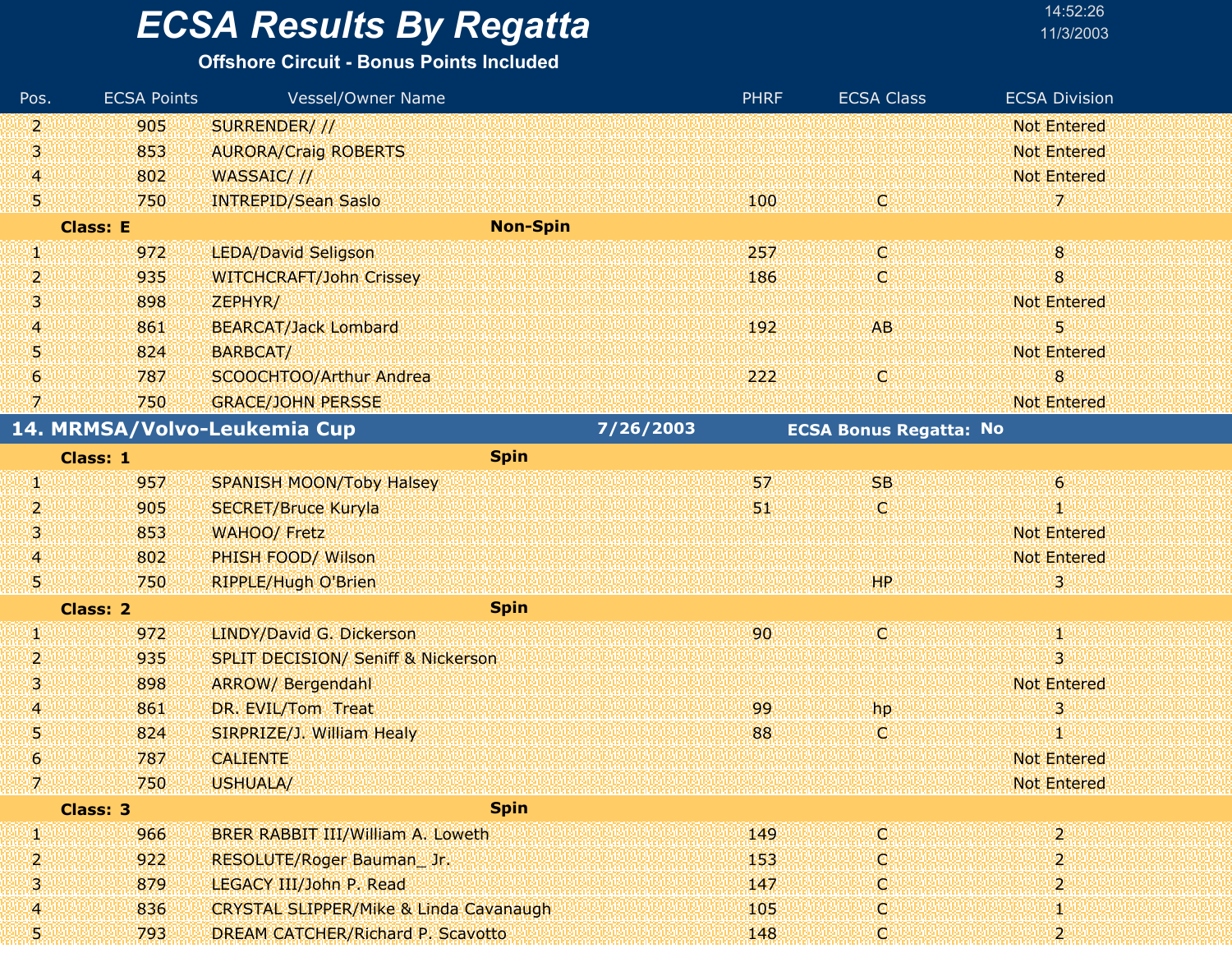### **ECSA Results By Regatta**

| 14:52:26  |  |
|-----------|--|
| 11/3/2003 |  |

| Pos.             | <b>ECSA Points</b> | <b>Vessel/Owner Name</b>                 | <b>PHRF</b> | <b>ECSA Class</b> | <b>ECSA Division</b> |
|------------------|--------------------|------------------------------------------|-------------|-------------------|----------------------|
| 161              | 750                | CHAOS/John D. McCrea                     |             |                   | <b>Not Entered</b>   |
|                  | Class: 4           | <b>Spin</b>                              |             |                   |                      |
| W                | 980                | <b>LOONEY TUNES/Carl D. Fast</b>         | 123         | <b>HP</b>         | $\overline{3}$       |
| $\overline{2}$   | 951                | <b>MAMA SAID NO!/Greg Gilmartin</b>      | 114         | HP.               | 3                    |
| W,               | 922                | <b>FACTORY GIRL/William G. Canning</b>   | 127         | <b>HP</b>         | 3                    |
| 14.              | 894                | <b>TRASH TALK/Brandon Flack</b>          |             |                   | <b>Not Entered</b>   |
| 5                | 865                | SHOWDOWN/Bijan Rasadi                    | 113         | <b>HP</b>         | 3                    |
| 6                | 836                | <b>TWENTYSOMETHING/Chris Daniels</b>     | 113         | HP.               | 3                    |
| 7.               | 807                | <b>WINGS/Jack Rodgers</b>                | 128         | HP.               | 3                    |
| 8                | 779                | <b>COOCH/WES MAXWELL</b>                 |             |                   | <b>Not Entered</b>   |
| 9                | 750                | PREMIUM/ROBERT AUSTIN-LAFRANCE           | 128         | <b>HP</b>         | 3                    |
|                  | Class: 5           | <b>Spin</b>                              |             |                   |                      |
| W                | 985                | <b>EUPHORIA/Douglas McDonald</b>         | 177         | ΙCΙ               | $\overline{2}$       |
| 2                | 962                | <b>SHOCKWAVE/Moise Solomon</b>           | 171         | <b>HP</b>         | 4                    |
| 3                | 938                | <b>MUDSLIDE/Jack Scaduto</b>             | 147         | <b>HP</b>         | 4                    |
| 4                | 915                | <b>DREAMLAND EXPRESS/Mark Belsky</b>     | 114         | <b>SB</b>         | 6                    |
| 51               | 891                | <b>HELLFIRE/Ron Levine</b>               | 167         | <b>HP</b>         | 4                    |
| 6                | 868                | SE THERIN/Richard W. Magner              | 273         | <b>AB</b>         | 5                    |
| 7.               | 844                | <b>MENTOR/Mark Kondracky</b>             | 211         | O.                | $\boldsymbol{2}$     |
| 18.              | 821                | <b>SALUD/Reinhard Sarges</b>             | 174         | O.                | $\overline{2}$       |
| 91               | 797                | <b>VALIANT/Robert E. Bunger</b>          | 183         | AB                | 5                    |
| 40               | 774                | <b>HUNTER/ Marcinko</b>                  |             |                   | <b>Not Entered</b>   |
| ЩI               | 750                | RAND/ Rand                               |             |                   | <b>Not Entered</b>   |
|                  | Class: 6           | <b>Non-Spin</b>                          |             |                   |                      |
| W                | 980                | <b>SANTARELLA/James P. Scalise</b>       | 113         | O.                | Φ                    |
| 2                | 951                | MAST TRANSIT II/David A. Kelly           | 147         | <b>HP</b>         | 7                    |
| 3                | 922                | SURRENDER///                             |             |                   | <b>Not Entered</b>   |
| 14               | 894                | PETARD/William A. Lieber                 | 138         | O.                | 7                    |
| 5                | 865                | <b>ARIANA/ Drozdel</b>                   |             |                   | <b>Not Entered</b>   |
| $\boldsymbol{6}$ | 836                | <b>ORION/Rick Pettit</b>                 | 171         | C.                | 8                    |
| 7                | 807                | <b>CELEBRATION/Gerald/Priscilla Long</b> | 138         | O.                | $\overline{2}$       |
| $\boldsymbol{8}$ | 779                | KIONI/                                   |             |                   | <b>Not Entered</b>   |
| 9                | 750                | <b>TIDE SONG/</b>                        |             |                   | Not Entered          |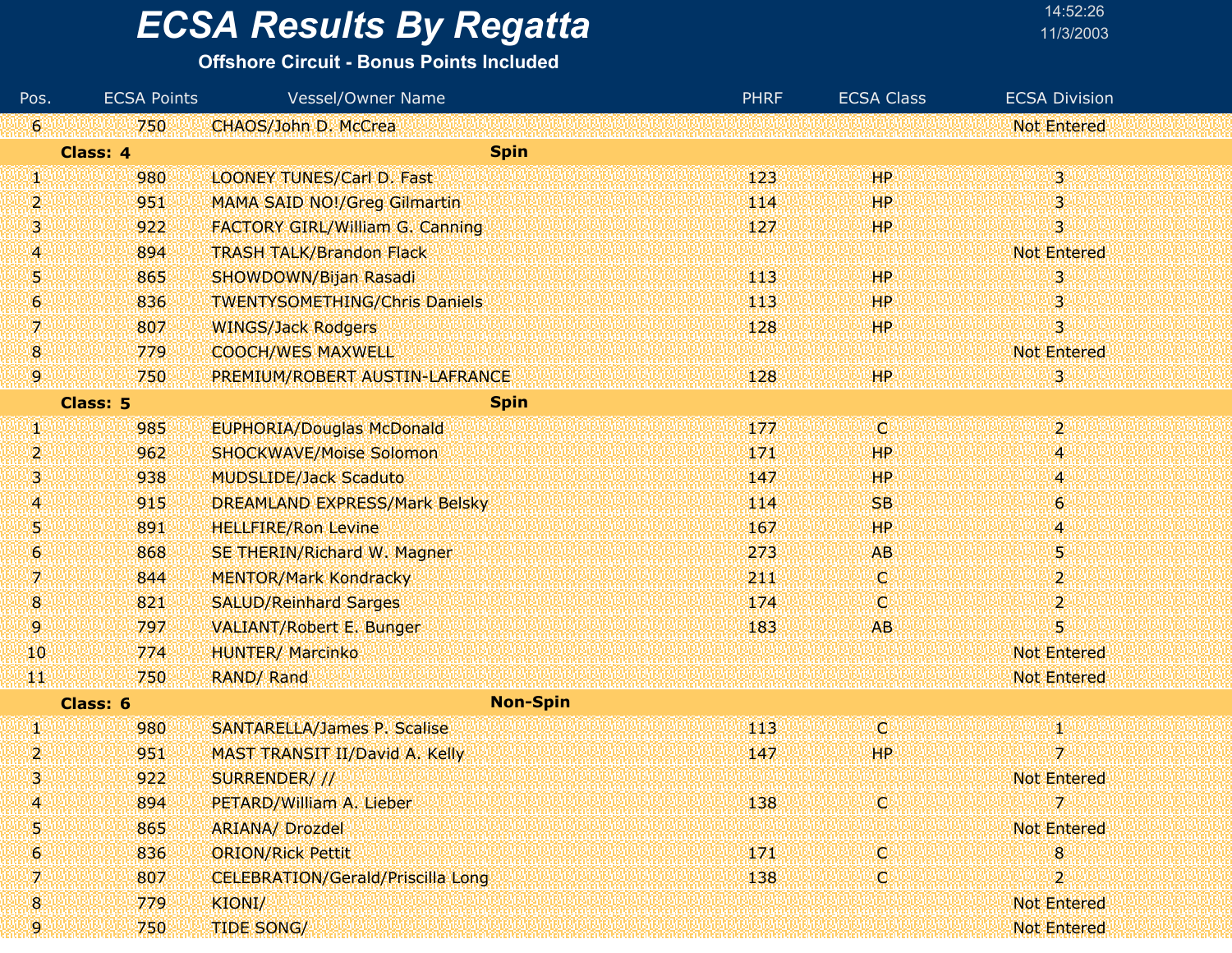#### **Offshore Circuit - Bonus Points Included**

| Pos.             | <b>ECSA Points</b>                     | <b>Vessel/Owner Name</b>               |          | <b>PHRF</b> | <b>ECSA Class</b>             | <b>ECSA Division</b> |
|------------------|----------------------------------------|----------------------------------------|----------|-------------|-------------------------------|----------------------|
|                  | <b>Class: 7</b>                        |                                        |          |             |                               |                      |
| ŋ,               | 957                                    | <b>FAIR WIND/Hunt Foster</b>           |          | 186         | (C)                           | 8 <sup>°</sup>       |
| 2                | 905                                    | <b>AVARA/Zia Ur Rahman</b>             |          |             |                               | <b>Not Entered</b>   |
| 3                | 853                                    | <b>INTUITION/John Kittel</b>           |          |             |                               | <b>Not Entered</b>   |
| $\overline{4}$   | 802                                    | IRISH LADY/William J. St. John Jr.     |          | 215         | ω                             | 8                    |
| 51               | 750                                    | SOUTHERN COMFORT/                      |          |             |                               | <b>Not Entered</b>   |
|                  | <b>15. Milford Annual Invitational</b> |                                        | 8/2/2003 |             | <b>ECSA Bonus Regatta: No</b> |                      |
|                  | <b>Class: A</b>                        | <b>Spin</b>                            |          |             |                               |                      |
| ă.               | 980                                    | CALIENTE/Joel Z. Green                 |          | 45          | HP.                           | 3.                   |
| 2                | 951                                    | <b>SECRET/Bruce Kuryla</b>             |          | 51.         | Q                             | W                    |
| 31               | 922                                    | DR. EVIL/Tom Treat                     |          | 99          | hp                            | 3 <sup>°</sup>       |
| 41               | 894                                    | <b>XSNRG/C. Beckman Swanson</b>        |          | 87          | <b>SB</b>                     | $\boldsymbol{6}$     |
| 51               | 865                                    | GO DOG GO/                             |          | 45          | <b>SB</b>                     | $\epsilon$           |
| $\boldsymbol{6}$ | 836                                    | SNOW BIRD/Paul von Maffei              |          | 75          | HP.                           | 3                    |
| 7                | 807                                    | <b>TERN/J COFFEY</b>                   |          |             |                               | <b>Not Entered</b>   |
| 8                | 779                                    | <b>BLACKHAWK/</b>                      |          |             |                               | <b>Not Entered</b>   |
| 9                | 750                                    | <b>SLINGSHOT/Dennis Dawid</b>          |          | 66          | C.                            | и                    |
|                  | <b>Class: B</b>                        | <b>Spin</b>                            |          |             |                               |                      |
| 4                | 980                                    | <b>KARI/Patrick M. Collins</b>         |          | 139         | HP.                           | Щ.                   |
| 2                | 951                                    | <b>EN CHARETTE/Paul L. Jennings</b>    |          | 141         | <b>HP</b>                     | 4                    |
| 31               | 922                                    | <b>RELENTLESS/Konrad Lagarde</b>       |          |             |                               | <b>Not Entered</b>   |
| 41               | 894                                    | SAVAGE/C.P. Noel & Brendan N. McCarthy |          | 128         | HР                            | 3                    |
| 51               | 865                                    | <b>TENSPEED/Nicholas J. Amendola</b>   |          | 132         | <b>HP</b>                     | 4                    |
| 61               | 836                                    | SCHOCK THERAPY/Jeffrey D. Stuart       |          | 117         | O                             | 1                    |
| 7.               | 807                                    | <b>SLINGSHOT/Jack Greifzu</b>          |          | 138         | HР                            | 4                    |
| $\boldsymbol{8}$ | 779                                    | <b>COYOTE/David R. Arklander</b>       |          | 120         | HP                            | 3                    |
| gunn<br>Amm      | 750                                    | <b>BANCHEE/Shawn Ensor</b>             |          | 119         | Юl                            | и                    |
|                  | <b>Class: C</b>                        | <b>Spin</b>                            |          |             |                               |                      |
| W                | 972                                    | <b>ONE UP/Lincoln F. Schoenberger</b>  |          | 150         | HP.                           | 14                   |
| 2                | 935                                    | <b>GOLDEN RULE/Joe Kolodej</b>         |          | 168         | C                             | $\overline{2}$       |
| 3                | 898                                    | DEADICATED/ Andre/McArthur             |          |             |                               | <b>Not Entered</b>   |
| 4                | 861                                    | <b>ANNELIESE/John Hale</b>             |          | 177         | HP.                           | 4                    |
| 5!               | 824                                    | <b>FIREFLY/James Gregory</b>           |          | 180         | HP.                           | Ι4.                  |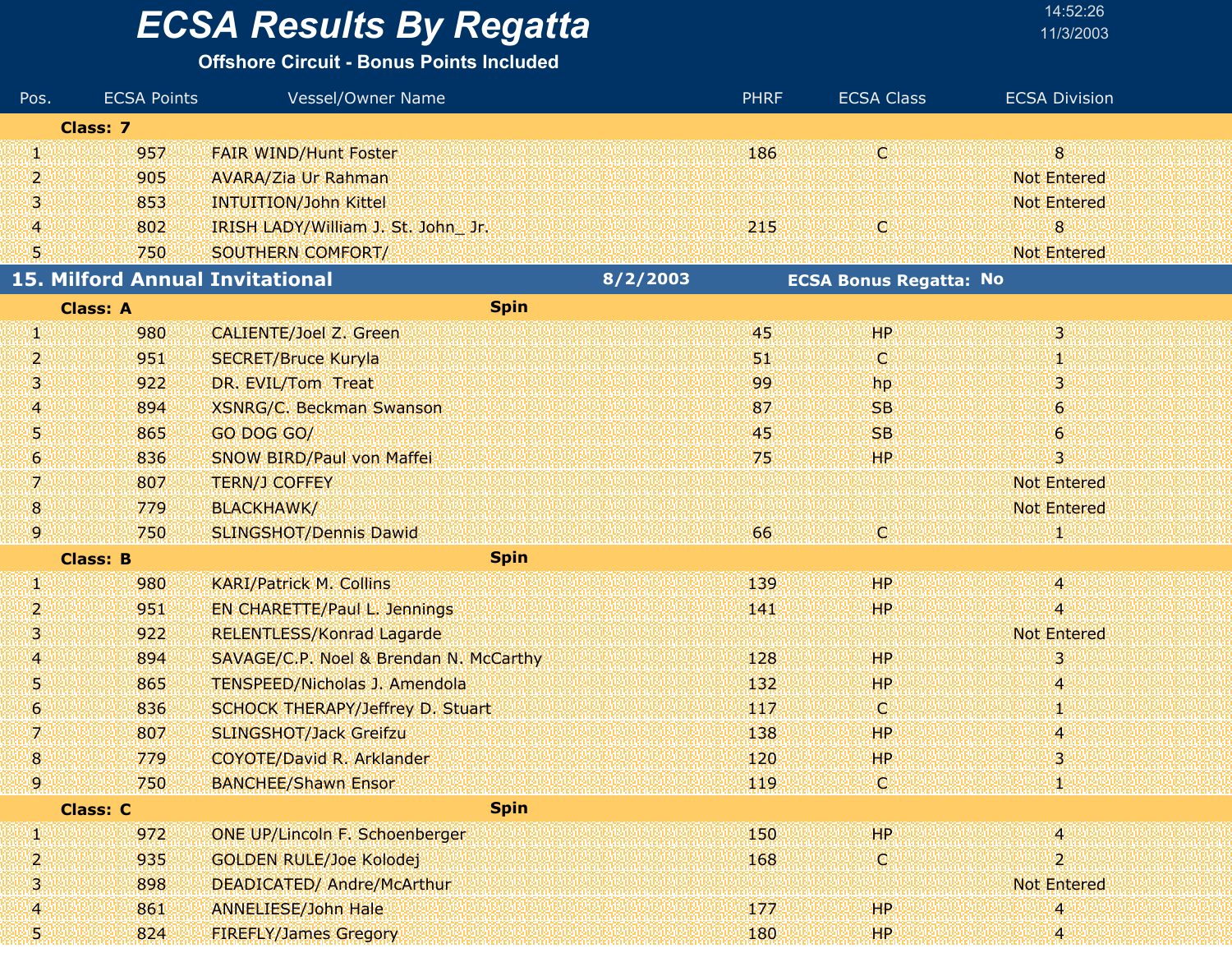| 14:52:26  |
|-----------|
| 11/3/200: |

| Pos.             | <b>ECSA Points</b>           | Vessel/Owner Name                      |          | <b>PHRF</b> | <b>ECSA Class</b>             | <b>ECSA Division</b>      |
|------------------|------------------------------|----------------------------------------|----------|-------------|-------------------------------|---------------------------|
| $\mathbf{6}$     | 787                          | <b>ESPERANCE/J. Nevin</b>              |          | 186         | IC.                           | $\mathbf{2}$              |
| 7.               | 750                          | <b>AUDACIOUS/Robert S. Farnum</b>      |          | 147         | HP.                           | 4                         |
|                  | <b>Class: D</b>              | <b>Non-Spin</b>                        |          |             |                               |                           |
| W                | 966                          | GANG WAY/Edward S. Becker              |          | 171         | HP                            | V)                        |
| 2                | 922                          | <b>WITCHCRAFT/John Crissey</b>         |          | 186         | O.                            | $8\phantom{1}$            |
| 3                | 879                          | PAINKILLER/ Kleffmann                  |          |             |                               | <b>Not Entered</b>        |
| 4                | 836                          | IRISH LADY/William J. St. John Jr.     |          | 215         | IC.                           | 8                         |
| 5                | 793                          | <b>INTREPID/Sean Saslo</b>             |          | 100         | O                             | 7                         |
| $\boldsymbol{6}$ | 750                          | <b>EVERGREEN/Don Broderick</b>         |          | 201         | C                             | 8                         |
|                  | 16. New Haven YC Mayor's Cup |                                        | 8/3/2003 |             | <b>ECSA Bonus Regatta: No</b> |                           |
|                  | <b>Class: A</b>              | <b>Spin</b>                            |          |             |                               |                           |
| W                | 922                          | <b>XSNRG/C. Beckman Swanson</b>        |          | 87          | <b>SB</b>                     | $\epsilon$                |
| 2                | 836                          | <b>DRAGONFLY/Skip Young</b>            |          |             |                               | <b>Not Entered</b>        |
| 31               | 750                          | DECO/                                  |          |             |                               | Not Entered               |
|                  | <b>Class: B</b>              | <b>Spin</b>                            |          |             |                               |                           |
| Щ.               | 957                          | <b>BANCHEE/Shawn Ensor</b>             |          | 119         | IC.                           | M.                        |
| 2                | 905                          | <b>SPECTRE/Brian Prinz</b>             |          | 123         | O                             | 1                         |
| з                | 853                          | <b>MORE MAGIC/James MORMILE</b>        |          | 113         | O                             | 1                         |
| 4                | 802                          | <b>SECRET/Bruce Kuryla</b>             |          | 51          | O                             | ă,                        |
| 51               | 750                          | SLINGSHOT/Dennis Dawid                 |          | 66          | O                             |                           |
|                  | <b>Class: C</b>              | <b>Spin</b>                            |          |             |                               |                           |
| W                | 957                          | <b>EN CHARETTE/Paul L. Jennings</b>    |          | 141         | HP                            | 4                         |
| 2                | 905                          | <b>TENSPEED/Nicholas J. Amendola</b>   |          | 132         | HP                            | 4                         |
| 3                | 853                          | SAVAGE/C.P. Noel & Brendan N. McCarthy |          | 128         | HР                            | $\mathbf{3}^{\mathsf{r}}$ |
| 4                | 802                          | DR. EVIL/Tom Treat                     |          | 99          | hp.                           | 3                         |
| 5.               | 750                          | <b>AUDACIOUS/Robert S. Farnum</b>      |          | 147         | HP.                           | 4                         |
|                  | Class: D                     | <b>Spin</b>                            |          |             |                               |                           |
| V)               | 966                          | <b>GOLDEN RULE/Joe Kolodej</b>         |          | 168         | C.                            | $\mathbf{2}$              |
| 2                | 922                          | <b>ESPERANCE/J. Nevin</b>              |          | 186         | O.                            |                           |
| 3                | 879                          | <b>ANNELIESE/John Hale</b>             |          | 177         | HP.                           | $\overline{4}$            |
| 4                | 836                          | <b>ONE UP/Lincoln F. Schoenberger</b>  |          | 150         | HP.                           | $\overline{4}$            |
| 5                | 793                          | <b>PARK PLACE/Richard A. Mentelos</b>  |          | 153         | ņ.                            | $\overline{2}$            |
| 6                | 750                          | <b>FIREFLY/James Gregory</b>           |          | 180         | НP                            |                           |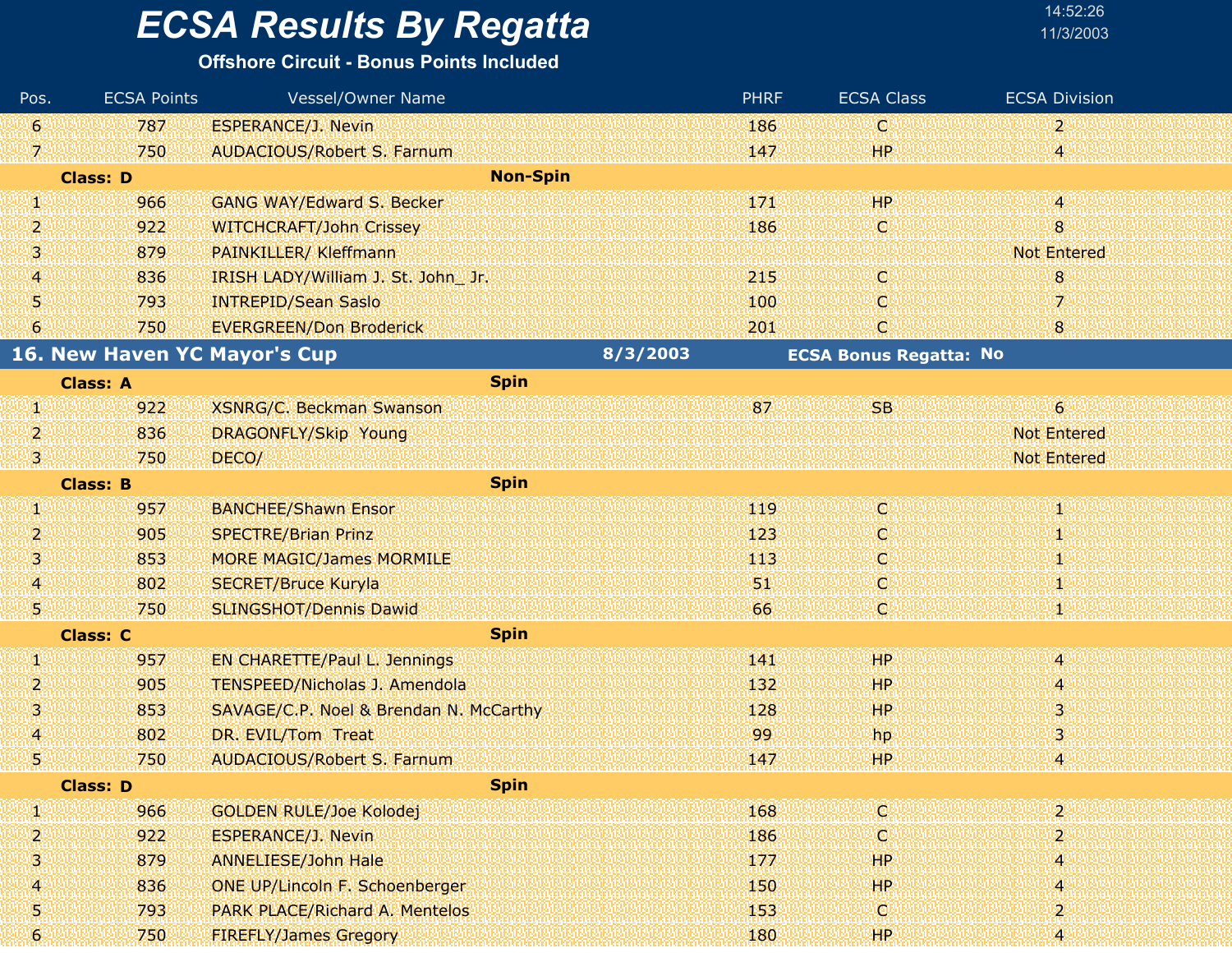#### **Offshore Circuit - Bonus Points Included**

| Pos.           | <b>ECSA Points</b> | Vessel/Owner Name                    |                 | <b>PHRF</b> | <b>ECSA Class</b>              | <b>ECSA Division</b> |
|----------------|--------------------|--------------------------------------|-----------------|-------------|--------------------------------|----------------------|
|                | <b>Class: E</b>    |                                      | <b>Non-Spin</b> |             |                                |                      |
| W              | 976                | <b>WITCHCRAFT/John Crissey</b>       |                 | 186         | (c)                            | 8 <sup>°</sup>       |
| 2              | 944                | ZEPHYR/                              |                 |             |                                | <b>Not Entered</b>   |
| з              | 912                | <b>EVERGREEN/Don Broderick</b>       |                 | 201         | Ο                              | 8                    |
| 4              | 879                | <b>WHAT'S NEXT/Ken Grey</b>          |                 | 156         | O                              | 7                    |
| Ņ              | 847                | SLINGSHOT (NON SPIN)/Jack Greifzu    |                 | 138         | <b>HP</b>                      | <b>Not Entered</b>   |
| 6              | 815                | SURRENDER///                         |                 |             |                                | <b>Not Entered</b>   |
| 7              | 782                | PEREGRINE/Bill Kuczynski             |                 | 155         | o                              | 7                    |
| 8              | 750                | <b>INTREPID/Sean Saslo</b>           |                 | 100         | C,                             | 7                    |
|                |                    | 17. Windjammer Overnight Race        | 8/9/2003        |             | <b>ECSA Bonus Regatta: Yes</b> |                      |
|                | <b>Class: A</b>    | <b>Spin</b>                          |                 |             |                                |                      |
| V)             | 983                | DR. EVIL/Tom Treat                   |                 | 99          | hp                             | 3.                   |
| 2              | 957                | <b>SECRET/Bruce Kuryla</b>           |                 | 51.         | O                              | 1                    |
| 3              | 931                | <b>CALIENTE/Joel Z. Green</b>        |                 | 45          | <b>HP</b>                      | 3                    |
| $\overline{4}$ | 905                | XSNRG/C. Beckman Swanson             |                 | 87          | <b>SB</b>                      | 6                    |
| 51             | 879                | <b>DEFIANT/John Streicker</b>        |                 |             |                                | <b>Not Entered</b>   |
|                | <b>Class: B</b>    | <b>Spin</b>                          |                 |             |                                |                      |
| Ø,             | 966                | <b>TENSPEED/Nicholas J. Amendola</b> |                 | 132         | HP                             | 4                    |
| 2              | 922                | <b>ANNELIESE/John Hale</b>           |                 | 177         | <b>HP</b>                      | 4.                   |
| $\overline{4}$ | 836                | <b>COYOTE/David R. Arklander</b>     |                 | 120         | <b>HP</b>                      | 31                   |
|                |                    | 18. Duck Island Overnight Race       | 8/15/2003       |             | <b>ECSA Bonus Regatta: Yes</b> |                      |
|                | Class: 1           |                                      | <b>Non-Spin</b> |             |                                |                      |
| SI)            | 976                | <b>INTREPID/Sean Saslo</b>           |                 | 100         | ω                              | 7                    |
| 2              | 944                | <b>CATAMOUNT/ Mount</b>              |                 |             |                                | <b>Not Entered</b>   |
| 5              | 847                | PRISM/Joel W. Mangini                |                 | 195         | Ο                              | 8 <sup>°</sup>       |
| Ş.             | 847                | <b>HORNET/Bob McLellan</b>           |                 | 158         | Ģ                              | 7                    |
|                | <b>Class: 2</b>    | <b>Spin</b>                          |                 |             |                                |                      |
| Щ              | 987                | XLR8/Bradford J. Porter              |                 | 96          | <b>SB</b>                      | 6                    |
| 2              | 966                | <b>RICOCHET/Thomas Lee</b>           |                 | 48          | HP.                            | 3.                   |
| з              | 944                | <b>DRAGONFLY/Skip Young</b>          |                 |             |                                | <b>Not Entered</b>   |
| 4              | 922                | <b>SLAINTE/George McCarthy</b>       |                 | 93          | <b>HP</b>                      | 3                    |
| Ş              | 901                | <b>FIREWATER/Jesse Waters</b>        |                 |             |                                | Not Entered          |
| 6              | 879                | <b>ECREVISSE/Lee</b>                 |                 |             |                                | <b>Not Entered</b>   |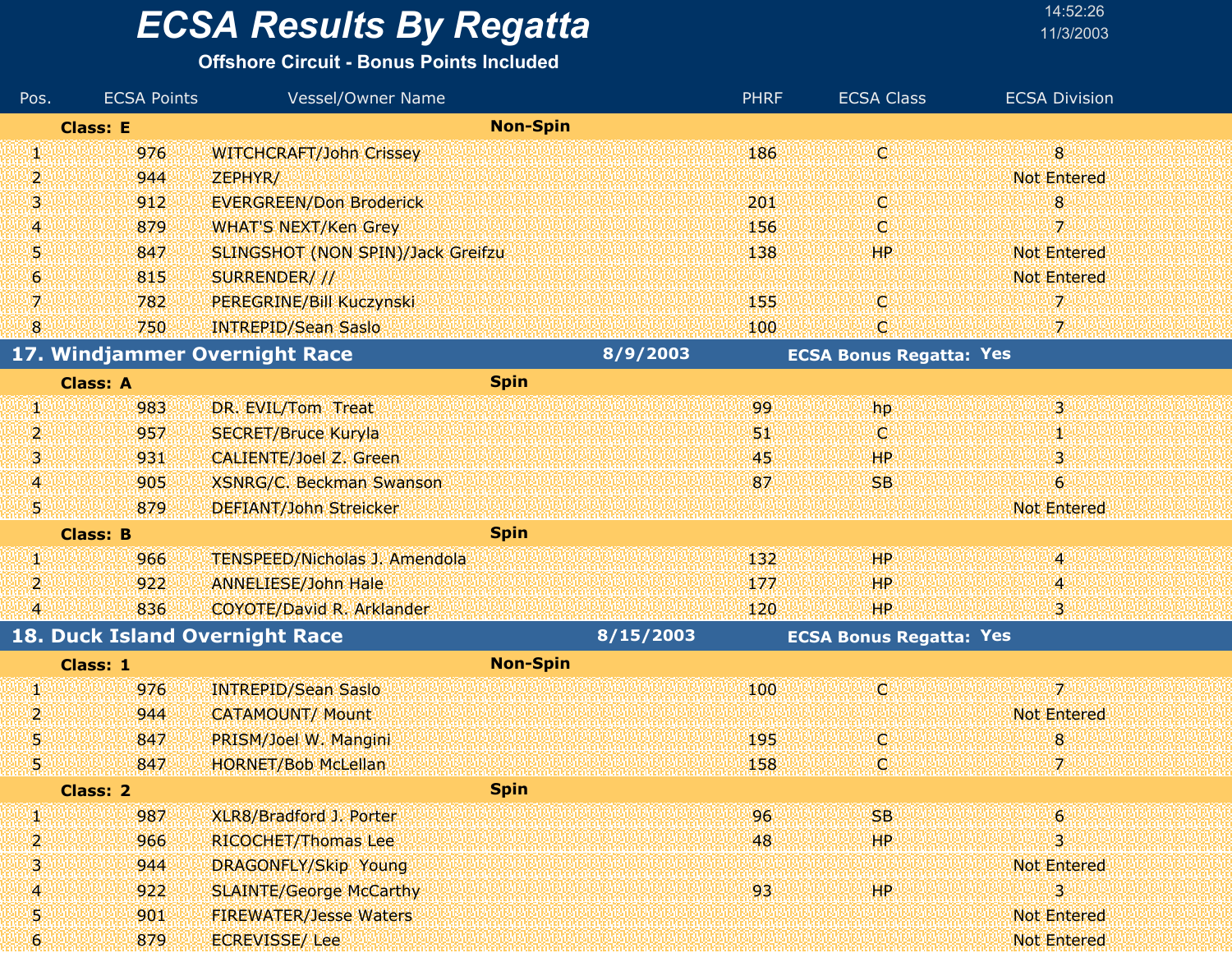#### **Offshore Circuit - Bonus Points Included**

| Pos. | <b>ECSA Points</b>        | <b>Vessel/Owner Name</b>                          |           | <b>PHRF</b> | <b>ECSA Class</b>             | <b>ECSA Division</b> |
|------|---------------------------|---------------------------------------------------|-----------|-------------|-------------------------------|----------------------|
|      |                           | 19. Watch Hill Fuller Invitational Race           | 8/16/2003 |             | <b>ECSA Bonus Regatta: No</b> |                      |
|      | <b>Class: A</b>           | <b>Spin</b>                                       |           |             |                               |                      |
| Щ.   | 944                       | <b>RELENTLESS/kevin horrigan</b>                  |           | 81          | <b>SB</b>                     | $\epsilon$           |
| 2    | 879                       | <b>RIPPLE/Hugh O'Brien</b>                        |           |             | HP                            | 3                    |
| 3    | 815                       | <b>CALIENTE</b>                                   |           |             |                               | <b>Not Entered</b>   |
| 5,   | 685                       | <b>CASCADE/DAN SMITH</b>                          |           |             |                               | <b>Not Entered</b>   |
|      | <b>Class: B</b>           | <b>Spin</b>                                       |           |             |                               |                      |
| q,   | 922                       | <b>ON CUE/Charles Storrow</b>                     |           | 290         | AB                            | 8                    |
| 2    | 836                       | <b>INTUITION/John Kittel</b>                      |           |             |                               | <b>Not Entered</b>   |
| 3    | 750                       | MAGIC III/William H. Miller                       |           | 169         | O.                            | 7                    |
|      | 20. Masons Island Regatta |                                                   | 8/16/2003 |             | <b>ECSA Bonus Regatta: No</b> |                      |
|      | Class: 1                  | <b>Spin</b>                                       |           |             |                               |                      |
| Ø.   | 987                       | <b>CHECKERED DEMON/Neal S. O'Connell</b>          |           | 161         | O                             | $\overline{2}$       |
| 2    | 966                       | <b>TYNAJE/Peter C. Ross</b>                       |           | 143         | <b>AB</b>                     | 5                    |
| 3.   | 944                       | <b>WATERCOLORS/Bill Drinkuth</b>                  |           | 207         | <b>AB</b>                     | 5                    |
| 4    | 922                       | JOLLY MON/George / Sarah Loveday / Porter         |           | 194         | O                             | $\overline{2}$       |
| 5    | 901                       | <b>JUST FRIENDS/Ed Purcell</b>                    |           | 216         | <b>AB</b>                     | 5                    |
| 6    | 879                       | BRER RABBIT III/William A. Loweth                 |           | 149         | O                             | $\overline{2}$       |
| 7    | 858                       | LEGACY III/John P. Read                           |           | 147         | O                             | $\overline{2}$       |
| 8    | 836                       | PURSUIT/Dennis J. Marron                          |           | 135         | О                             | $\overline{2}$       |
| 9.   | 815                       | <b>CRYSTAL SLIPPER/Mike &amp; Linda Cavanaugh</b> |           | 105         | O                             | 4                    |
| 10   | 793                       | <b>CORONA/Brad &amp; Dick Washburn</b>            |           |             |                               | <b>Not Entered</b>   |
| TТ   | 772                       | SE THERIN/Richard W. Magner                       |           | 273         | <b>AB</b>                     | 5                    |
| 12   | 750                       | <b>SALUD/Reinhard Sarges</b>                      |           | 174         | O.                            | 2                    |
|      | Class: 2                  | <b>Non-Spin</b>                                   |           |             |                               |                      |
| H)   | 966                       | STARCHASER/Richard T. Steinhilber                 |           | 175         | O.                            | $8\phantom{1}$       |
| 2    | 922                       | <b>KRISTINA/Roy N. Guile</b>                      |           | 202         | C                             | 8                    |
| 3    | 879                       | <b>ORION/Rick Pettit</b>                          |           | 171         | c                             | 8                    |
| 4    | 836                       | IRISH LADY/William J. St. John Jr.                |           | 215         | O                             | 8                    |
| 5    | 793                       | SITIO/Jeff Lamothe                                |           |             |                               | Not Entered          |
| 70   | 707                       | PISCES III/William Stoddard                       |           |             |                               | 8                    |
|      | Class: 3                  | <b>Spin</b>                                       |           |             |                               |                      |
| 90   | 944                       | <b>BONANZA/George Bates</b>                       |           |             |                               | <b>Not Entered</b>   |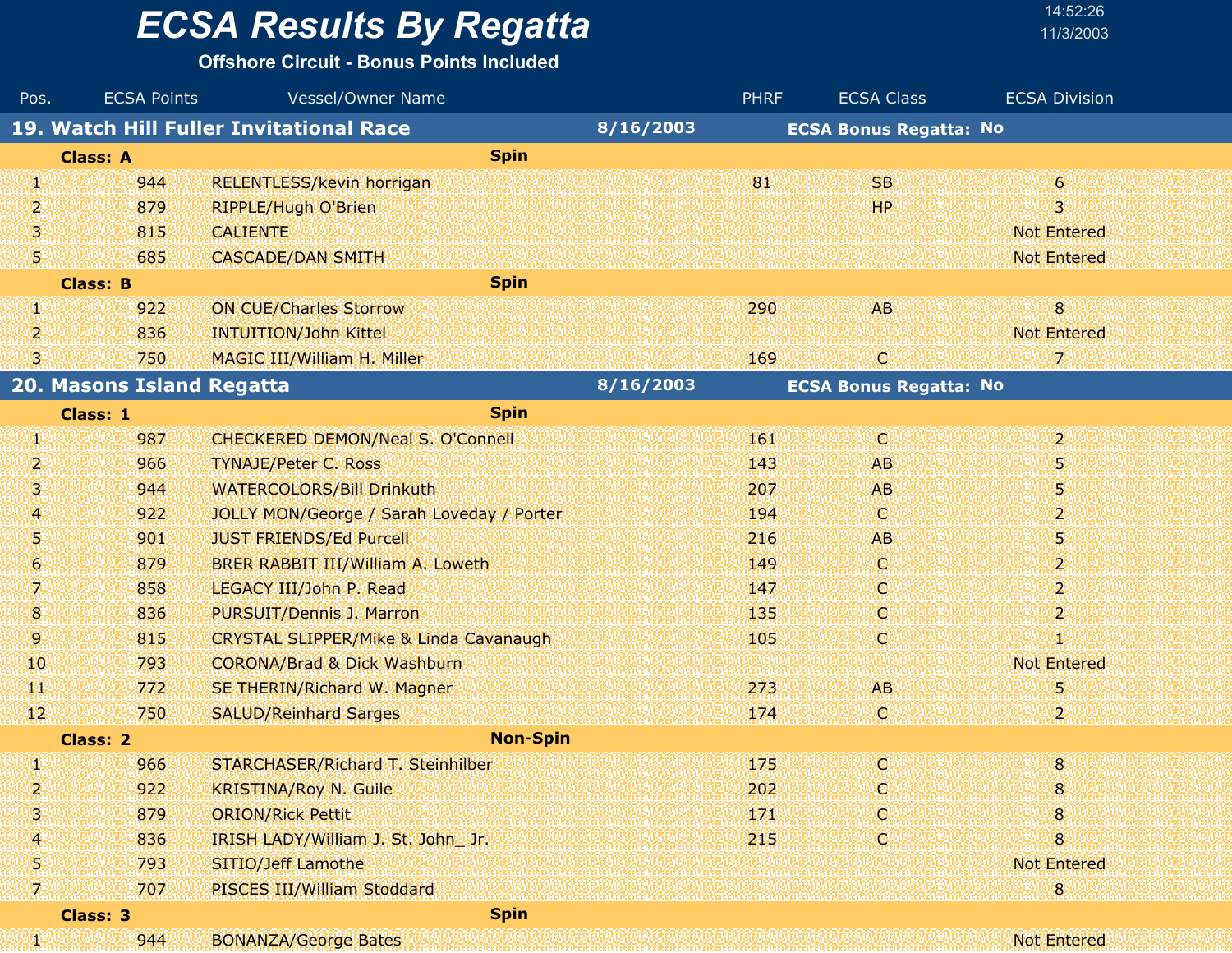| 14:52:26  |  |
|-----------|--|
| 11/3/200: |  |

| Pos. | <b>ECSA Points</b>                 | <b>Vessel/Owner Name</b>               |                 | <b>PHRF</b>     | <b>ECSA Class</b>             | <b>ECSA Division</b> |
|------|------------------------------------|----------------------------------------|-----------------|-----------------|-------------------------------|----------------------|
| 2    | 879                                | <b>TAIL GUNNER/Ward Woodruff</b>       |                 |                 |                               | <b>Not Entered</b>   |
| 3    | 815                                | <b>FIREBIRD/John Macina</b>            |                 |                 |                               | <b>Not Entered</b>   |
|      | Class: 4                           | <b>Spin</b>                            |                 |                 |                               |                      |
| W    | 980                                | <b>FACTORY GIRL/William G. Canning</b> |                 | 127             | <b>HP</b>                     | 3                    |
| 2.   | 951                                | SHOWDOWN/Bijan Rasadi                  |                 | 113             | HР                            | 3                    |
| 3    | 922                                | PREMIUM/ROBERT AUSTIN-LAFRANCE         |                 | 128             | <b>HP</b>                     | 3                    |
| 4    | 894                                | <b>MAMA SAID NO!/Greg Gilmartin.</b>   |                 | 114             | HP                            | 3                    |
| 5    | 865                                | <b>HELLFIRE/Ron Levine</b>             |                 | 167             | HР                            | 4                    |
| 6.   | 836                                | <b>GOOMBAY SMASH/Stu Craig</b>         |                 | 139             | HP                            | 4                    |
| 7    | 807                                | <b>MOON CUSSER/BOB RODGERS</b>         |                 |                 |                               | <b>Not Entered</b>   |
| 8    | 779                                | <b>REMEDY/Bill Fries</b>               |                 |                 |                               | <b>Not Entered</b>   |
| 9    | 750                                | <b>SCOOTS/ Brown</b>                   |                 |                 |                               | <b>Not Entered</b>   |
|      | Class: 5                           | <b>Spin</b>                            |                 |                 |                               |                      |
| Щ    | 980                                | <b>KITE/Paul Connor</b>                |                 |                 | d                             |                      |
| 2    | 951                                | <b>SECRET/Bruce Kuryla</b>             |                 | 51,             | O                             |                      |
| 3    | 922                                | <b>SPANISH MOON/Toby Halsey</b>        |                 | 57              | <b>SB</b>                     | 6                    |
| 4    | 894                                | LINDY/David G. Dickerson               |                 | 90 <sub>o</sub> | O                             | 1                    |
| 5.   | 865                                | <b>HOOLIGAN/Peter Brinckerhoff</b>     |                 | 33              | HP                            | 3                    |
| 6.   | 836                                | <b>QUANTUM LEAP/Patrick B. Dillon</b>  |                 | 90              | <b>SB</b>                     | 6                    |
| 7    | 807                                | <b>MERRY THOUGHT/Myles Meader</b>      |                 |                 |                               | <b>Not Entered</b>   |
| 8    | 779                                | NIGHTHAWK/Chris McLaughlin             |                 | 39              | O.                            |                      |
| 9    | 750                                | <b>BAGATELLE/Thomas Doyle</b>          |                 | 9.              | HP                            | 3                    |
|      | <b>21. Ram Island Invitational</b> |                                        | 8/18/2003       |                 | <b>ECSA Bonus Regatta: No</b> |                      |
|      | <b>Class: A</b>                    | <b>Spin</b>                            |                 |                 |                               |                      |
| W    | 966                                | <b>FIREBIRD/John Macina</b>            |                 |                 |                               | <b>Not Entered</b>   |
| 2    | 922                                | <b>TAIL GUNNER/Ward Woodruff</b>       |                 |                 |                               | Not Entered          |
| 3    | 879                                | <b>GRASSHOPPER/John Brousseau</b>      |                 |                 |                               | <b>Not Entered</b>   |
| 4    | 836                                | <b>INDESEAS/Gene Fiese</b>             |                 |                 |                               | <b>Not Entered</b>   |
| 5.   | 793                                | SAGACIOUS/Robert B. Geary              |                 | 99              | C)                            |                      |
| 6    | 750                                | <b>BONANZA/George Bates</b>            |                 |                 |                               | <b>Not Entered</b>   |
|      | <b>Class: B</b>                    |                                        | <b>Non-Spin</b> |                 |                               |                      |
| Л    | 980                                | PETREL/Jonathan GIBBS                  |                 |                 |                               | <b>Not Entered</b>   |
| 2    | 951                                | SE THERIN(NON SPIN)/Richard W. Magner  |                 |                 |                               | <b>Not Entered</b>   |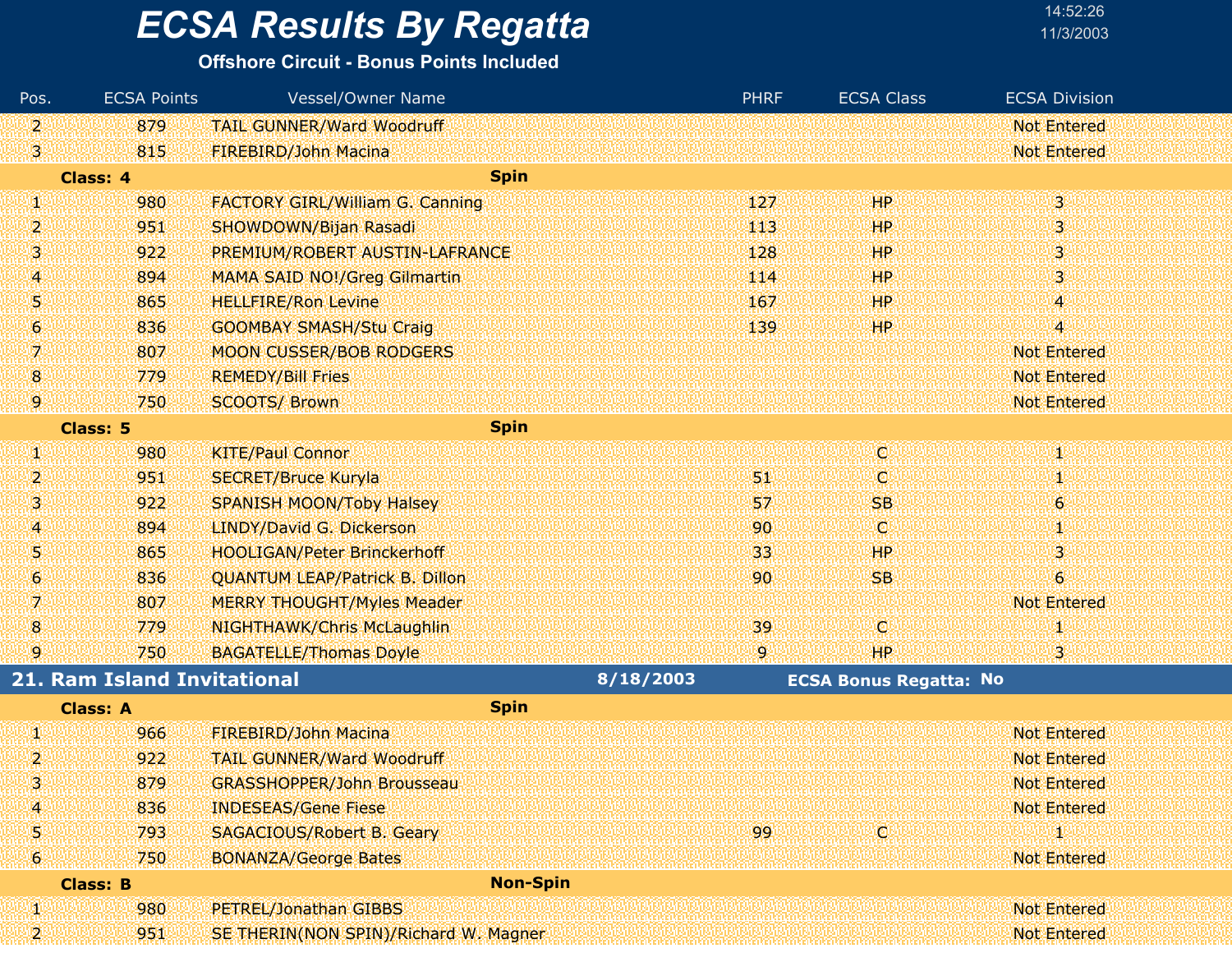| Pos.             | <b>ECSA Points</b> | <b>Vessel/Owner Name</b>                          | <b>PHRF</b> | <b>ECSA Class</b> | <b>ECSA Division</b>      |
|------------------|--------------------|---------------------------------------------------|-------------|-------------------|---------------------------|
| 3                | 922                | <b>CELEBRATION/Jeffrey W. Going</b>               | 248         | <b>AB</b>         | 5                         |
| 4                | 894                | <b>ON CUE/Charles Storrow</b>                     | 290         | <b>AB</b>         | 8                         |
| 5                | 865                | PIPER TOO/Robert J. Almeida                       | 177         | <b>AB</b>         | 5                         |
| $\boldsymbol{6}$ | 836                | <b>BAMBOO/ MCFADDEN</b>                           |             |                   | <b>Not Entered</b>        |
| 7                | 807                | IRISH LADY/William J. St. John Jr.                | 215         | C)                | 8                         |
| 8                | 779                | <b>FAIR WIND/Hunt Foster</b>                      | 186         | Ç,                | 8                         |
| 9                | 750                | SITIO/Jeff Lamothe                                |             |                   | <b>Not Entered</b>        |
|                  | <b>Class: C</b>    | <b>Spin</b>                                       |             |                   |                           |
| W                | 976                | PATRIOT/A.P. HALSEY                               |             |                   | <b>Not Entered</b>        |
| 2                | 944                | <b>BEARCAT/Jack Lombard</b>                       | 192         | <b>AB</b>         | 5                         |
| з                | 912                | KAREN/G.Gardner/ P.Wolfskehl                      |             |                   | <b>Not Entered</b>        |
| 4                | 879                | VIB/James F. Barrett Jr.                          | 116         | C.                | 7                         |
| 5                | 847                | MAST TRANSIT II/David A. Kelly                    | 147         | HP                | 7                         |
| 6                | 815                | <b>ORION/Rick Pettit</b>                          | 171         | C.                | 8 <sup>°</sup>            |
| 7                | 782                | <b>ILLUSION/ BOURGET</b>                          |             |                   | <b>Not Entered</b>        |
| 8                | 750                | <b>TERN ROYALE/Charles Snow</b>                   |             |                   | <b>Not Entered</b>        |
|                  | <b>Class: D</b>    | <b>Spin</b>                                       |             |                   |                           |
| W.               | 990                | <b>JUST FRIENDS/Ed Purcell</b>                    | 216         | <b>AB</b>         | 5.                        |
| 2                | 972                | JOLLY MON/George / Sarah Loveday / Porter         | 194         | C.                | 2                         |
| 3                | 953                | LEGACY III/John P. Read                           | 147         | O.                | $\overline{2}$            |
| 4                | 935                | BRER RABBIT III/William A. Loweth                 | 149         | C,                | $\mathbf{2}^{\mathsf{r}}$ |
| Ŋ                | 916                | <b>WATERCOLORS/Bill Drinkuth</b>                  | 207         | <b>AB</b>         | 5                         |
| 6                | 898                | <b>TYNAJE/Peter C. Ross</b>                       | 143         | <b>AB</b>         | 5                         |
| 7                | 879                | <b>ESPERANCE/J. Nevin</b>                         | 186         | O.                | $\overline{2}$            |
| 8                | 861                | CHECKERED DEMON/Neal S. O'Connell                 | 161         | C,                | 2                         |
| 9                | 842                | <b>SALUD/Reinhard Sarges</b>                      | 174         | ¢                 | $\mathbf{2}^{\mathsf{r}}$ |
| 10               | 824                | <b>CRYSTAL SLIPPER/Mike &amp; Linda Cavanaugh</b> | 105         | ¢                 |                           |
| ŦT               | 805                | NIMBUS 2000/Richard Hansen                        | 162         | Q                 | 2                         |
| 12               | 787                | <b>DREAM CATCHER/Richard P. Scavotto</b>          | 148         | C                 | 2                         |
| $\mathbf{13}$    | 768                | <b>TUMULT 2/Bill Litke</b>                        | 210         | Ç.                | $\overline{2}$            |
| 15 <sub>1</sub>  | 732                | <b>DEFIANT/Matt Champney</b>                      | 132         | C                 |                           |
|                  | <b>Class: E</b>    | <b>Spin</b>                                       |             |                   |                           |
| W                | 983                | <b>MAYBE/Chris Field</b>                          | 171         | HP.               | Ά.                        |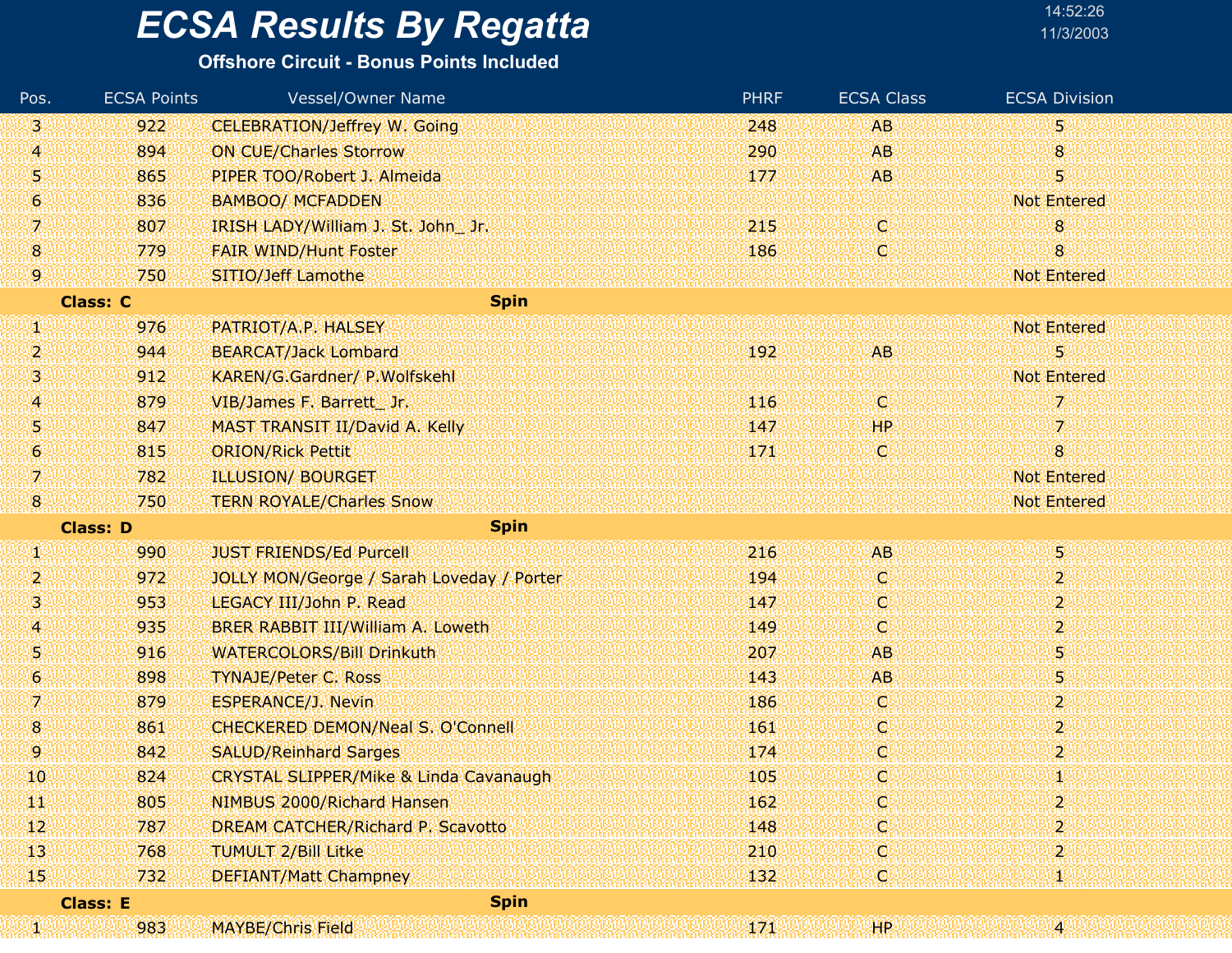#### **Offshore Circuit - Bonus Points Included**

| Pos.                | <b>ECSA Points</b> | <b>Vessel/Owner Name</b>                      | <b>PHRF</b> | <b>ECSA Class</b> | <b>ECSA Division</b>     |
|---------------------|--------------------|-----------------------------------------------|-------------|-------------------|--------------------------|
| 2.                  | 957                | <b>SHOCKWAVE/Moise Solomon</b>                | 171         | HР                | 4                        |
| 3                   | 931                | <b>HELLFIRE/Ron Levine</b>                    | 167         | HР                | '4                       |
| 4                   | 905                | RAGTIME/Rodney S. Johnstone                   | 54          | <b>SB</b>         | $\boldsymbol{6}$         |
| 5                   | 879                | <b>CORONA/Brad &amp; Dick Washburn</b>        |             |                   | <b>Not Entered</b>       |
| 6                   | 853                | <b>GOOMBAY SMASH/Stu Craig</b>                | 139         | HP                | $\overline{\mathcal{A}}$ |
| 7.                  | 828                | <b>MOON CUSSER/BOB RODGERS</b>                |             |                   | <b>Not Entered</b>       |
| 8                   | 802                | <b>TEN SPEED/Rory Scully</b>                  | 171         | HP                | 4                        |
| 9                   | 776                | PURSUIT/Dennis J. Marron                      | 135         | IC)               | $\overline{2}$           |
| 10                  | 750                | <b>COLD DUCK/John A. Tracy</b>                | 144         | HP                | 14.                      |
|                     | <b>Class: F</b>    | <b>Non-Spin</b>                               |             |                   |                          |
| W                   | 976                | <b>COOCH/WES MAXWELL</b>                      |             |                   | <b>Not Entered</b>       |
| $\overline{2}$      | 944                | <b>LOONEY TUNES/Carl D. Fast</b>              | 123         | HР                | 3                        |
| з                   | 912                | <b>TWENTYSOMETHING/Chris Daniels</b>          | 443         | HР                | 3                        |
| 4                   | 879                | PREMIUM/ROBERT AUSTIN-LAFRANCE                | 128         | HР                | 3                        |
| 5                   | 847                | MAMA SAID NO!/Greg Gilmartin                  | 114         | HP                | 3                        |
| $\epsilon$          | 815                | <b>WINGS/Jack Rodgers</b>                     | 128         | HР                | 3                        |
| 7.                  | 782                | <b>QUANTUM LEAP/Patrick B. Dillon</b>         | 90          | <b>SB</b>         | $\boldsymbol{6}$         |
| 9                   | 718                | <b>REMEDY/Bill Fries</b>                      |             |                   | <b>Not Entered</b>       |
|                     | <b>Class: G</b>    | <b>Spin</b>                                   |             |                   |                          |
| W                   | 995                | <b>SECRET/Bruce Kuryla</b>                    | 51.         | Q                 | Φ                        |
| 2                   | 981                | SIRPRIZE/J. William Healy                     | 88          | C                 | Ф                        |
| 3                   | 968                | <b>HOOLIGAN/Peter Brinckerhoff</b>            | 33          | HР                | 3                        |
| 4                   | 954                | CUP/Gerald C. Shea                            | 87          | HP                | 3.                       |
| 5                   | 941                | <b>KITE/Paul Connor</b>                       |             | Ç                 | Ф                        |
| $\ddot{\mathbf{6}}$ | 927                | <b>SPLIT DECISION/ Seniff &amp; Nickerson</b> |             |                   | $\overline{\mathbf{3}}$  |
| 7.                  | 913                | <b>ARROW/ Bergendahl</b>                      |             |                   | <b>Not Entered</b>       |
| 8                   | 900                | ABRAXAS/Adam M. Walsh                         | 45          | C                 | 3                        |
| 9                   | 886                | LINDY/David G. Dickerson                      | 90          | (C)               | Y)                       |
| 10                  | 873                | <b>EN CHARETTE/Ron Noe</b>                    | 75          | HР                | 3                        |
| ŦТ                  | 859                | NIGHTHAWK/Chris McLaughlin                    | 39          | Ø.                | Ю                        |
| 12                  | 845                | <b>MERRY THOUGHT/Myles Meader</b>             |             |                   | <b>Not Entered</b>       |
| 13                  | 832                | <b>SPANISH MOON/Toby Halsey</b>               | 57          | <b>SB</b>         | 6                        |
| 14.                 | 818                | <b>STEAMBOAT/USCGA Sailing Center</b>         |             |                   | <b>Not Entered</b>       |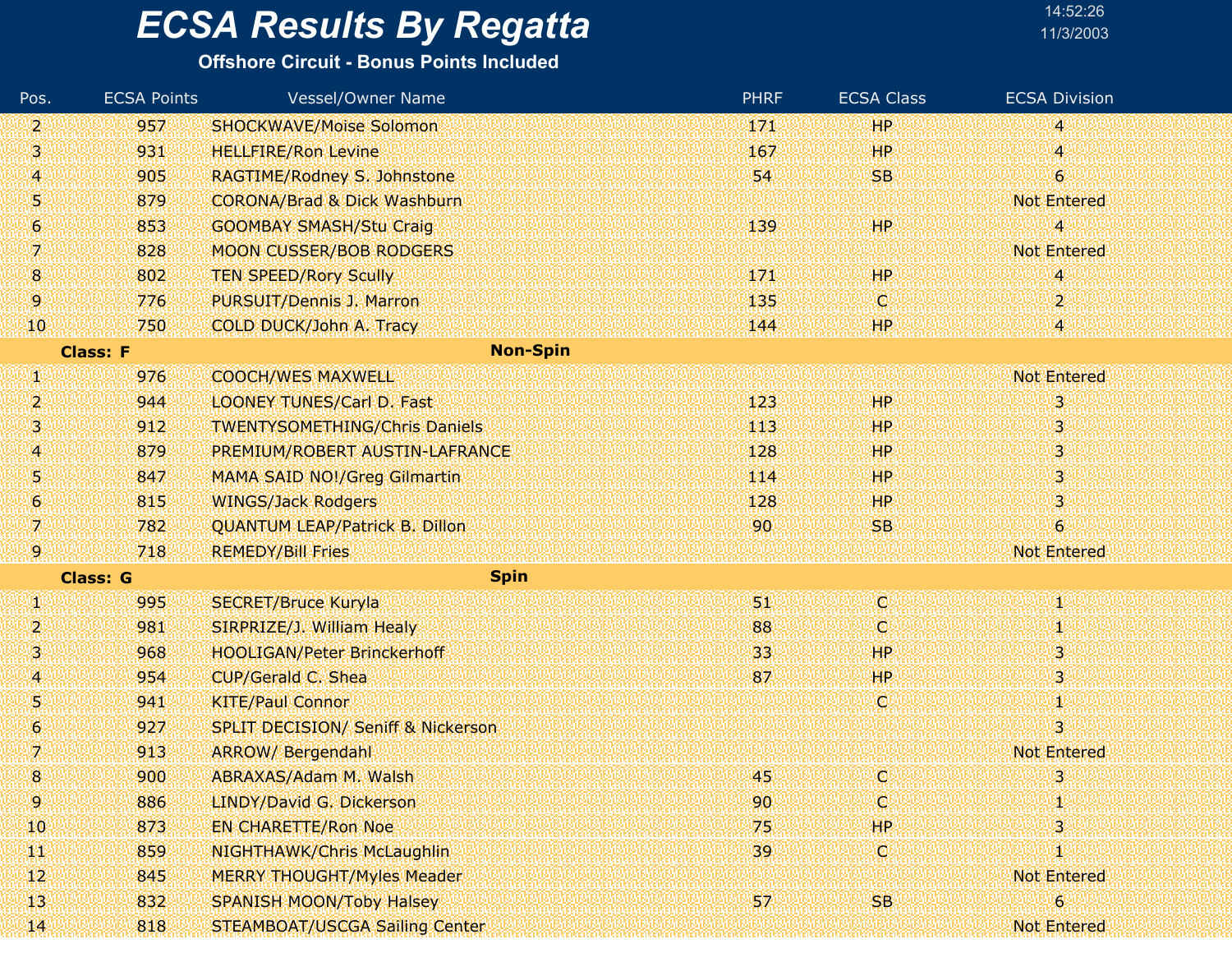#### **Offshore Circuit - Bonus Points Included**

| $\overline{3}$<br>HP.<br>804<br>45.<br><b>RIPPLE/Hugh O'Brien</b><br><b>Not Entered</b><br>16<br>791<br><b>BEAR/ USCGA</b><br>MELTEMI/Gene J. Festa<br>99<br>O<br>17<br>777<br>и<br>3<br>9.<br>HР<br>18<br>764<br><b>BAGATELLE/Thomas Doyle</b><br>49<br><b>Not Entered</b><br>750<br><b>DIVA/ USCGA</b><br>22. Fishers Island YC 'Round the Island'<br>8/30/2003<br><b>ECSA Bonus Regatta: No</b><br><b>Class: A</b><br>972<br><b>Not Entered</b><br>W<br><b>BONANZA/George Bates</b><br>2<br>935<br><b>Not Entered</b><br><b>TAIL GUNNER/Ward Woodruff</b><br>31<br>898<br><b>Not Entered</b><br><b>GRASSHOPPER/John Brousseau</b><br><b>SWOOSE/Russ Carr</b><br>861<br><b>Not Entered</b><br>4<br>Ņ<br>824<br>FIREBIRD/John Macina<br><b>Not Entered</b><br>6<br>787<br><b>GIZMO/Russell Sheets</b><br><b>Not Entered</b><br><b>INDESEAS/Gene Fiese</b><br>$\mathcal{I}^0$<br>750<br><b>Not Entered</b><br><b>Non-Spin</b><br><b>Class: C</b><br>EN,<br><b>Not Entered</b><br>994<br>PETREL/Jonathan GIBBS<br>C<br>184<br>8<br>2<br>980<br>HOT FUDGE/Richard A. Glassman<br>S.<br><b>Not Entered</b><br>966<br><b>INTUITION/John Kittel</b><br>O<br>7<br>4<br>951<br>PETARD/William A. Lieber<br>138<br><b>ORION/Rick Pettit</b><br>171<br>4<br>951<br>Q<br>8<br>6<br>O<br>Φ<br>922<br><b>SANTARELLA/James P. Scalise</b><br>113<br>7<br>7<br><b>HP</b><br>908<br>MAST TRANSIT II/David A. Kelly<br>147<br>8<br>O<br>8<br>894<br>STARCHASER/Richard T. Steinhilber<br>175<br>9<br>879<br><b>ORIANE/Ted Danforth</b><br><b>Not Entered</b><br>8<br><b>AB</b><br>10<br>865<br><b>SONJA/Charles Link</b><br>240<br>851<br><b>Not Entered</b><br>TЩ<br><b>METEOR/Burton Tremaine III</b><br>12<br>836<br>186<br>Q<br>8<br><b>FAIR WIND/Hunt Foster</b><br>8<br>q<br>13<br>822<br>215<br>IRISH LADY/William J. St. John _ Jr.<br>807<br>¢<br>7.<br>14<br>VIB/James F. Barrett_Jr.<br>116<br>15<br><b>Not Entered</b><br>793<br><b>AVARA/Zia Ur Rahman</b><br>16<br><b>CHEWABA/Walter Sidor</b><br><b>Not Entered</b><br>779<br>SITIO/Jeff Lamothe<br><b>Not Entered</b><br>19<br>736<br>19<br>736<br><b>Not Entered</b><br><b>NORTH STAR/Chip Flower</b> | Pos. | <b>ECSA Points</b> | <b>Vessel/Owner Name</b> | <b>PHRF</b> | <b>ECSA Class</b> | <b>ECSA Division</b> |
|--------------------------------------------------------------------------------------------------------------------------------------------------------------------------------------------------------------------------------------------------------------------------------------------------------------------------------------------------------------------------------------------------------------------------------------------------------------------------------------------------------------------------------------------------------------------------------------------------------------------------------------------------------------------------------------------------------------------------------------------------------------------------------------------------------------------------------------------------------------------------------------------------------------------------------------------------------------------------------------------------------------------------------------------------------------------------------------------------------------------------------------------------------------------------------------------------------------------------------------------------------------------------------------------------------------------------------------------------------------------------------------------------------------------------------------------------------------------------------------------------------------------------------------------------------------------------------------------------------------------------------------------------------------------------------------------------------------------------------------------------------------------------------------------------------------------------------------------------------------------------------------------------------------------------------------------------------------------------------------------------------------------------------------------------------------------------------------------------------------------------------------------------------|------|--------------------|--------------------------|-------------|-------------------|----------------------|
|                                                                                                                                                                                                                                                                                                                                                                                                                                                                                                                                                                                                                                                                                                                                                                                                                                                                                                                                                                                                                                                                                                                                                                                                                                                                                                                                                                                                                                                                                                                                                                                                                                                                                                                                                                                                                                                                                                                                                                                                                                                                                                                                                        |      |                    |                          |             |                   |                      |
|                                                                                                                                                                                                                                                                                                                                                                                                                                                                                                                                                                                                                                                                                                                                                                                                                                                                                                                                                                                                                                                                                                                                                                                                                                                                                                                                                                                                                                                                                                                                                                                                                                                                                                                                                                                                                                                                                                                                                                                                                                                                                                                                                        |      |                    |                          |             |                   |                      |
|                                                                                                                                                                                                                                                                                                                                                                                                                                                                                                                                                                                                                                                                                                                                                                                                                                                                                                                                                                                                                                                                                                                                                                                                                                                                                                                                                                                                                                                                                                                                                                                                                                                                                                                                                                                                                                                                                                                                                                                                                                                                                                                                                        |      |                    |                          |             |                   |                      |
|                                                                                                                                                                                                                                                                                                                                                                                                                                                                                                                                                                                                                                                                                                                                                                                                                                                                                                                                                                                                                                                                                                                                                                                                                                                                                                                                                                                                                                                                                                                                                                                                                                                                                                                                                                                                                                                                                                                                                                                                                                                                                                                                                        |      |                    |                          |             |                   |                      |
|                                                                                                                                                                                                                                                                                                                                                                                                                                                                                                                                                                                                                                                                                                                                                                                                                                                                                                                                                                                                                                                                                                                                                                                                                                                                                                                                                                                                                                                                                                                                                                                                                                                                                                                                                                                                                                                                                                                                                                                                                                                                                                                                                        |      |                    |                          |             |                   |                      |
|                                                                                                                                                                                                                                                                                                                                                                                                                                                                                                                                                                                                                                                                                                                                                                                                                                                                                                                                                                                                                                                                                                                                                                                                                                                                                                                                                                                                                                                                                                                                                                                                                                                                                                                                                                                                                                                                                                                                                                                                                                                                                                                                                        |      |                    |                          |             |                   |                      |
|                                                                                                                                                                                                                                                                                                                                                                                                                                                                                                                                                                                                                                                                                                                                                                                                                                                                                                                                                                                                                                                                                                                                                                                                                                                                                                                                                                                                                                                                                                                                                                                                                                                                                                                                                                                                                                                                                                                                                                                                                                                                                                                                                        |      |                    |                          |             |                   |                      |
|                                                                                                                                                                                                                                                                                                                                                                                                                                                                                                                                                                                                                                                                                                                                                                                                                                                                                                                                                                                                                                                                                                                                                                                                                                                                                                                                                                                                                                                                                                                                                                                                                                                                                                                                                                                                                                                                                                                                                                                                                                                                                                                                                        |      |                    |                          |             |                   |                      |
|                                                                                                                                                                                                                                                                                                                                                                                                                                                                                                                                                                                                                                                                                                                                                                                                                                                                                                                                                                                                                                                                                                                                                                                                                                                                                                                                                                                                                                                                                                                                                                                                                                                                                                                                                                                                                                                                                                                                                                                                                                                                                                                                                        |      |                    |                          |             |                   |                      |
|                                                                                                                                                                                                                                                                                                                                                                                                                                                                                                                                                                                                                                                                                                                                                                                                                                                                                                                                                                                                                                                                                                                                                                                                                                                                                                                                                                                                                                                                                                                                                                                                                                                                                                                                                                                                                                                                                                                                                                                                                                                                                                                                                        |      |                    |                          |             |                   |                      |
|                                                                                                                                                                                                                                                                                                                                                                                                                                                                                                                                                                                                                                                                                                                                                                                                                                                                                                                                                                                                                                                                                                                                                                                                                                                                                                                                                                                                                                                                                                                                                                                                                                                                                                                                                                                                                                                                                                                                                                                                                                                                                                                                                        |      |                    |                          |             |                   |                      |
|                                                                                                                                                                                                                                                                                                                                                                                                                                                                                                                                                                                                                                                                                                                                                                                                                                                                                                                                                                                                                                                                                                                                                                                                                                                                                                                                                                                                                                                                                                                                                                                                                                                                                                                                                                                                                                                                                                                                                                                                                                                                                                                                                        |      |                    |                          |             |                   |                      |
|                                                                                                                                                                                                                                                                                                                                                                                                                                                                                                                                                                                                                                                                                                                                                                                                                                                                                                                                                                                                                                                                                                                                                                                                                                                                                                                                                                                                                                                                                                                                                                                                                                                                                                                                                                                                                                                                                                                                                                                                                                                                                                                                                        |      |                    |                          |             |                   |                      |
|                                                                                                                                                                                                                                                                                                                                                                                                                                                                                                                                                                                                                                                                                                                                                                                                                                                                                                                                                                                                                                                                                                                                                                                                                                                                                                                                                                                                                                                                                                                                                                                                                                                                                                                                                                                                                                                                                                                                                                                                                                                                                                                                                        |      |                    |                          |             |                   |                      |
|                                                                                                                                                                                                                                                                                                                                                                                                                                                                                                                                                                                                                                                                                                                                                                                                                                                                                                                                                                                                                                                                                                                                                                                                                                                                                                                                                                                                                                                                                                                                                                                                                                                                                                                                                                                                                                                                                                                                                                                                                                                                                                                                                        |      |                    |                          |             |                   |                      |
|                                                                                                                                                                                                                                                                                                                                                                                                                                                                                                                                                                                                                                                                                                                                                                                                                                                                                                                                                                                                                                                                                                                                                                                                                                                                                                                                                                                                                                                                                                                                                                                                                                                                                                                                                                                                                                                                                                                                                                                                                                                                                                                                                        |      |                    |                          |             |                   |                      |
|                                                                                                                                                                                                                                                                                                                                                                                                                                                                                                                                                                                                                                                                                                                                                                                                                                                                                                                                                                                                                                                                                                                                                                                                                                                                                                                                                                                                                                                                                                                                                                                                                                                                                                                                                                                                                                                                                                                                                                                                                                                                                                                                                        |      |                    |                          |             |                   |                      |
|                                                                                                                                                                                                                                                                                                                                                                                                                                                                                                                                                                                                                                                                                                                                                                                                                                                                                                                                                                                                                                                                                                                                                                                                                                                                                                                                                                                                                                                                                                                                                                                                                                                                                                                                                                                                                                                                                                                                                                                                                                                                                                                                                        |      |                    |                          |             |                   |                      |
|                                                                                                                                                                                                                                                                                                                                                                                                                                                                                                                                                                                                                                                                                                                                                                                                                                                                                                                                                                                                                                                                                                                                                                                                                                                                                                                                                                                                                                                                                                                                                                                                                                                                                                                                                                                                                                                                                                                                                                                                                                                                                                                                                        |      |                    |                          |             |                   |                      |
|                                                                                                                                                                                                                                                                                                                                                                                                                                                                                                                                                                                                                                                                                                                                                                                                                                                                                                                                                                                                                                                                                                                                                                                                                                                                                                                                                                                                                                                                                                                                                                                                                                                                                                                                                                                                                                                                                                                                                                                                                                                                                                                                                        |      |                    |                          |             |                   |                      |
|                                                                                                                                                                                                                                                                                                                                                                                                                                                                                                                                                                                                                                                                                                                                                                                                                                                                                                                                                                                                                                                                                                                                                                                                                                                                                                                                                                                                                                                                                                                                                                                                                                                                                                                                                                                                                                                                                                                                                                                                                                                                                                                                                        |      |                    |                          |             |                   |                      |
|                                                                                                                                                                                                                                                                                                                                                                                                                                                                                                                                                                                                                                                                                                                                                                                                                                                                                                                                                                                                                                                                                                                                                                                                                                                                                                                                                                                                                                                                                                                                                                                                                                                                                                                                                                                                                                                                                                                                                                                                                                                                                                                                                        |      |                    |                          |             |                   |                      |
|                                                                                                                                                                                                                                                                                                                                                                                                                                                                                                                                                                                                                                                                                                                                                                                                                                                                                                                                                                                                                                                                                                                                                                                                                                                                                                                                                                                                                                                                                                                                                                                                                                                                                                                                                                                                                                                                                                                                                                                                                                                                                                                                                        |      |                    |                          |             |                   |                      |
|                                                                                                                                                                                                                                                                                                                                                                                                                                                                                                                                                                                                                                                                                                                                                                                                                                                                                                                                                                                                                                                                                                                                                                                                                                                                                                                                                                                                                                                                                                                                                                                                                                                                                                                                                                                                                                                                                                                                                                                                                                                                                                                                                        |      |                    |                          |             |                   |                      |
|                                                                                                                                                                                                                                                                                                                                                                                                                                                                                                                                                                                                                                                                                                                                                                                                                                                                                                                                                                                                                                                                                                                                                                                                                                                                                                                                                                                                                                                                                                                                                                                                                                                                                                                                                                                                                                                                                                                                                                                                                                                                                                                                                        |      |                    |                          |             |                   |                      |
|                                                                                                                                                                                                                                                                                                                                                                                                                                                                                                                                                                                                                                                                                                                                                                                                                                                                                                                                                                                                                                                                                                                                                                                                                                                                                                                                                                                                                                                                                                                                                                                                                                                                                                                                                                                                                                                                                                                                                                                                                                                                                                                                                        |      |                    |                          |             |                   |                      |
|                                                                                                                                                                                                                                                                                                                                                                                                                                                                                                                                                                                                                                                                                                                                                                                                                                                                                                                                                                                                                                                                                                                                                                                                                                                                                                                                                                                                                                                                                                                                                                                                                                                                                                                                                                                                                                                                                                                                                                                                                                                                                                                                                        |      |                    |                          |             |                   |                      |
|                                                                                                                                                                                                                                                                                                                                                                                                                                                                                                                                                                                                                                                                                                                                                                                                                                                                                                                                                                                                                                                                                                                                                                                                                                                                                                                                                                                                                                                                                                                                                                                                                                                                                                                                                                                                                                                                                                                                                                                                                                                                                                                                                        |      |                    |                          |             |                   |                      |
|                                                                                                                                                                                                                                                                                                                                                                                                                                                                                                                                                                                                                                                                                                                                                                                                                                                                                                                                                                                                                                                                                                                                                                                                                                                                                                                                                                                                                                                                                                                                                                                                                                                                                                                                                                                                                                                                                                                                                                                                                                                                                                                                                        |      |                    |                          |             |                   |                      |
|                                                                                                                                                                                                                                                                                                                                                                                                                                                                                                                                                                                                                                                                                                                                                                                                                                                                                                                                                                                                                                                                                                                                                                                                                                                                                                                                                                                                                                                                                                                                                                                                                                                                                                                                                                                                                                                                                                                                                                                                                                                                                                                                                        |      |                    |                          |             |                   |                      |
|                                                                                                                                                                                                                                                                                                                                                                                                                                                                                                                                                                                                                                                                                                                                                                                                                                                                                                                                                                                                                                                                                                                                                                                                                                                                                                                                                                                                                                                                                                                                                                                                                                                                                                                                                                                                                                                                                                                                                                                                                                                                                                                                                        |      |                    |                          |             |                   |                      |
|                                                                                                                                                                                                                                                                                                                                                                                                                                                                                                                                                                                                                                                                                                                                                                                                                                                                                                                                                                                                                                                                                                                                                                                                                                                                                                                                                                                                                                                                                                                                                                                                                                                                                                                                                                                                                                                                                                                                                                                                                                                                                                                                                        |      |                    |                          |             |                   |                      |
|                                                                                                                                                                                                                                                                                                                                                                                                                                                                                                                                                                                                                                                                                                                                                                                                                                                                                                                                                                                                                                                                                                                                                                                                                                                                                                                                                                                                                                                                                                                                                                                                                                                                                                                                                                                                                                                                                                                                                                                                                                                                                                                                                        |      |                    |                          |             |                   |                      |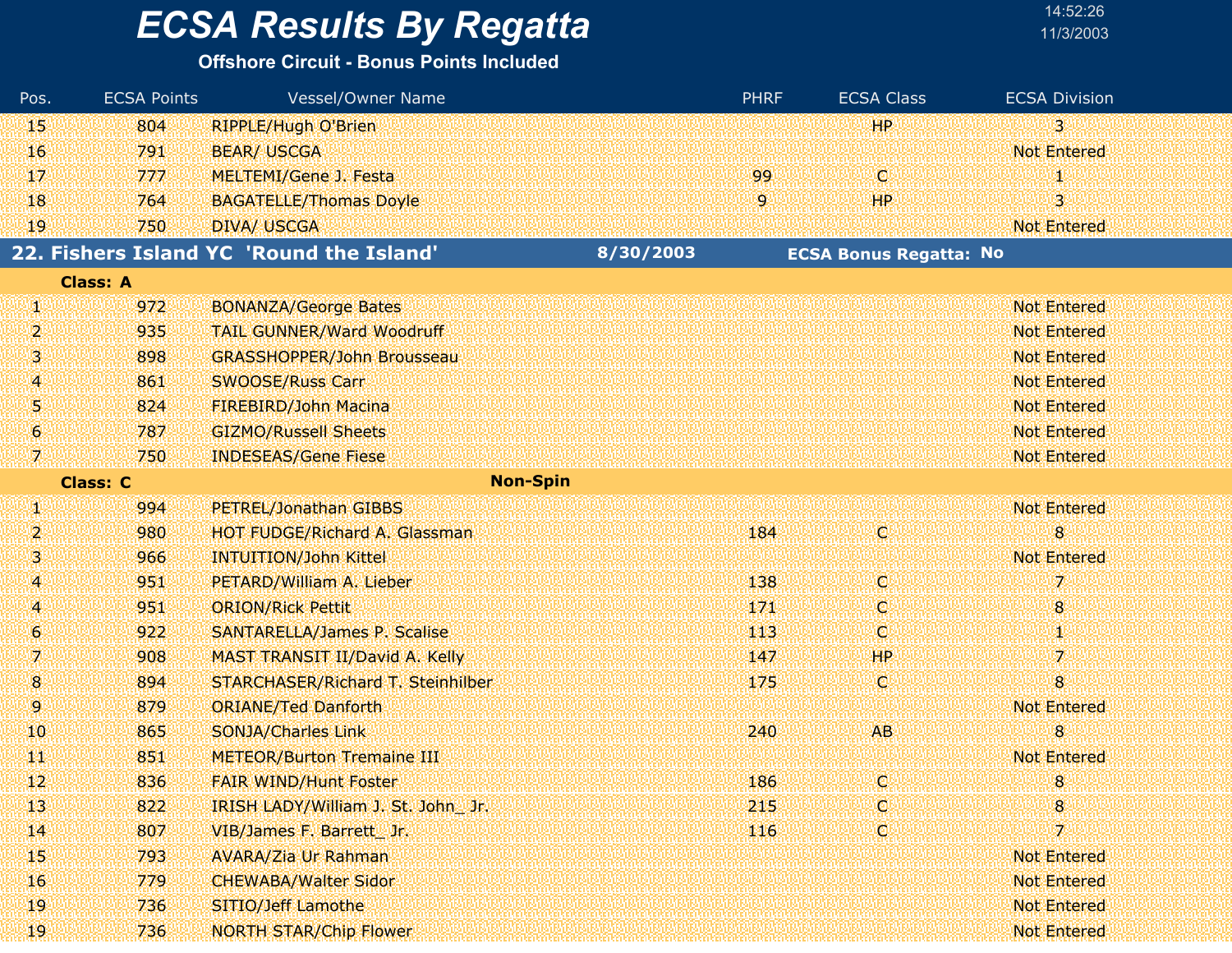#### **Offshore Circuit - Bonus Points Included**

| Pos.                | <b>ECSA Points</b> | <b>Vessel/Owner Name</b>                          | <b>PHRF</b> | <b>ECSA Class</b> | <b>ECSA Division</b> |
|---------------------|--------------------|---------------------------------------------------|-------------|-------------------|----------------------|
|                     | <b>Class: E</b>    | <b>Spin</b>                                       |             |                   |                      |
| W                   | 989                | <b>CRYSTAL SLIPPER/Mike &amp; Linda Cavanaugh</b> | 105         | Ο                 | Τ                    |
| 2                   | 969                | <b>CHECKERED DEMON/Neal S. O'Connell</b>          | 161         | O                 | $\overline{2}$       |
| 3                   | 949                | <b>JUST FRIENDS/Ed Purcell</b>                    | 216         | <b>AB</b>         | 5.                   |
| 4                   | 929                | <b>SALUD/Reinhard Sarges</b>                      | 174         | Ο                 | $\overline{2}$       |
| 5                   | 909                | LEGACY III/John P. Read                           | 147         | C)                | $\mathbf{2}$         |
| $\ddot{\mathbf{6}}$ | 889                | SE THERIN/Richard W. Magner                       | 273         | <b>AB</b>         | 5                    |
| 7.                  | 869                | <b>WATERCOLORS/Bill Drinkuth</b>                  | 207         | AB.               | 5                    |
| 8                   | 849                | JOLLY MON/George / Sarah Loveday / Porter         | 194         | C)                | $\mathbf{2}$         |
| 9                   | 830                | <b>ROGUE/Seville Simonds</b>                      | 126         | <b>AB</b>         | 5                    |
| 10                  | 810                | BRER RABBIT III/William A. Loweth                 | 149         | O                 | $\overline{2}$       |
| WР                  | 790                | <b>TYNAJE/Peter C. Ross</b>                       | 143         | AB.               | 5                    |
| $\mathbf{12}$       | 770                | <b>SECOND DRAFT/Douglas H. Peacock</b>            | 118         | Ο                 | 1                    |
| 13                  | 750                | XAPISMA/Robert I. Welsh_Jr.                       | 184         | AB.               | 5                    |
|                     | <b>Class: F</b>    | <b>Spin</b>                                       |             |                   |                      |
| W                   | 976                | <b>MAYBE/Chris Field</b>                          | 171         | HP.               | $\blacktriangleleft$ |
| 2                   | 944                | <b>HELLFIRE/Ron Levine</b>                        | 167         | HР                | $\boldsymbol{A}$     |
| 3                   | 912                | <b>GOOMBAY SMASH/Stu Craig</b>                    | 139         | HP.               | 4                    |
| 4                   | 879                | <b>CORONA/Brad &amp; Dick Washburn</b>            |             |                   | <b>Not Entered</b>   |
| 5                   | 847                | <b>PURSUIT/Dennis J. Marron</b>                   | 135         | IC.               | $\overline{2}$       |
| $\ddot{\mathbf{6}}$ | 815                | <b>MOON CUSSER/BOB RODGERS</b>                    |             |                   | <b>Not Entered</b>   |
| 9                   | 718                | <b>TEN SPEED/Rory Scully</b>                      | 171         | HР                | $\overline{4}$       |
| 9                   | 718                | <b>DREAMLAND EXPRESS/Mark Belsky</b>              | 114         | SB.               | 6 <sup>1</sup>       |
|                     | <b>Class: G</b>    | <b>Spin</b>                                       |             |                   |                      |
| И                   | 983                | <b>TOMAHAWK/Peter Bergendahl</b>                  | 113         | ЩP                | 3                    |
| 2                   | 957                | <b>FACTORY GIRL/William G. Canning</b>            | 127         | <b>HP</b>         | 3                    |
|                     | 931                | <b>MAMA SAID NO!/Greg Gilmartin</b>               | 114         | <b>HP</b>         | 3.                   |
| A                   | 905                | <b>QUANTUM LEAP/Patrick B. Dillon</b>             | 90          | <b>SB</b>         | $\epsilon$           |
| 5                   | 879                | <b>LOONEY TUNES/Carl D. Fast</b>                  | 123         | HP.               | 3.                   |
| 6.                  | 853                | <b>COOCH/WES MAXWELL</b>                          |             |                   | <b>Not Entered</b>   |
| Z.                  | 828                | PREMIUM/ROBERT AUSTIN-LAFRANCE                    | 128         | HР                | 3                    |
| 8                   | 802                | <b>TENSPEED/Nicholas J. Amendola</b>              | 132         | HP.               | 4                    |
| TТ                  | 724                | DECO/                                             |             |                   | <b>Not Entered</b>   |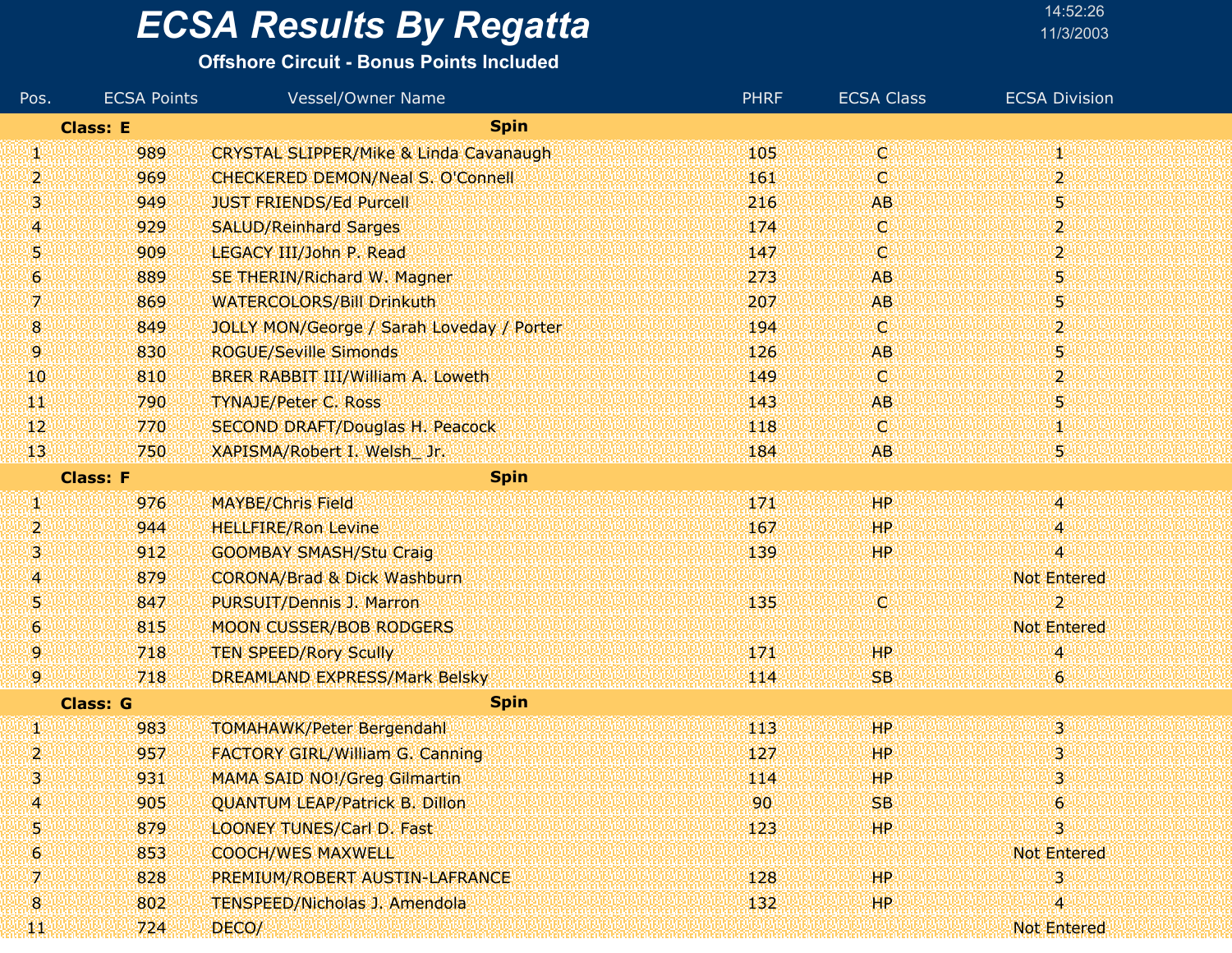| 14:52:26  |
|-----------|
| 11/3/2003 |
|           |

| Pos. | <b>ECSA Points</b> | <b>Vessel/Owner Name</b>                 |          | <b>PHRF</b> | <b>ECSA Class</b>             | <b>ECSA Division</b>    |
|------|--------------------|------------------------------------------|----------|-------------|-------------------------------|-------------------------|
| 無機   | 724                | <b>TRASH TALK/Brandon Flack</b>          |          |             |                               | <b>Not Entered</b>      |
|      | <b>Class: H</b>    | <b>Spin</b>                              |          |             |                               |                         |
| W    | 987                | <b>SPANISH MOON/Toby Halsey</b>          |          | 57          | <b>SB</b>                     | $\overline{6}$          |
| 2.   | 966                | <b>HOOLIGAN/Peter Brinckerhoff</b>       |          | 33          | HP                            | 3                       |
| 31   | 944                | <b>BAGATELLE/Thomas Doyle</b>            |          | 9           | HP                            | $\overline{\mathbf{3}}$ |
| 4    | 922                | LINDY/David G. Dickerson                 |          | 90          | IC.                           | šŅ.                     |
| 5    | 901                | SIRPRIZE/J. William Healy                |          | 88          | C                             | 1                       |
| 6    | 879                | <b>SECRET/Bruce Kuryla</b>               |          | 51.         | Ο                             | Ш                       |
| 7.   | 858                | <b>KITE/Paul Connor</b>                  |          |             | C.                            | šÚ,                     |
| 8    | 836                | <b>RIPPLE/Hugh O'Brien</b>               |          |             | <b>HP</b>                     | Э                       |
| 9.   | 815                | <b>BEAR/ USCGA</b>                       |          |             |                               | <b>Not Entered</b>      |
| 10   | 793                | <b>DIVA/ USCGA</b>                       |          |             |                               | <b>Not Entered</b>      |
| TТ   | 772                | <b>CASCADE/DAN SMITH</b>                 |          |             |                               | <b>Not Entered</b>      |
| 42   | 750                | <b>ATLANTIC/Ben Blake</b>                |          |             |                               | <b>Not Entered</b>      |
| 13   | 728                | <b>MERRY THOUGHT/Myles Meader</b>        |          |             |                               | <b>Not Entered</b>      |
|      |                    | 23. Housatonic Boat Club Invitational    | 9/6/2003 |             | <b>ECSA Bonus Regatta: No</b> |                         |
|      | <b>Class: A</b>    | <b>Spin</b>                              |          |             |                               |                         |
| W    | 972                | <b>CYGNET/Rich Swann</b>                 |          |             |                               | <b>Not Entered</b>      |
| 2.   | 935                | DR. EVIL/Tom Treat                       |          | 99          | hp                            | 3                       |
| 3    | 898                | GO DOG GO/                               |          | 45          | <b>SB</b>                     | $\boldsymbol{6}$        |
| A.   | 861                | <b>JACKAROO/Jack &amp; Nick Vultee</b>   |          |             |                               | <b>Not Entered</b>      |
| 51   | 824                | <b>XSNRG/C. Beckman Swanson</b>          |          | 87          | <b>SB</b>                     | 6                       |
| 6.   | 787                | <b>DEFIANT/John Streicker</b>            |          |             |                               | <b>Not Entered</b>      |
| 7    | 750                | <b>SLINGSHOT/Dennis Dawid</b>            |          | 66          | O)                            | 31.                     |
|      | <b>Class: B</b>    | <b>Spin</b>                              |          |             |                               |                         |
| W    | 966                | SAVAGE/C.P. Noel & Brendan N. McCarthy   |          | 128         | HP                            | $\overline{\mathbf{3}}$ |
| 2    | 922                | <b>BRIALLIANT DISGUISE/Michael Lebov</b> |          | 128         | HP.                           | 3                       |
| 3    | 879                | <b>RELENTLESS/Konrad Lagarde</b>         |          |             |                               | <b>Not Entered</b>      |
| 4    | 836                | SCHOCK THERAPY/Jeffrey D. Stuart         |          | 117         | W                             |                         |
| 5.   | 793                | <b>COYOTE/David R. Arklander</b>         |          | 120         | HP.                           |                         |
| 6    | 750                | <b>STARFIRE/Tim Kingsbury</b>            |          |             |                               | <b>Not Entered</b>      |
| 8    | 664                | SPQR/Jeffrey M. Sumner                   |          | 114         | SB                            | $\boldsymbol{6}$        |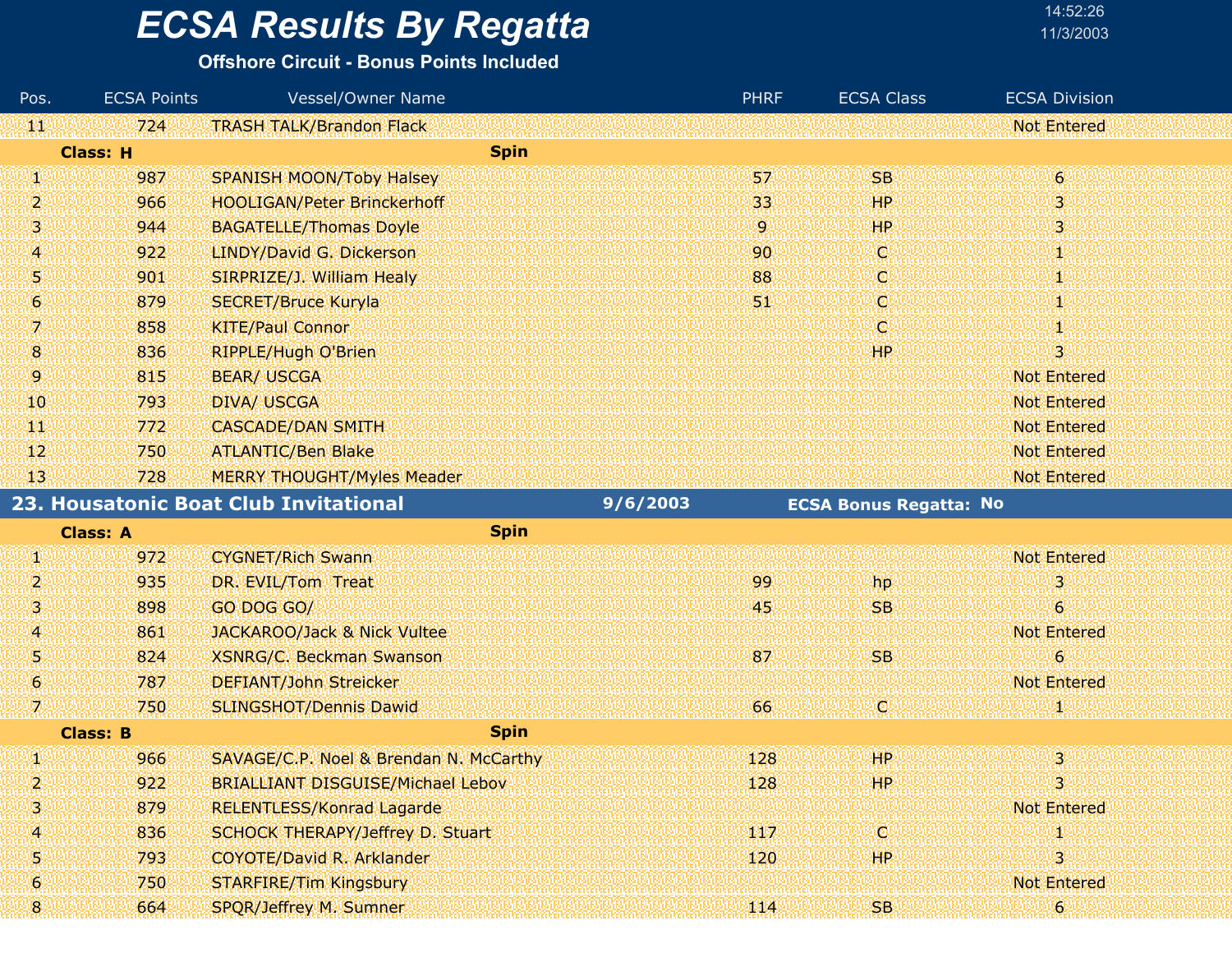#### **Offshore Circuit - Bonus Points Included**

| Pos.                  | <b>ECSA Points</b> | <b>Vessel/Owner Name</b>              | <b>PHRF</b> | <b>ECSA Class</b>             | <b>ECSA Division</b> |
|-----------------------|--------------------|---------------------------------------|-------------|-------------------------------|----------------------|
|                       | <b>Class: C</b>    | <b>Spin</b>                           |             |                               |                      |
| W                     | 966                | <b>ONE UP/Lincoln F. Schoenberger</b> | 150         | HP.                           | V)                   |
| 2                     | 922                | <b>KARI/Patrick M. Collins</b>        | 139         | HP                            | 4                    |
| Ŋ                     | 879                | DEADICATED/ Andre/McArthur            |             |                               | <b>Not Entered</b>   |
| 4                     | 836                | <b>AUDACIOUS/Robert S. Farnum</b>     | 147         | HP.                           | 4                    |
| Ŋ                     | 793                | L'ARCHE DE NOE'/Eric Sauer            | 139         | Ø                             | 2.                   |
| $\bullet$             | 750                | FIANNA/Ray j. Hannan                  |             |                               | <b>Not Entered</b>   |
|                       | <b>Class: D</b>    | <b>Spin</b>                           |             |                               |                      |
| Ø                     | 980                | <b>GOLDEN RULE/Joe Kolodej</b>        | 168         | Q                             | $\overline{2}$       |
| 2                     | 951                | <b>RASCAL/Pete Phillip</b>            |             |                               | <b>Not Entered</b>   |
| 3                     | 922                | <b>MINI ME/Bob Schaefer</b>           |             |                               | <b>Not Entered</b>   |
| $\mathbf{4}^{\prime}$ | 894                | <b>ANNELIESE/John Hale</b>            | 177         | HР                            | $\overline{4}$       |
| 51                    | 865                | TED/                                  |             |                               | <b>Not Entered</b>   |
| 6                     | 836                | <b>ESPERANCE/J. Nevin</b>             | 186         | O                             | $\mathbf{2}$         |
| 7.                    | 807                | <b>FIREFLY/James Gregory</b>          | 180         | HР                            | 4                    |
| $\mathbf{8}$          | 779                | <b>DANE/Dane Goodson</b>              |             |                               | <b>Not Entered</b>   |
| 9.                    | 750                | <b>SERENDIPITY/Anthony Gallo</b>      | 174         | C                             | 2.                   |
|                       | <b>Class: E</b>    | <b>Non-Spin</b>                       |             |                               |                      |
| Ø                     | 985                | SILVER BULLET/Clifford R. Banthin     | 144         | HP                            | 7.                   |
| 2                     | 962                | <b>SELKIE/Candace McGovern</b>        | 258         | AB.                           | 8                    |
| 3                     | 938                | <b>LOOSE CANNON/</b>                  |             |                               | <b>Not Entered</b>   |
| 41                    | 915                | SLINGSHOT (NON SPIN)/Jack Greifzu     | 138         | HP                            | <b>Not Entered</b>   |
| 5                     | 891                | SURRENDER///                          |             |                               | <b>Not Entered</b>   |
| $\ddot{\mathbf{6}}$   | 868                | <b>WITCHCRAFT/John Crissey</b>        | 186         | O                             | 8                    |
| 7                     | 844                | <b>EVERGREEN/Don Broderick</b>        | 201         | O                             | 8                    |
| 8                     | 821                | <b>UFF DA/Erik Haakonsen</b>          |             |                               | <b>Not Entered</b>   |
| 9.                    | 797                | ESCAPADE/John J. Uss                  |             |                               |                      |
| 10                    | 774                | <b>ALCYONE/Bruce K. Girton</b>        | 144         | O                             | $\overline{2}$       |
| W                     | 750                | <b>STARGAZER/Don Cronan</b>           |             |                               | <b>Not Entered</b>   |
|                       |                    | 24. Thames YC Commodore's Trophy Race | 9/7/2003    | <b>ECSA Bonus Regatta: No</b> |                      |
|                       | Class: C-1         | <b>Spin</b>                           |             |                               |                      |
| W                     | 980                | <b>SECRET/Bruce Kuryla</b>            | 91          | <b>ICI</b>                    | M.                   |
| 2                     | 951                | CUP/Gerald C. Shea                    | 87          | <b>HP</b>                     | 3.                   |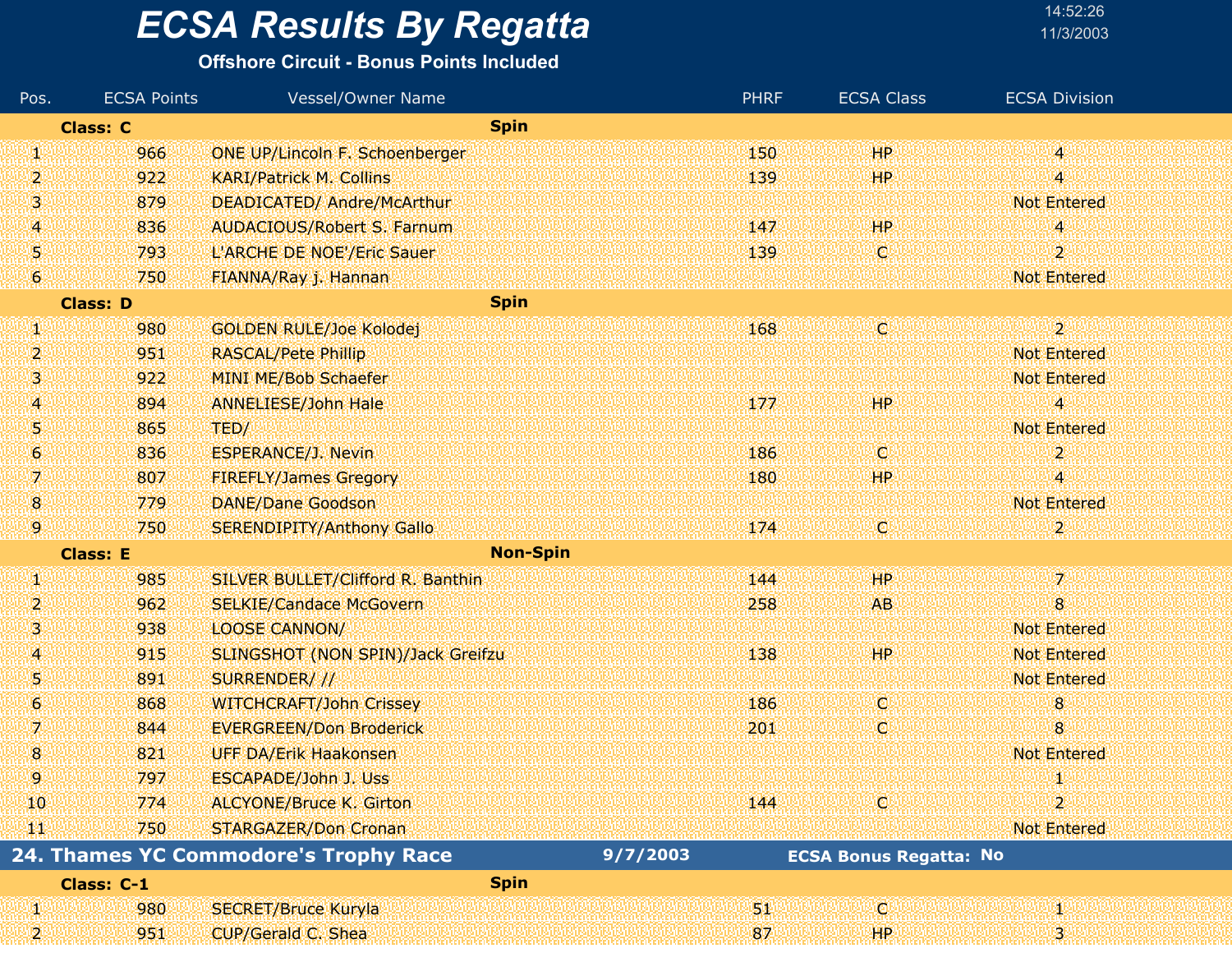#### **Offshore Circuit - Bonus Points Included**

| Pos.             | <b>ECSA Points</b>   | <b>Vessel/Owner Name</b>                      | <b>PHRF</b> | <b>ECSA Class</b> | <b>ECSA Division</b> |
|------------------|----------------------|-----------------------------------------------|-------------|-------------------|----------------------|
| 131              | 922                  | <b>RIPPLE/Hugh O'Brien</b>                    |             | <b>HP</b>         | 3                    |
| 4                | 894                  | LINDY/David G. Dickerson                      | 90          | Ç,                |                      |
| 51               | 865                  | <b>DIVA/ USCGA</b>                            |             |                   | <b>Not Entered</b>   |
| $\boldsymbol{6}$ | 836                  | <b>SAGACIOUS/Robert B. Geary</b>              | 99          | C                 |                      |
| 7                | 807                  | <b>BAGATELLE/Thomas Doyle</b>                 | 9           | HP                | 3                    |
| 8                | 779                  | <b>BEAR/ USCGA</b>                            |             |                   | <b>Not Entered</b>   |
| 9.               | 750                  | <b>STEAMBOAT/USCGA Sailing Center</b>         |             |                   | <b>Not Entered</b>   |
|                  | <b>Class: C-2</b>    | <b>Spin</b>                                   |             |                   |                      |
| Щ                | 980                  | <b>TOMAHAWK/Peter Bergendahl</b>              | 443         | HP                | 3                    |
| 2                | 951                  | <b>MAMA SAID NO!/Greg Gilmartin</b>           | 114         | HP                | 3                    |
| 3                | 922                  | EN CHARETTE/Paul L. Jennings                  | 141         | HР                | 4                    |
| 4                | 894                  | <b>NUNNEHI/Mark Dixon</b>                     | 135         | <b>HP</b>         | 4                    |
| 5                | 865                  | <b>GOOMBAY SMASH/Stu Craig</b>                | 139         | HP                | 4                    |
| 6                | 836                  | <b>WINGS/Jack Rodgers</b>                     | 128         | HР                | 3                    |
| 7                | 807                  | PURSUIT/Dennis J. Marron                      | 135         | C                 | $\overline{2}$       |
| 8                | 779                  | <b>BANSHEE/ HERLIHY</b>                       |             |                   | <b>Not Entered</b>   |
| 9.               | 750                  | COLD DUCK/John A. Tracy                       | 144         | HP                | 4                    |
|                  | Class: C-3           | <b>Spin</b>                                   |             |                   |                      |
| W                | 980                  | RUSTY-NAIL/Clifford H. Fisher                 | 174         | d                 | $\overline{2}$       |
| 2                | 951                  | <b>MUDSLIDE/Jack Scaduto</b>                  | 147         | <b>HP</b>         | 4                    |
| ß,               | 922                  | <b>HELLFIRE/Ron Levine</b>                    | 167         | HР                | 4                    |
| $\overline{A}$   | 894                  | <b>SALUD/Reinhard Sarges</b>                  | 174         | O.                | 2                    |
| 5                | 865                  | LEGACY III/John P. Read                       | 147         | C                 | 2                    |
| 6                | 836                  | SE THERIN/Richard W. Magner                   | 273         | <b>AB</b>         | 5                    |
| 7                | 807                  | <b>MENTOR/Mark Kondracky</b>                  | 211         | O                 | 2                    |
| 8                | 779                  | <b>BANDIT/Jack Law</b>                        |             |                   | <b>Not Entered</b>   |
| 9                | 750                  | <b>SECOND DRAFT/Douglas H. Peacock</b>        | 118         | Q                 |                      |
|                  | <b>Class: Ensign</b> |                                               |             |                   |                      |
| И                | 976                  | <b>SAM/Jim Anderson</b>                       |             |                   | <b>Not Entered</b>   |
| 2                | 944                  | <b>BONANZA/George Bates</b>                   |             |                   | <b>Not Entered</b>   |
| 3                | 912                  | <b>TAIL GUNNER/Ward Woodruff</b>              |             |                   | <b>Not Entered</b>   |
| 4                | 879                  | <b>TEAMWORK/Walter Pratt &amp; Eric Jones</b> |             |                   | <b>Not Entered</b>   |
| 51               | 847                  | FIREBIRD/John Macina                          |             |                   | <b>Not Entered</b>   |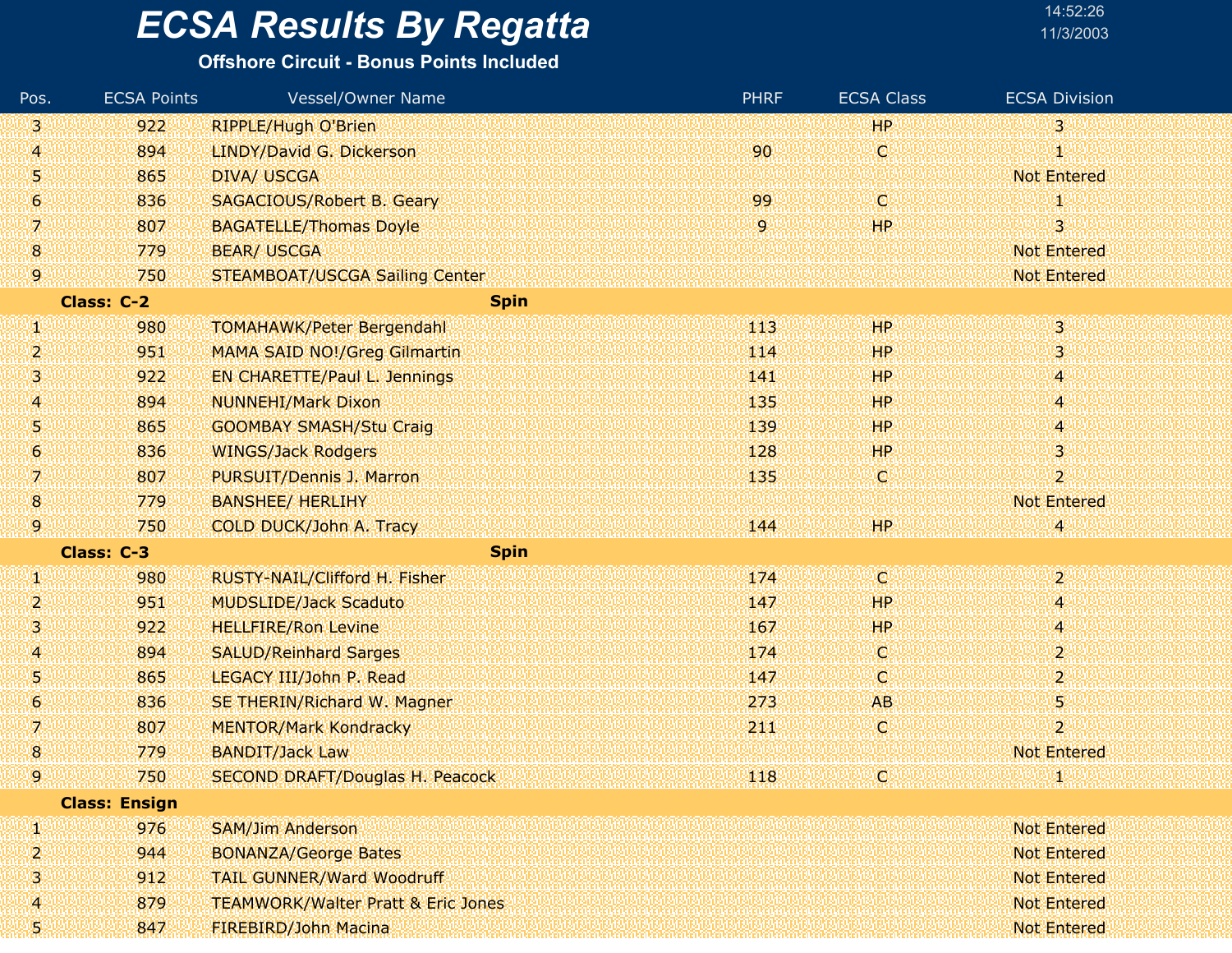**Offshore Circuit - Bonus Points Included**

| Pos.           | <b>ECSA Points</b>                   | <b>Vessel/Owner Name</b>             |           | <b>PHRF</b> | <b>ECSA Class</b>             | <b>ECSA Division</b> |
|----------------|--------------------------------------|--------------------------------------|-----------|-------------|-------------------------------|----------------------|
| 61             | 815                                  | <b>GRASSHOPPER/John Brousseau</b>    |           |             |                               | <b>Not Entered</b>   |
| 7              | 782                                  | <b>SWOOSE/Russ Carr</b>              |           |             |                               | <b>Not Entered</b>   |
| $\bf{8}$       | 750                                  | <b>INDESEAS/Gene Fiese</b>           |           |             |                               | <b>Not Entered</b>   |
|                | <b>Class: NS-1</b>                   | <b>Non-Spin</b>                      |           |             |                               |                      |
| W              | 983                                  | MARY LOU/                            |           |             |                               | <b>Not Entered</b>   |
| 2              | 957                                  | <b>CAPRICORN/Judith C. Gibbs</b>     |           | 153         | C                             | 7                    |
| 3              | 931                                  | PETARD/William A. Lieber             |           | 138         | C                             | 7                    |
| $\overline{A}$ | 905                                  | MAST TRANSIT II/David A. Kelly       |           | 147         | HP                            | 7                    |
| 5              | 879                                  | <b>FASCINATION/James D. Francis</b>  |           | 193         | C.                            | 8                    |
| 6              | 853                                  | STARCHASER/Richard T. Steinhilber    |           | 175         | C                             | 8                    |
| 7.             | 828                                  | <b>SEAQUESTER/Michael E. Passero</b> |           | 159         | C.                            | 7.                   |
| $\bf{8}$       | 802                                  | <b>BEARCAT/Jack Lombard</b>          |           | 192         | <b>AB</b>                     | 5                    |
| 9              | 776                                  | <b>RESTLESS/</b>                     |           |             |                               | <b>Not Entered</b>   |
| 10             | 750                                  | SYRAH/Yaakov Bar-Shalom              |           |             | O                             | 8                    |
|                | <b>Class: NS-2</b>                   | <b>Non-Spin</b>                      |           |             |                               |                      |
| Щ              | 976                                  | DEAD BEAT/                           |           |             |                               | <b>Not Entered</b>   |
| 2              | 944                                  | <b>ACADIA/</b>                       |           |             |                               | <b>Not Entered</b>   |
| 13,            | 912                                  | <b>FAIR WIND/Hunt Foster</b>         |           | 186         | C.                            | 8                    |
| 4              | 879                                  | SALTY/Aborn D. Smith                 |           |             | <b>AB</b>                     | <b>Not Entered</b>   |
| 5              | 847                                  | <b>KRISTINA/Roy N. Guile</b>         |           | 202         | C.                            | 8                    |
| 6              | 815                                  | <b>SEA HORSE/</b>                    |           |             |                               | <b>Not Entered</b>   |
| 7.             | 782                                  | <b>SLINGSHOT/Dennis Dawid</b>        |           | 66          | C)                            | O                    |
| 8              | 750                                  | <b>BETTY BOOP/</b>                   |           |             |                               | <b>Not Entered</b>   |
|                | <b>25. Off Soundings Fall Friday</b> |                                      | 9/12/2003 |             | <b>ECSA Bonus Regatta: No</b> |                      |
|                | <b>Class: A</b>                      | <b>Spin</b>                          |           |             |                               |                      |
| H              | 983                                  | XAPISMA/Robert I. Welsh Jr.          |           | 184         | <b>AB</b>                     | 5                    |
| 2              | 957                                  | <b>NEPENTHE/Robert Read</b>          |           |             |                               | <b>Not Entered</b>   |
| з              | 931                                  | DOLPHIN/Howard Knox                  |           |             |                               | <b>Not Entered</b>   |
| 4              | 905                                  | <b>SALTY/Peter Mietschnig</b>        |           |             |                               | <b>Not Entered</b>   |
| 5              | 879                                  | <b>ROGUE/Seville Simonds</b>         |           | 126         | AB.                           | 5                    |
| 6              | 853                                  | SPINDRIFT/Wm. Rich III               |           |             |                               | <b>Not Entered</b>   |
| 7              | 828                                  | <b>OUR TERN/Jack Washbrun</b>        |           |             |                               | <b>Not Entered</b>   |
| 8              | 802                                  | <b>CHARMER/Will Pease</b>            |           |             |                               | <b>Not Entered</b>   |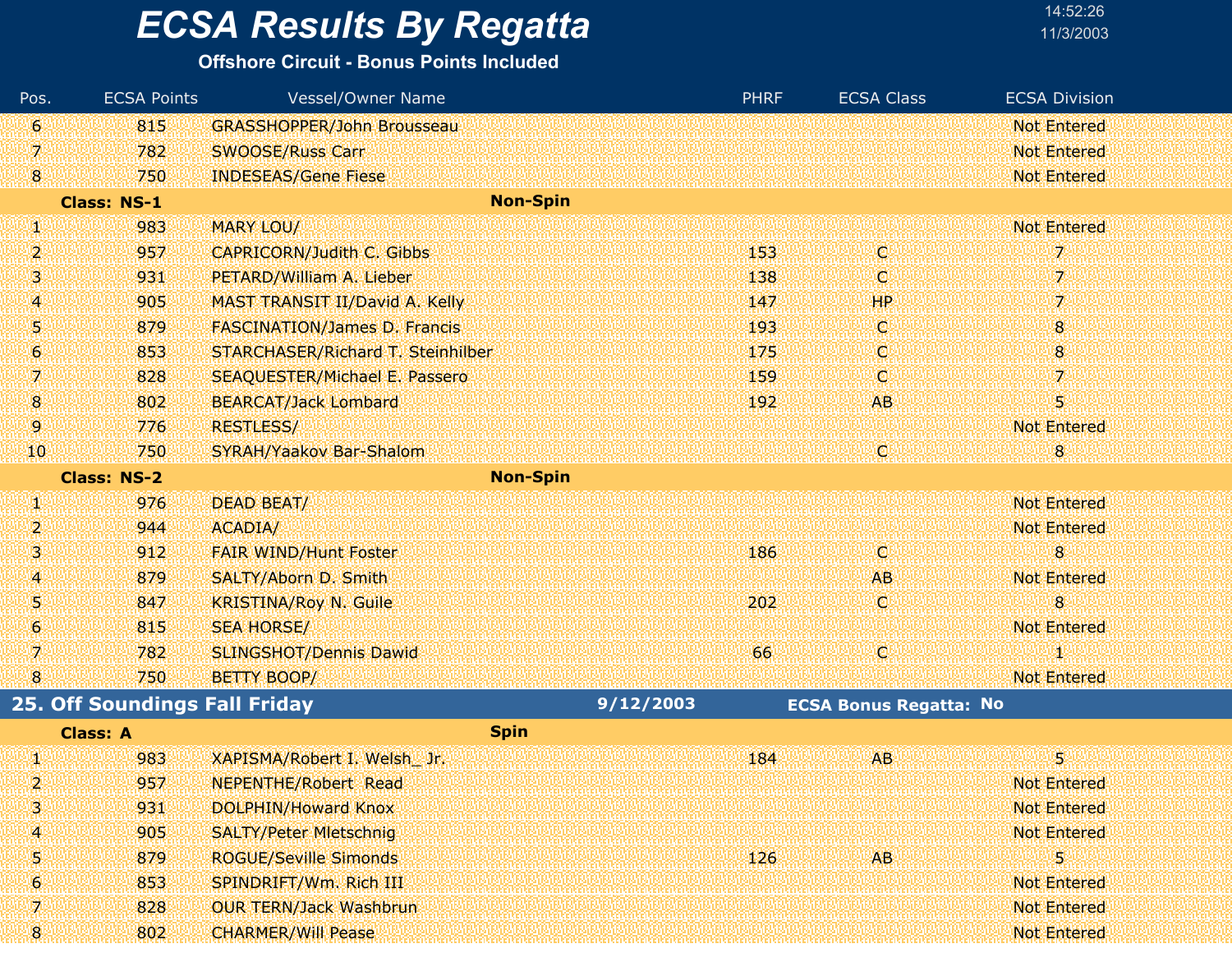#### **Offshore Circuit - Bonus Points Included**

| Pos.            | <b>ECSA Points</b> | <b>Vessel/Owner Name</b>               | <b>PHRF</b> | <b>ECSA Class</b> | <b>ECSA Division</b>    |
|-----------------|--------------------|----------------------------------------|-------------|-------------------|-------------------------|
| 9.              | 776                | IRRRESTIBLE/James Slimmon Jr.          |             |                   | <b>Not Entered</b>      |
| 10 <sub>1</sub> | 750                | <b>MATINICUS/Dana Garvin</b>           |             |                   | <b>Not Entered</b>      |
|                 | <b>Class: B</b>    | <b>Spin</b>                            |             |                   |                         |
| W               | 957                | <b>WATERCOLORS/Bill Drinkuth</b>       | 207         | <b>AB</b>         | 5                       |
| 2               | 905                | <b>FLUENT/Stuart Dickinson</b>         |             |                   | <b>Not Entered</b>      |
| 3               | 853                | SANIBEL/Gerry H. Keeler                | 212         | AB                | 5                       |
| 4               | 802                | <b>VALIANT/Robert E. Bunger</b>        | 183         | <b>AB</b>         | 5                       |
| 6               | 698                | <b>CELEBRATION/Jeffrey W. Going</b>    | 248         | <b>AB</b>         | 5.                      |
|                 | Class: C-1         | <b>Spin</b>                            |             |                   |                         |
| S)              | 990                | <b>SPANISH MOON/Toby Halsey</b>        | 57          | <b>SB</b>         | $\ddot{\mathbf{6}}$     |
| 2               | 972                | <b>HOOLIGAN/Peter Brinckerhoff</b>     | 33          | <b>HP</b>         | 3                       |
| 31              | 953                | ABRAXAS/Adam M. Walsh                  | 45          | (C)               | 3                       |
| 4               | 935                | MENACE/James G. Dill, Jr.              |             |                   | <b>Not Entered</b>      |
| 5               | 916                | <b>SECRET/Bruce Kuryla</b>             | 51          | IC.               | 90                      |
| 6               | 898                | FURY/Ray J. Gincavage                  | 50          | (C)               | Ψ                       |
| 7.              | 879                | JEZEBEL/Wayne Morse                    | 75          | <b>HP</b>         | 3                       |
| 18.             | 861                | <b>WAHOO/Philip Dickey</b>             | 18          | HP                | 3                       |
| 9.              | 842                | <b>CLEO/Robert Page</b>                |             |                   | <b>Not Entered</b>      |
| 10              | 824                | RICOCHET/Thomas Lee                    | 48          | HР                | 3.                      |
| щU              | 805                | <b>LOOSE FISH/John Niewenhous</b>      |             |                   | <b>Not Entered</b>      |
| 12              | 787                | <b>BAGATELLE/Thomas Doyle</b>          | 9.          | HP                | $\overline{\mathbf{3}}$ |
| 13              | 768                | WHO'S YO DADDY?/Peter A. Manickas, III |             |                   | <b>Not Entered</b>      |
| 14.             | 750                | <b>CALIENTE</b>                        |             |                   | Not Entered             |
|                 | Class: C-2         | <b>Spin</b>                            |             |                   |                         |
| W               | 993                | SIRPRIZE/J. William Healy              | 88          | O                 | ă,                      |
| 2               | 978                | <b>MISTY/Fred A. Allardyce</b>         | 84          | Q                 | 1                       |
| 3               | 963                | <b>ODRACCAS/Chuck Saccardo</b>         |             |                   | <b>Not Entered</b>      |
| 4               | 948                | DRAGONFLY/Skip Young                   |             |                   | <b>Not Entered</b>      |
| 5               | 933                | <b>RELENTLESS/kevin horrigan</b>       | 81          | <b>SB</b>         | 6                       |
| 6.              | 917                | <b>WOLVERINE/David L. Nauber</b>       | 110         | O                 |                         |
| 7.              | 902                | <b>OSPREY/George Martin</b>            |             |                   | <b>Not Entered</b>      |
| 8               | 887                | LINDY/David G. Dickerson               | 90          | C.                | 1                       |
| 9.              | 872                | <b>REVERY/Bill Gunther</b>             | 90          | ω                 | 1                       |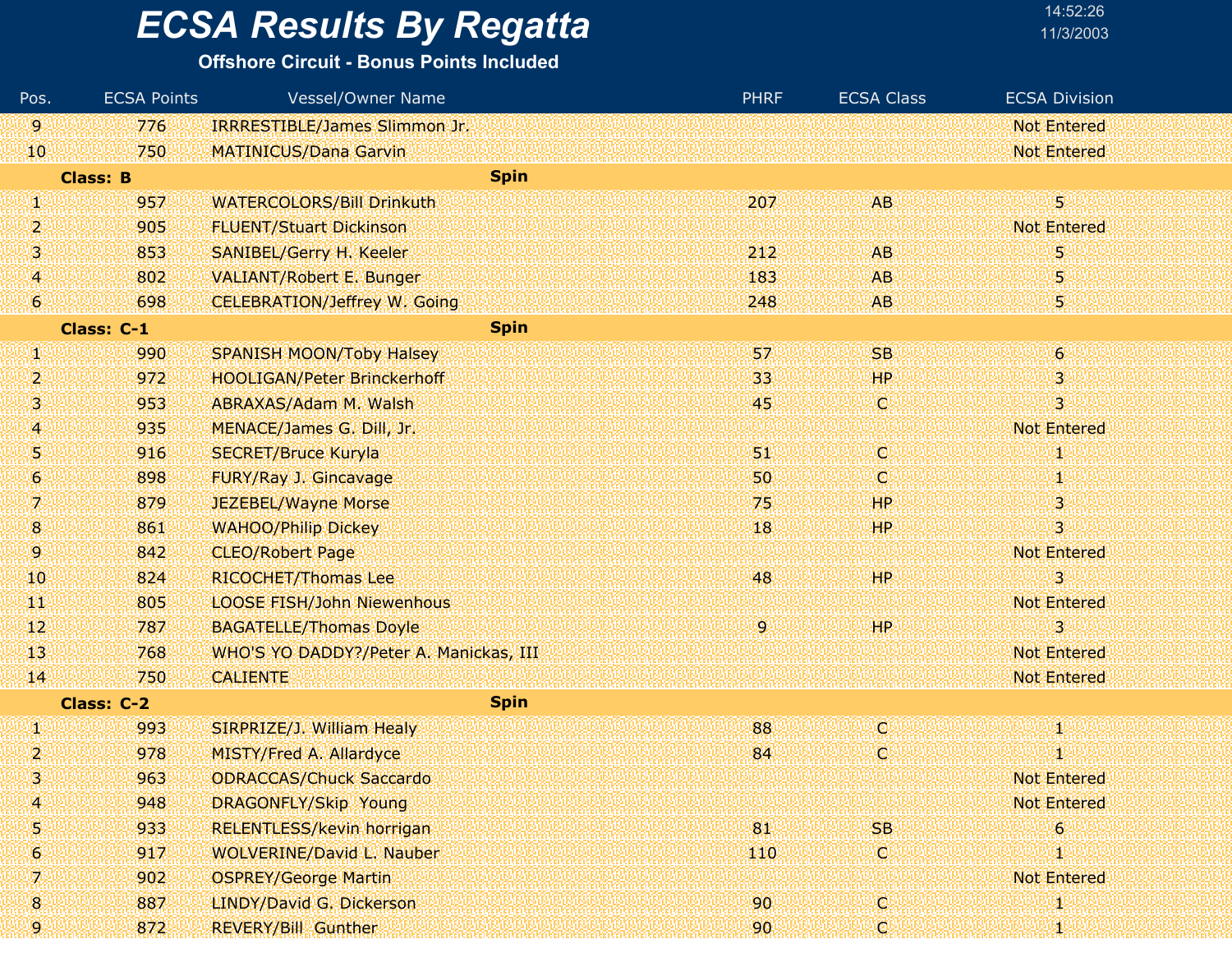# **ECSA Results By Regatta**

| 14:52:26  |  |
|-----------|--|
| 11/3/200: |  |

| Pos.            | <b>ECSA Points</b> | <b>Vessel/Owner Name</b>                          | <b>PHRF</b>     | <b>ECSA Class</b> | <b>ECSA Division</b>    |
|-----------------|--------------------|---------------------------------------------------|-----------------|-------------------|-------------------------|
| 10              | 856                | <b>CRYSTAL SLIPPER/Mike &amp; Linda Cavanaugh</b> | 105             | O                 | 1                       |
| 44              | 841                | MELTEMI/Gene J. Festa                             | 99              | O                 | 1                       |
| 12              | 826                | SAGACIOUS/Robert B. Geary                         | 99              | O                 |                         |
| 13              | 811                | <b>TICKER/Milan Bartek</b>                        | 84              | O                 | 1                       |
| 14              | 796                | <b>EUPHORIA/Alan Skinner</b>                      | 114             | O.                |                         |
| 18              | 735                | LIGHT FANTASTIC/Sylvan R. Shemitz                 | 114             | O                 |                         |
| 18              | 735                | <b>FIREWATER/Jesse Waters</b>                     |                 |                   | <b>Not Entered</b>      |
| 18              | 735                | <b>TEAM TONIC/James Sanders</b>                   |                 |                   | <b>Not Entered</b>      |
|                 | Class: C-3         | <b>Spin</b>                                       |                 |                   |                         |
| 59              | 972                | <b>TOMAHAWK/Peter Bergendahl</b>                  | 443             | HP                | 31                      |
| 2               | 935                | <b>COOCH/WES MAXWELL</b>                          |                 |                   | <b>Not Entered</b>      |
| 3,              | 898                | <b>MAMA SAID NO!/Greg Gilmartin</b>               | 114             | HP                | 3                       |
| 4               | 861                | <b>BALANCE/Jim Ohlheiser</b>                      | 84              | HP.               | 3.                      |
| 5               | 824                | <b>VAMOOSE/Tom Stewart</b>                        |                 |                   | <b>Not Entered</b>      |
| $\vert 6 \vert$ | 787                | PREMIUM/ROBERT AUSTIN-LAFRANCE                    | 128             | <b>HP</b>         | 3                       |
| 7.              | 750                | <b>QUANTUM LEAP/Patrick B. Dillon</b>             | 90 <sup>1</sup> | <b>SB</b>         | $\epsilon$              |
|                 | <b>Class: C-4</b>  | <b>Spin</b>                                       |                 |                   |                         |
| W,              | 976                | ONE UP/Lincoln F. Schoenberger                    | 150             | HP                | 4                       |
| 2               | 944                | <b>EN CHARETTE/Paul L. Jennings</b>               | 141             | HP                | 4                       |
| 3.              | 912                | <b>WAVEWALKER/David Walker</b>                    | 138             | <b>HP</b>         | 48                      |
| 41              | 879                | <b>SURPRISE!/William Cronin</b>                   | 144             | HP.               | 4                       |
| 5               | 847                | <b>NUNNEHI/Mark Dixon</b>                         | 135             | HP                | $\overline{4}$          |
| 6               | 815                | COLD DUCK/John A. Tracy                           | 144             | HP.               | 48                      |
| 9               | 718                | <b>HELLFIRE/Ron Levine</b>                        | 167             | HP.               | 4                       |
| 9.              | 718                | <b>GOOMBAY SMASH/Stu Craig</b>                    | 139             | HP.               | $\overline{\mathbf{4}}$ |
|                 | Class: C-5         | <b>Spin</b>                                       |                 |                   |                         |
| J)              | 985                | <b>SPIRIT/Norman Peck</b>                         |                 |                   | <b>Not Entered</b>      |
| 2               | 962                | <b>TENSPEED/Nicholas J. Amendola</b>              | 132             | HP.               | Μ.                      |
| 3.              | 938                | FIREBALL/Don & Bob Kern                           |                 |                   | <b>Not Entered</b>      |
| 41              | 915                | RESOLUTE/Roger Bauman_Jr.                         | 153             | O                 | $\overline{\mathbf{2}}$ |
| 51              | 891                | BRER RABBIT III/William A. Loweth                 | 149             | IC.               | $\overline{2}$          |
| 6               | 868                | <b>CORONA/Brad &amp; Dick Washburn</b>            |                 |                   | <b>Not Entered</b>      |
| 7               | 844                | LEGACY III/John P. Read                           | 147             | W                 | $\boldsymbol{2}$        |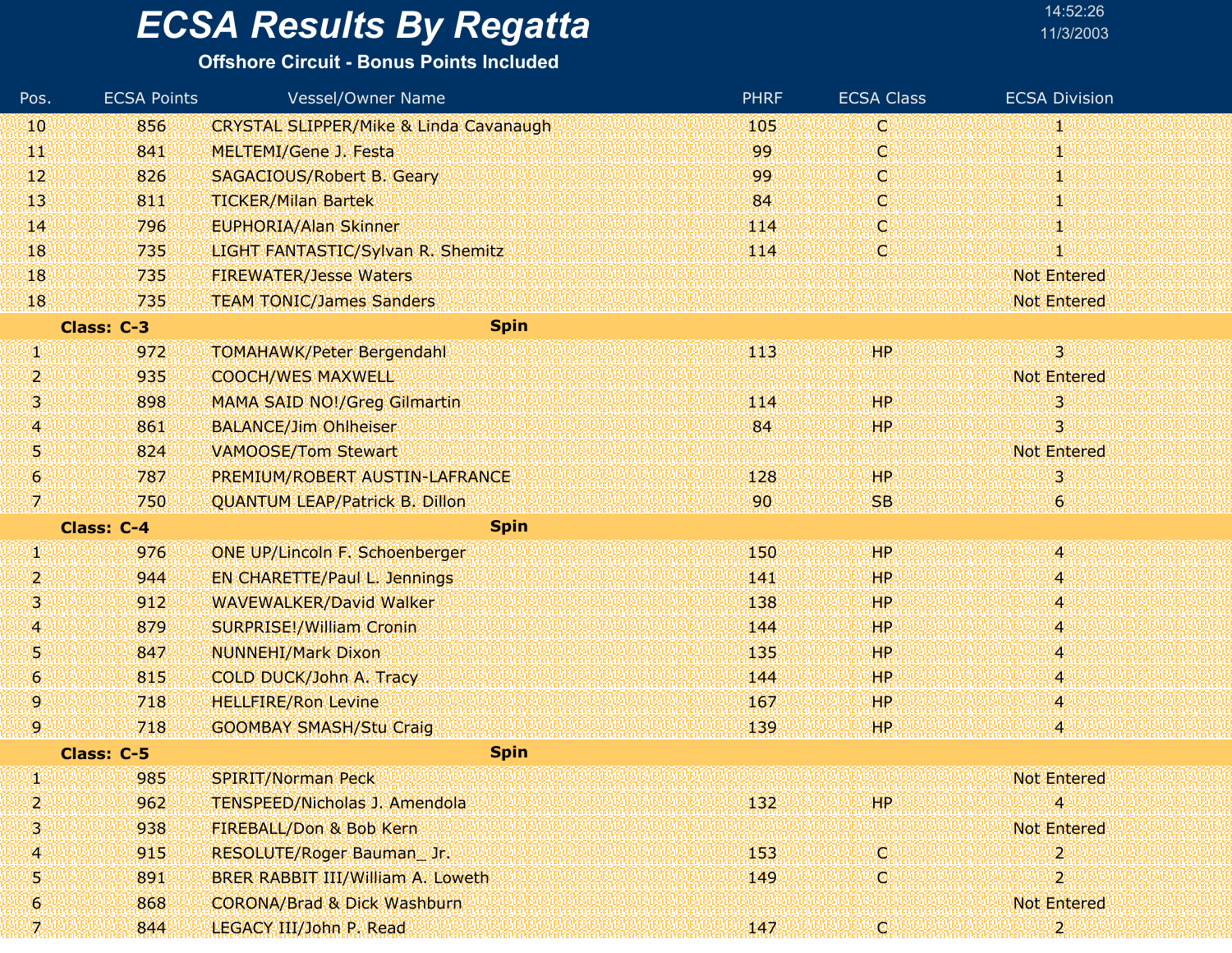#### **Offshore Circuit - Bonus Points Included**

| Pos.           | <b>ECSA Points</b> | Vessel/Owner Name                             | <b>PHRF</b> | <b>ECSA Class</b> | <b>ECSA Division</b>  |
|----------------|--------------------|-----------------------------------------------|-------------|-------------------|-----------------------|
| $\overline{8}$ | 821                | <b>DREAM CATCHER/Richard P. Scavotto</b>      | 148         | C.                | $2^{\circ}$           |
| 9              | 797                | <b>PHOENIX/Bruce Cox</b>                      |             |                   | <b>Not Entered</b>    |
| 10             | 774                | <b>BANCHEE/Shawn Ensor</b>                    | 119         | O                 | 1                     |
| 12             | 726                | <b>ARABESQUE/Robert Bruno</b>                 |             |                   | <b>Not Entered</b>    |
|                | Class: C-6         | <b>Spin</b>                                   |             |                   |                       |
| V)             | 980                | <b>EUPHORIA/Douglas McDonald</b>              | 177         | C.                | 2.                    |
| 2              | 951                | <b>SALUD/Reinhard Sarges</b>                  | 174         | O                 | $\mathbf{2}^{\circ}$  |
| 3              | 922                | JOLLY MON/George / Sarah Loveday / Porter     | 194         | O                 | $\overline{2}$        |
| 4              | 894                | <b>CHECKERED DEMON/Neal S. O'Connell</b>      | 161         | O.                | $\mathbf{2}^{\prime}$ |
| 5              | 865                | <b>MENTOR/Mark Kondracky</b>                  | 211         | C.                | $\overline{2}$        |
| 6              | 836                | <b>PERSISTENCE/ Graeb</b>                     |             |                   | <b>Not Entered</b>    |
| 7.             | 807                | <b>TIGGER TOO!/Stephen Rizzo</b>              |             |                   | <b>Not Entered</b>    |
| $\bf{8}$       | 779                | <b>CALLI/ Horne</b>                           |             |                   | <b>Not Entered</b>    |
| 10             | 721                | <b>SECOND DRAFT/Douglas H. Peacock</b>        | 118         | O                 | 80                    |
|                | <b>Class: D</b>    | <b>Non-Spin</b>                               |             |                   |                       |
| И              | 957                | TRICERATOPS/                                  |             |                   | <b>Not Entered</b>    |
| 2              | 905                | <b>ANDIAMO</b>                                |             |                   | <b>Not Entered</b>    |
| 3              | 853                | ALICE MAY/                                    |             |                   | <b>Not Entered</b>    |
| 4              | 802                | <b>MILAGRO</b>                                |             |                   | <b>Not Entered</b>    |
| 6              | 698                | <b>BLUE MOON/Jay Spalding</b>                 |             |                   | Not Entered           |
|                | <b>Class: J</b>    | <b>Spin</b>                                   |             |                   |                       |
| И              | 972                | <b>SPLIT DECISION/ Seniff &amp; Nickerson</b> |             |                   | $\overline{3}$        |
| 2              | 935                | <b>SERAPHIM/David Sauter</b>                  |             |                   | <b>Not Entered</b>    |
| 3              | 898                | <b>SNOW BIRD/Paul von Maffei</b>              | 75          | HP                | 3                     |
| 4              | 861                | <b>USHUALA/</b>                               |             |                   | <b>Not Entered</b>    |
| 5              | 824                | <b>DIVA/ USCGA</b>                            |             |                   | <b>Not Entered</b>    |
| 6              | 787                | <b>BEAR/ USCGA</b>                            |             |                   | <b>Not Entered</b>    |
| 7              | 750                | <b>STEAMBOAT/USCGA Sailing Center</b>         |             |                   | <b>Not Entered</b>    |
|                | <b>Class: NS-1</b> | <b>Non-Spin</b>                               |             |                   |                       |
| W              | 985                | PETARD/William A. Lieber                      | 138         | ici               | 7                     |
| 2              | 962                | TELESIS/S. Edward Jeter                       |             |                   | <b>Not Entered</b>    |
| з              | 938                | MAST TRANSIT II/David A. Kelly                | 147         | HP.               | 7                     |
| 4              | 915                | <b>ARROW/Bruce Lockwood</b>                   | 99          | C)                | $\mathcal{I}$         |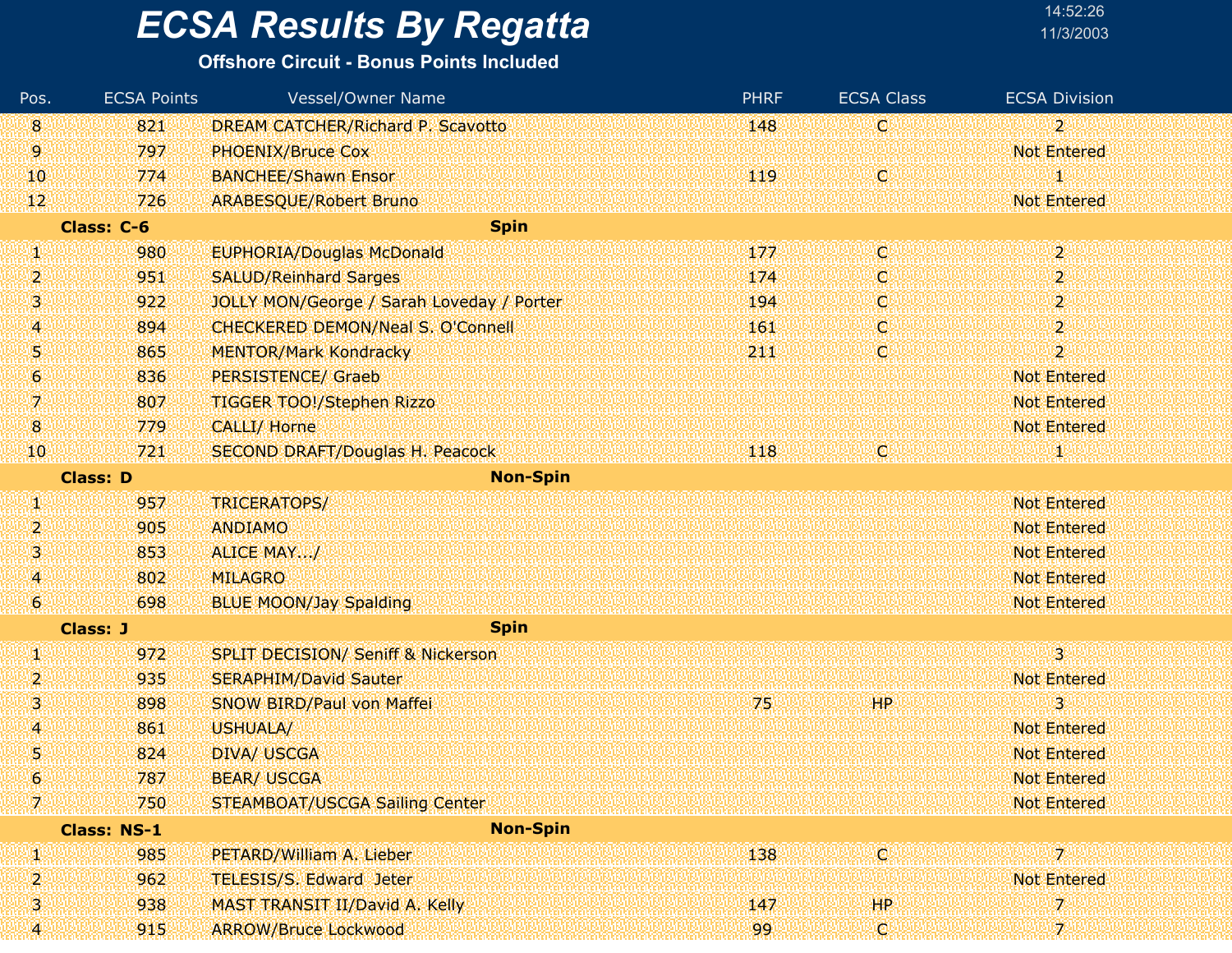#### **Offshore Circuit - Bonus Points Included**

| Pos.           | <b>ECSA Points</b> | <b>Vessel/Owner Name</b>                 | <b>PHRF</b> | <b>ECSA Class</b> | <b>ECSA Division</b> |
|----------------|--------------------|------------------------------------------|-------------|-------------------|----------------------|
| 51             | 891                | <b>PEGASUS/ WALKER</b>                   |             |                   | <b>Not Entered</b>   |
| 6              | 868                | <b>VOLITION/ KROGMAN</b>                 |             |                   | <b>Not Entered</b>   |
| 7.             | 844                | VIB/James F. Barrett Jr.                 | 116         | O                 | 7.                   |
| 18.            | 821                | PATRIOT/A.P. HALSEY                      |             |                   | <b>Not Entered</b>   |
| 9              | 797                | <b>JET STREAM/JACK WILLS</b>             |             |                   | <b>Not Entered</b>   |
| 10             | 774                | <b>TOUCAN/ ABRAMS</b>                    |             |                   | <b>Not Entered</b>   |
| W              | 750                | <b>INTREPID/Sean Saslo</b>               | 100         | C)                | 7.                   |
|                | <b>Class: NS-2</b> | <b>Non-Spin</b>                          |             |                   |                      |
| U)             | 987                | SILENT PASSAGE/ COSTER                   |             |                   | <b>Not Entered</b>   |
| 2.             | 966                | <b>CAPRICORN/Judith C. Gibbs</b>         | 153         | C                 | 7                    |
| Ņ              | 944                | <b>BRYAN STATION/J. Douglas Craig</b>    | 169         | C.                | 7.                   |
| 4              | 922                | <b>SERENITY/Spencer A. Kloter</b>        |             |                   | $\overline{2}$       |
| Ŋ              | 901                | <b>ACK-VA-VIT/ OLSONN</b>                |             |                   | <b>Not Entered</b>   |
| 6              | 879                | <b>SEAQUESTER/Michael E. Passero</b>     | 159         | C.                | 7                    |
| 7.             | 858                | <b>STARCHASER/Richard T. Steinhilber</b> | 175         | C.                | 8                    |
| $8\phantom{1}$ | 836                | <b>ORION/Rick Pettit</b>                 | 171         | O                 | $\bf{8}$             |
| 9              | 815                | <b>MITIME/ EVANS</b>                     |             |                   | <b>Not Entered</b>   |
| 10             | 793                | <b>CURLEW/Mark Andrews</b>               | 159         | C.                | $\overline{2}$       |
| ТW             | 772                | <b>AMBIENT/ RIKER</b>                    |             |                   | <b>Not Entered</b>   |
| $ 12\rangle$   | 750                | <b>TRUE BLUE/Richard B. Lind</b>         | 159         | ¢                 |                      |
|                | <b>Class: NS-3</b> | <b>Non-Spin</b>                          |             |                   |                      |
| W              | 989                | <b>BEARCAT/Jack Lombard</b>              | 192         | <b>AB</b>         | 38                   |
| 2.             | 969                | <b>FERIEN/ EDMANDS</b>                   |             |                   | <b>Not Entered</b>   |
| Ņ              | 949                | <b>ILLUSION/ BOURGET</b>                 |             |                   | <b>Not Entered</b>   |
| 4              | 929                | PILGRIM/                                 |             |                   | <b>Not Entered</b>   |
| 5              | 909                | <b>WAVE FUNCTION/Bruce Dinsmore</b>      |             |                   | <b>Not Entered</b>   |
| 6              | 889                | <b>BELLATRIX/Robert Camerino</b>         |             |                   | <b>Not Entered</b>   |
| 7              | 869                | <b>FASCINATION/James D. Francis</b>      | 193         | ¢                 | 8                    |
| 8              | 849                | PERSISTENCE/Malcolm McCullough           |             |                   | <b>Not Entered</b>   |
| 9.             | 830                | SISU/Lochlin Syme                        | 231         | <b>AB</b>         | 5                    |
| 10             | 810                | <b>TERN ROYALE/Charles Snow</b>          |             |                   | <b>Not Entered</b>   |
| щï             | 790                | <b>BUCCANEER/ TIERNAN</b>                |             |                   | <b>Not Entered</b>   |
| 12             | 770                | <b>CARPE DIEM/Joseph KAPLOWE</b>         |             | q                 | Not Entered          |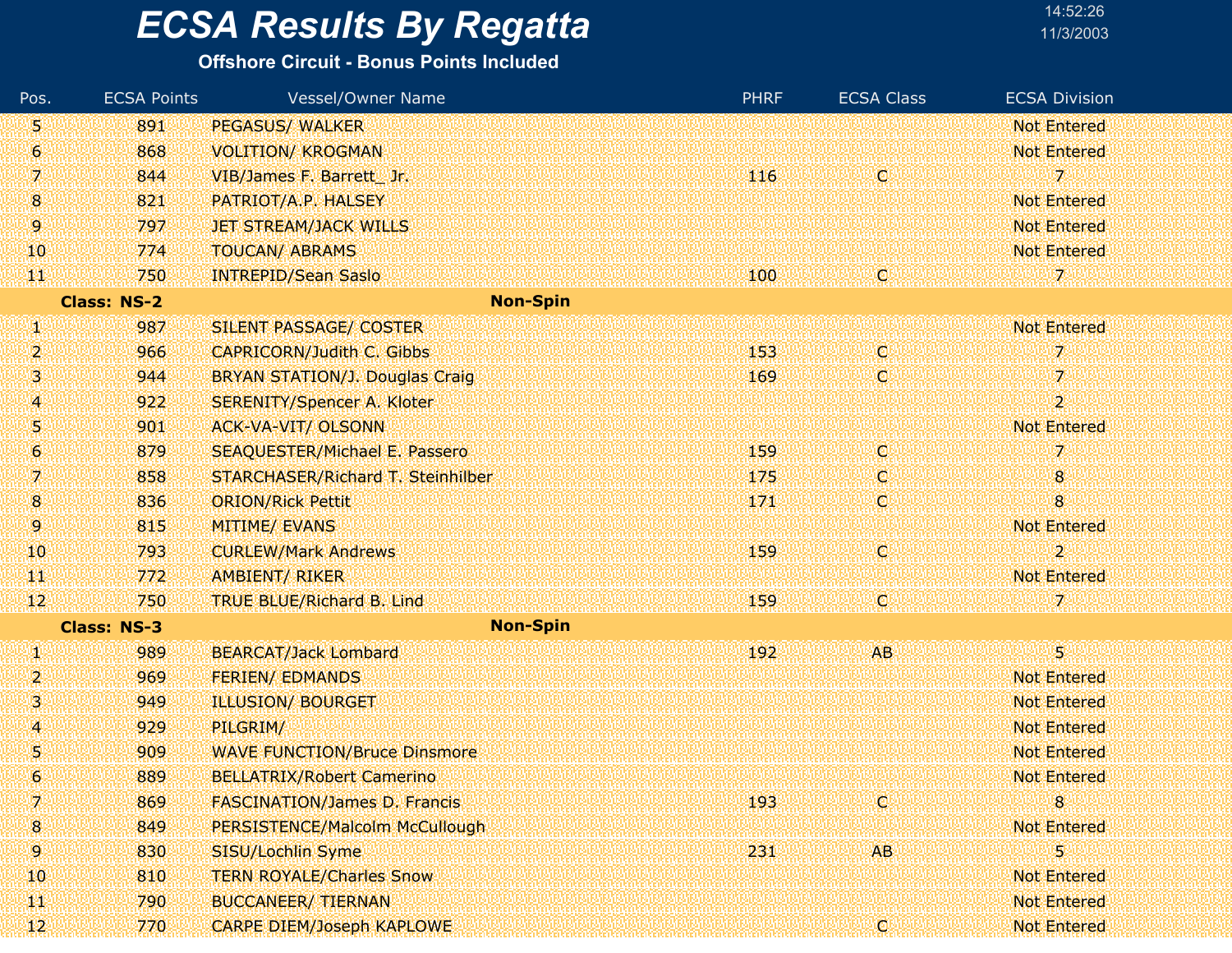**Offshore Circuit - Bonus Points Included**

| Pos.            | <b>ECSA Points</b>                     | Vessel/Owner Name                      |             | <b>PHRF</b> | <b>ECSA Class</b>             | <b>ECSA Division</b> |
|-----------------|----------------------------------------|----------------------------------------|-------------|-------------|-------------------------------|----------------------|
| 14.             | 730                                    | BERTHA/Hugh F. Luddecke, Jr.           |             |             |                               | <b>Not Entered</b>   |
|                 | <b>26. Off Soundings Fall Saturday</b> |                                        | 9/13/2003   |             | <b>ECSA Bonus Regatta: No</b> |                      |
|                 | <b>Class: A</b>                        |                                        | <b>Spin</b> |             |                               |                      |
| 90              | 976                                    | XAPISMA/Robert I. Welsh Jr.            |             | 184         | AB                            | 5                    |
| 2               | 944                                    | <b>NEPENTHE/Robert Read</b>            |             |             |                               | <b>Not Entered</b>   |
| 3               | 912                                    | <b>SALTY/Peter Mietschnig</b>          |             |             |                               | <b>Not Entered</b>   |
| 4               | 879                                    | <b>CHARMER/Will Pease</b>              |             |             |                               | <b>Not Entered</b>   |
| 51              | 847                                    | SPINDRIFT/Wm. Rich III                 |             |             |                               | <b>Not Entered</b>   |
| $\vert 6 \vert$ | 815                                    | <b>DOLPHIN/Howard Knox</b>             |             |             |                               | <b>Not Entered</b>   |
| 7.              | 782                                    | <b>MATINICUS/Dana Garvin</b>           |             |             |                               | <b>Not Entered</b>   |
| $\bf{8}$        | 750                                    | <b>OUR TERN/Jack Washbrun</b>          |             |             |                               | Not Entered          |
|                 | <b>Class: B</b>                        |                                        | <b>Spin</b> |             |                               |                      |
| W               | 922                                    | SANIBEL/Gerry H. Keeler                |             | 212         | <b>AB</b>                     | 5                    |
| 2               | 836                                    | <b>WATERCOLORS/Bill Drinkuth</b>       |             | 207         | <b>AB</b>                     | 5                    |
| 3.              | 750                                    | <b>VALIANT/Robert E. Bunger</b>        |             | 183         | <b>AB</b>                     | 5.                   |
|                 | Class: C-1                             |                                        | <b>Spin</b> |             |                               |                      |
| q,              | 989                                    | <b>SECRET/Bruce Kuryla</b>             |             | 51          | lC.                           | Ŵ                    |
| 2               | 969                                    | ABRAXAS/Adam M. Walsh                  |             | 45          | IC.                           | 3                    |
| 3               | 949                                    | <b>HOOLIGAN/Peter Brinckerhoff</b>     |             | 33          | <b>HP</b>                     | З                    |
| $\overline{4}$  | 929                                    | FURY/Ray J. Gincavage                  |             | 50          | V.                            | И                    |
| 51              | 909                                    | MENACE/James G. Dill, Jr.              |             |             |                               | <b>Not Entered</b>   |
| 6.              | 889                                    | <b>SPANISH MOON/Toby Halsey</b>        |             | 57          | <b>SB</b>                     | 6                    |
| 71              | 869                                    | <b>SETTLER/Jim &amp; Tom Rich</b>      |             |             |                               | <b>Not Entered</b>   |
| $\bf{8}$        | 849                                    | <b>WAHOO/Philip Dickey</b>             |             | 18          | HP                            | 3                    |
| 9.              | 830                                    | <b>JEZEBEL/Wayne Morse</b>             |             | 75          | <b>HP</b>                     | 3                    |
| 10              | 810                                    | WHO'S YO DADDY?/Peter A. Manickas, III |             |             |                               | <b>Not Entered</b>   |
| H.              | 790                                    | <b>CLEO/Robert Page</b>                |             |             |                               | Not Entered          |
| 12              | 770                                    | <b>CALIENTE</b>                        |             |             |                               | <b>Not Entered</b>   |
| 13 <sub>1</sub> | 750                                    | <b>BAGATELLE/Thomas Doyle</b>          |             | .9 I        | HP                            | з                    |
|                 | Class: C-2                             |                                        | <b>Spin</b> |             |                               |                      |
| Ø0              | 989                                    | SIRPRIZE/J. William Healy              |             | 88          | ЮÏ                            | 80                   |
| 2               | 969                                    | <b>FIREWATER/Jesse Waters</b>          |             |             |                               | <b>Not Entered</b>   |
| 3)<br>ak        | 949                                    | MISTY/Fred A. Allardyce                |             | 84          | W                             | 41                   |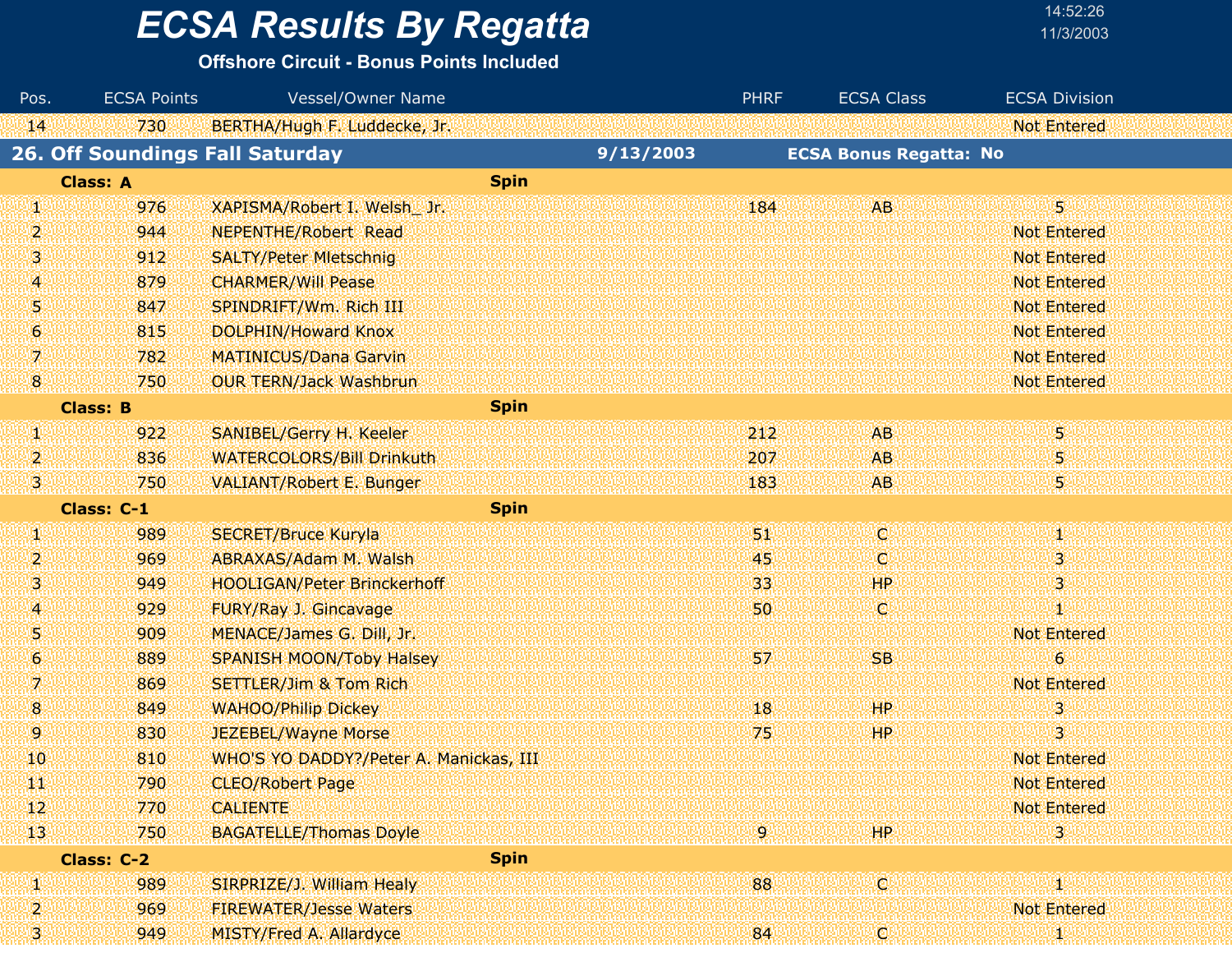#### **Offshore Circuit - Bonus Points Included**

| Pos.           | <b>ECSA Points</b> | <b>Vessel/Owner Name</b>              | <b>PHRF</b> | <b>ECSA Class</b> | <b>ECSA Division</b>    |
|----------------|--------------------|---------------------------------------|-------------|-------------------|-------------------------|
| 4              | 929                | <b>ODRACCAS/Chuck Saccardo</b>        |             |                   | <b>Not Entered</b>      |
| 5              | 909                | <b>OSPREY/George Martin</b>           |             |                   | <b>Not Entered</b>      |
| 6              | 889                | <b>REVERY/Bill Gunther</b>            | 90          | о                 | 1                       |
| 7.             | 869                | DRAGONFLY/Skip Young                  |             |                   | <b>Not Entered</b>      |
| $8\phantom{1}$ | 849                | <b>WOLVERINE/David L. Nauber</b>      | 110         | Q                 | 1                       |
| 9.             | 830                | LINDY/David G. Dickerson              | 90          | O                 |                         |
| 10             | 810                | <b>SAGACIOUS/Robert B. Geary</b>      | 99          | C                 |                         |
| ЧT             | 790                | <b>RELENTLESS/kevin horrigan</b>      | 81          | <b>SB</b>         | 6                       |
| $\mathbf{12}$  | 770                | <b>TICKER/Milan Bartek</b>            | 84          | Q                 | 1                       |
| 13             | 750                | LIGHT FANTASTIC/Sylvan R. Shemitz     | 114         | Q                 |                         |
|                | Class: C-3         | <b>Spin</b>                           |             |                   |                         |
| W              | 972                | <b>TOMAHAWK/Peter Bergendahl</b>      | 443         | HP.               | $3^{\circ}$             |
| 2              | 935                | <b>COOCH/WES MAXWELL</b>              |             |                   | <b>Not Entered</b>      |
| Ņ              | 898                | <b>MAMA SAID NO!/Greg Gilmartin</b>   | 114         | <b>HP</b>         | 31                      |
| 4              | 861                | <b>BALANCE/Jim Ohlheiser</b>          | 84          | <b>HP</b>         | 3                       |
| 5              | 824                | PREMIUM/ROBERT AUSTIN-LAFRANCE        | 128         | H <sub>P</sub>    | 3                       |
| 6              | 787                | <b>VAMOOSE/Tom Stewart</b>            |             |                   | <b>Not Entered</b>      |
| 7.             | 750                | <b>QUANTUM LEAP/Patrick B. Dillon</b> | 90          | <b>SB</b>         | $\theta$                |
|                | <b>Class: C-4</b>  | <b>Spin</b>                           |             |                   |                         |
| Щ              | 957                | <b>ONE UP/Lincoln F. Schoenberger</b> | 150         | <b>HP</b>         | $\ket{4}$               |
| 2              | 905                | <b>EN CHARETTE/Paul L. Jennings</b>   | 141         | HP                | 4                       |
| 3              | 853                | <b>WAVEWALKER/David Walker</b>        | 138         | <b>HP</b>         | 4                       |
| $\overline{A}$ | 802                | <b>NUNNEHI/Mark Dixon</b>             | 135         | HP.               | 4                       |
| 5              | 750                | <b>SURPRISE!/William Cronin</b>       | 144         | HP.               | 4                       |
|                | Class: C-5         | <b>Spin</b>                           |             |                   |                         |
| W              | 972                | FIREBALL/Don & Bob Kern               |             |                   | <b>Not Entered</b>      |
| 2              | 935                | BRER RABBIT III/William A. Loweth     | 149         | Q                 | $\overline{\mathbf{z}}$ |
| 3              | 898                | <b>ARABESQUE/Robert Bruno</b>         |             |                   | <b>Not Entered</b>      |
| 4              | 861                | RESOLUTE/Roger Bauman_Jr.             | 153         | ¢                 | $\overline{\mathbf{2}}$ |
| 5              | 824                | <b>SPIRIT/Norman Peck</b>             |             |                   | Not Entered             |
| 6              | 787                | LEGACY III/John P. Read               | 147         | q                 | 2                       |
|                | 750                | DREAM CATCHER/Richard P. Scavotto     | 148         | C                 |                         |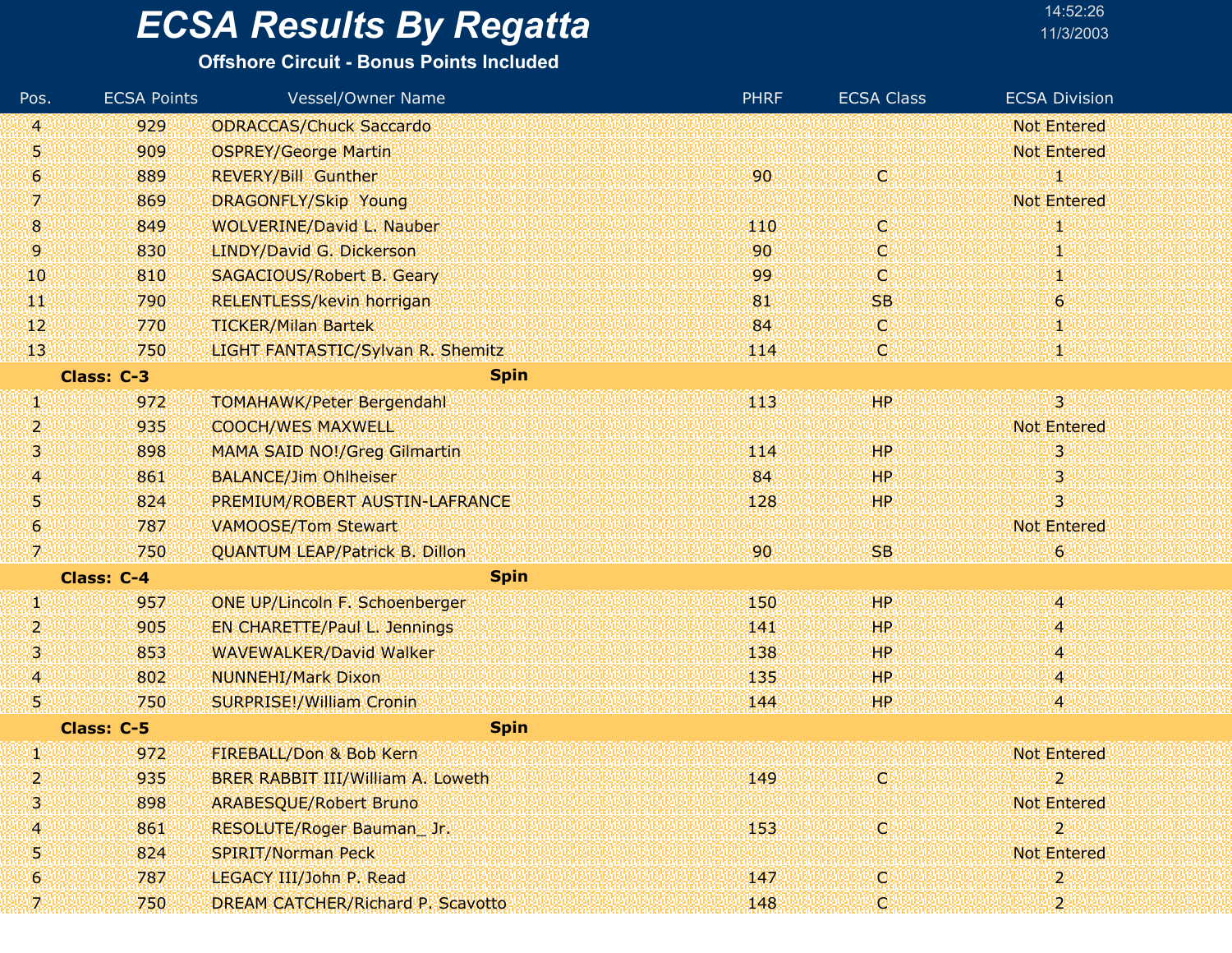#### **Offshore Circuit - Bonus Points Included**

| Pos.                | <b>ECSA Points</b> | Vessel/Owner Name                             | <b>PHRF</b> | <b>ECSA Class</b> | <b>ECSA Division</b>      |
|---------------------|--------------------|-----------------------------------------------|-------------|-------------------|---------------------------|
|                     | Class: C-6         | <b>Spin</b>                                   |             |                   |                           |
| W                   | 972                | <b>CHECKERED DEMON/Neal S. O'Connell</b>      | 161         | C                 | 2.                        |
| 2                   | 935                | <b>EUPHORIA/Douglas McDonald</b>              | 177         | C,                | 2                         |
| 3.                  | 898                | <b>SALUD/Reinhard Sarges</b>                  | 174         | C                 | $\overline{2}$            |
| A                   | 861                | <b>PERSISTENCE/ Graeb</b>                     |             |                   | <b>Not Entered</b>        |
| 5                   | 824                | <b>CALLI/ Horne</b>                           |             |                   | <b>Not Entered</b>        |
| $\boldsymbol{6}$    | 787                | <b>MENTOR/Mark Kondracky</b>                  | 211         | Q                 | 2                         |
| 7                   | 750                | JOLLY MON/George / Sarah Loveday / Porter     | 194         | Ç                 | $\mathbf{2}^{\circ}$      |
|                     | <b>Class: J</b>    | <b>Non-Spin</b>                               |             |                   |                           |
| W                   | 966                | <b>SPLIT DECISION/ Seniff &amp; Nickerson</b> |             |                   | $\overline{3}$            |
| 2                   | 922                | <b>SERAPHIM/David Sauter</b>                  |             |                   | <b>Not Entered</b>        |
| з                   | 879                | <b>SNOW BIRD/Paul von Maffei</b>              | 75          | HР                | 3                         |
| 4                   | 836                | <b>STEAMBOAT/USCGA Sailing Center</b>         |             |                   | <b>Not Entered</b>        |
| 5                   | 793                | <b>DIVA/ USCGA</b>                            |             |                   | <b>Not Entered</b>        |
| 6                   | 750                | USHUALA/                                      |             |                   | <b>Not Entered</b>        |
|                     | <b>Class: NS-1</b> | <b>Non-Spin</b>                               |             |                   |                           |
| w                   | 976                | <b>ARROW/Bruce Lockwood</b>                   | 99          | ¢                 | $7^{\circ}$               |
| 2                   | 944                | <b>VOLITION/ KROGMAN</b>                      |             |                   | <b>Not Entered</b>        |
| 13                  | 912                | VIB/James F. Barrett Jr.                      | 116         | C,                | 7                         |
| 4                   | 879                | PETARD/William A. Lieber                      | 138         | C                 | 7                         |
| 5                   | 847                | <b>TELESIS/S. Edward Jeter</b>                |             |                   | <b>Not Entered</b>        |
| $\ddot{\mathbf{6}}$ | 815                | <b>PEGASUS/ WALKER</b>                        |             |                   | <b>Not Entered</b>        |
| 7                   | 782                | <b>TOUCAN/ ABRAMS</b>                         |             |                   | <b>Not Entered</b>        |
| $\overline{8}$      | 750                | <b>INTREPID/Sean Saslo</b>                    | 100         | O.                | 7.                        |
|                     | <b>Class: NS-2</b> | <b>Non-Spin</b>                               |             |                   |                           |
| W                   | 976                | SILENT PASSAGE/ COSTER                        |             |                   | <b>Not Entered</b>        |
| 2                   | 944                | <b>CAPRICORN/Judith C. Gibbs</b>              | 153         | O                 | 7.                        |
| З                   | 912                | <b>CURLEW/Mark Andrews</b>                    | 159         | Q                 | $\mathbf{2}^{\mathrm{r}}$ |
| 4                   | 879                | <b>BRYAN STATION/J. Douglas Craig</b>         | 169         | Q                 | 7                         |
| 5                   | 847                | <b>ACK-VA-VIT/ OLSONN</b>                     |             |                   | <b>Not Entered</b>        |
| 6                   | 815                | <b>SEAQUESTER/Michael E. Passero</b>          | 159         | C                 | 7                         |
| 7.                  | 782                | <b>ORION/Rick Pettit</b>                      | 171         | Q                 | 8                         |
| 8                   | 750                | TRUE BLUE/Richard B. Lind                     | 159         | ņ.                | 7.                        |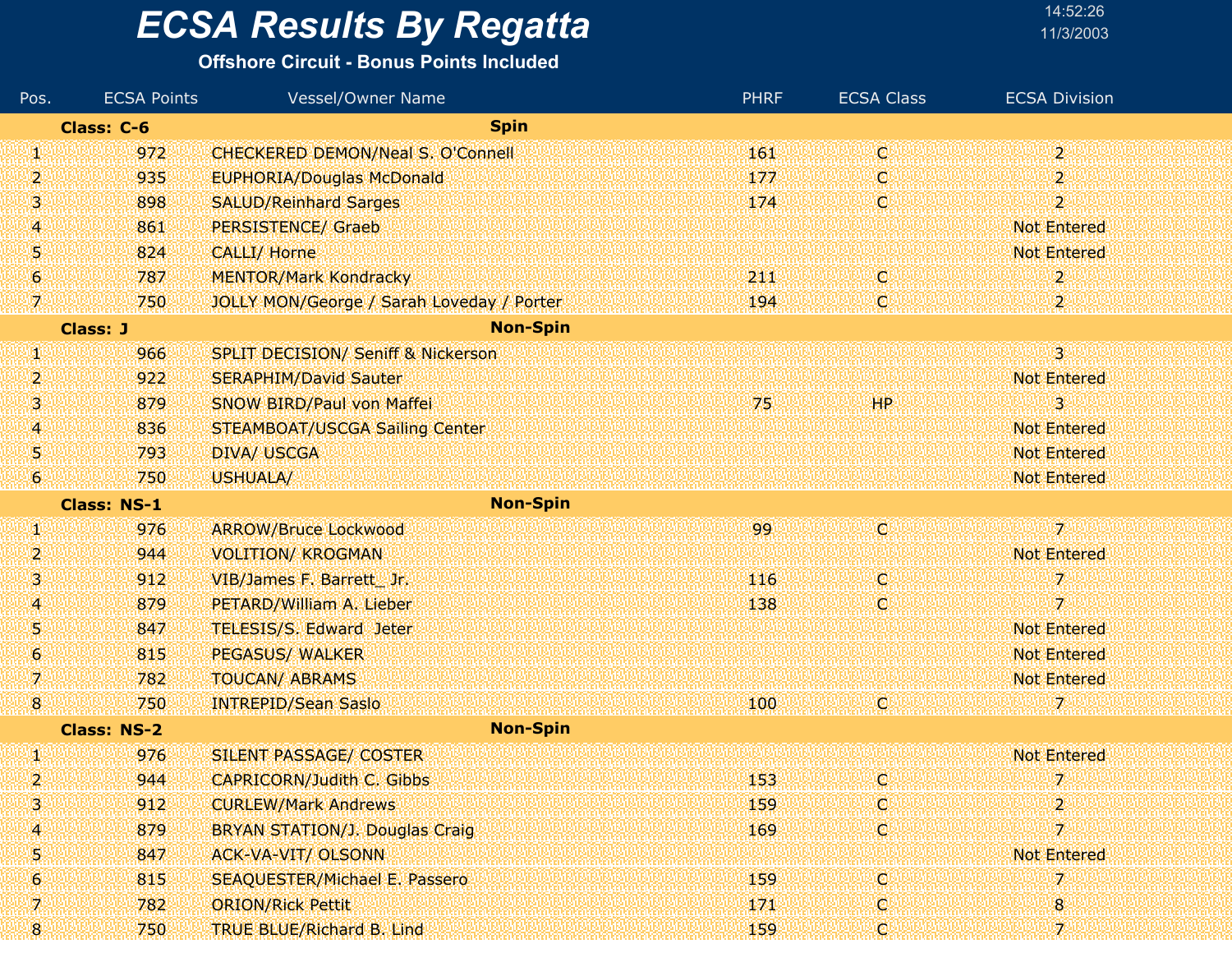#### **Offshore Circuit - Bonus Points Included**

| Pos. | <b>ECSA Points</b> | Vessel/Owner Name                        |           | <b>PHRF</b> | <b>ECSA Class</b>             | <b>ECSA Division</b> |
|------|--------------------|------------------------------------------|-----------|-------------|-------------------------------|----------------------|
|      | <b>Class: NS-3</b> | <b>Non-Spin</b>                          |           |             |                               |                      |
| W    | 966                | <b>BELLATRIX/Robert Camerino</b>         |           |             |                               | <b>Not Entered</b>   |
| 2    | 922                | <b>ILLUSION/ BOURGET</b>                 |           |             |                               | <b>Not Entered</b>   |
| 31   | 879                | <b>FERIEN/ EDMANDS</b>                   |           |             |                               | <b>Not Entered</b>   |
| 4    | 836                | <b>FASCINATION/James D. Francis</b>      |           | 193         | IC.                           | 8 <sup>°</sup>       |
| 51   | 793                | PIPER TOO/Robert J. Almeida              |           | 177         | AB.                           | 5                    |
| 6    | 750                | <b>CARPE DIEM/Joseph KAPLOWE</b>         |           |             | IO)                           | <b>Not Entered</b>   |
|      | <b>Class: T</b>    |                                          |           |             |                               |                      |
| VN.  | 750                | ZEPHYR/                                  |           |             |                               | <b>Not Entered</b>   |
|      |                    | 27. Milford Last Chance Regatta          | 9/27/2003 |             | <b>ECSA Bonus Regatta: No</b> |                      |
|      | <b>Class: A</b>    | <b>Spin</b>                              |           |             |                               |                      |
| 90   | 976                | <b>SECRET/Bruce Kuryla</b>               |           | UI.         | ίCΪ                           | 40                   |
| 2    | 944                | DR. EVIL/Tom Treat                       |           | 99          | hp                            | 3.                   |
| 31   | 912                | <b>XSNRG/C. Beckman Swanson</b>          |           | 87          | <b>SB</b>                     | 6 <sup>1</sup>       |
| 41   | 879                | WHISPER/Nicholas J. Amendola             |           |             |                               | <b>Not Entered</b>   |
| 51   | 847                | GO DOG GO/                               |           | 45          | <b>SB</b>                     | $6\overline{6}$      |
| 6    | 815                | SCHOCK THERAPY/Jeffrey D. Stuart         |           | 117         | O.                            | T                    |
| V)   | 782                | SLINGSHOT/Dennis Dawid                   |           | 66          | C.                            | Ю                    |
| 8.   | 750                | <b>BANCHEE/Shawn Ensor</b>               |           | 119         | C                             |                      |
|      | <b>Class: B</b>    | <b>Spin</b>                              |           |             |                               |                      |
| Ø    | 976                | <b>EN CHARETTE/Paul L. Jennings</b>      |           | 141         | HP                            | 14                   |
| 2    | 944                | SAVAGE/C.P. Noel & Brendan N. McCarthy   |           | 128         | HР                            | 3                    |
| З    | 912                | <b>RELENTLESS/Konrad Lagarde</b>         |           |             |                               | <b>Not Entered</b>   |
| 41   | 879                | <b>KARI/Patrick M. Collins</b>           |           | 139         | <b>HP</b>                     | 4                    |
| 51   | 847                | DEADICATED/ Andre/McArthur               |           |             |                               | <b>Not Entered</b>   |
| 6    | 815                | <b>BRIALLIANT DISGUISE/Michael Lebov</b> |           | 128         | HP.                           | 3                    |
|      | 782                | COYOTE/David R. Arklander                |           | 120         | HP.                           | 3                    |
| 19.  | 718                | WATER WOLF/Edward M. Lobo                |           |             |                               | <b>Not Entered</b>   |
|      | <b>Class: C</b>    | <b>Spin</b>                              |           |             |                               |                      |
| W    | 976                | <b>PARK PLACE/Richard A. Mentelos</b>    |           | 153         | Ю                             | 2                    |
| 2    | 944                | <b>ONE UP/Lincoln F. Schoenberger</b>    |           | 150         | HP                            | 4                    |
| 3    | 912                | <b>GOLDEN RULE/Joe Kolodej</b>           |           | 168         | IC.                           | 2                    |
| 4    | 879                | <b>ESPERANCE/J. Nevin</b>                |           | 186         | Q                             | 2                    |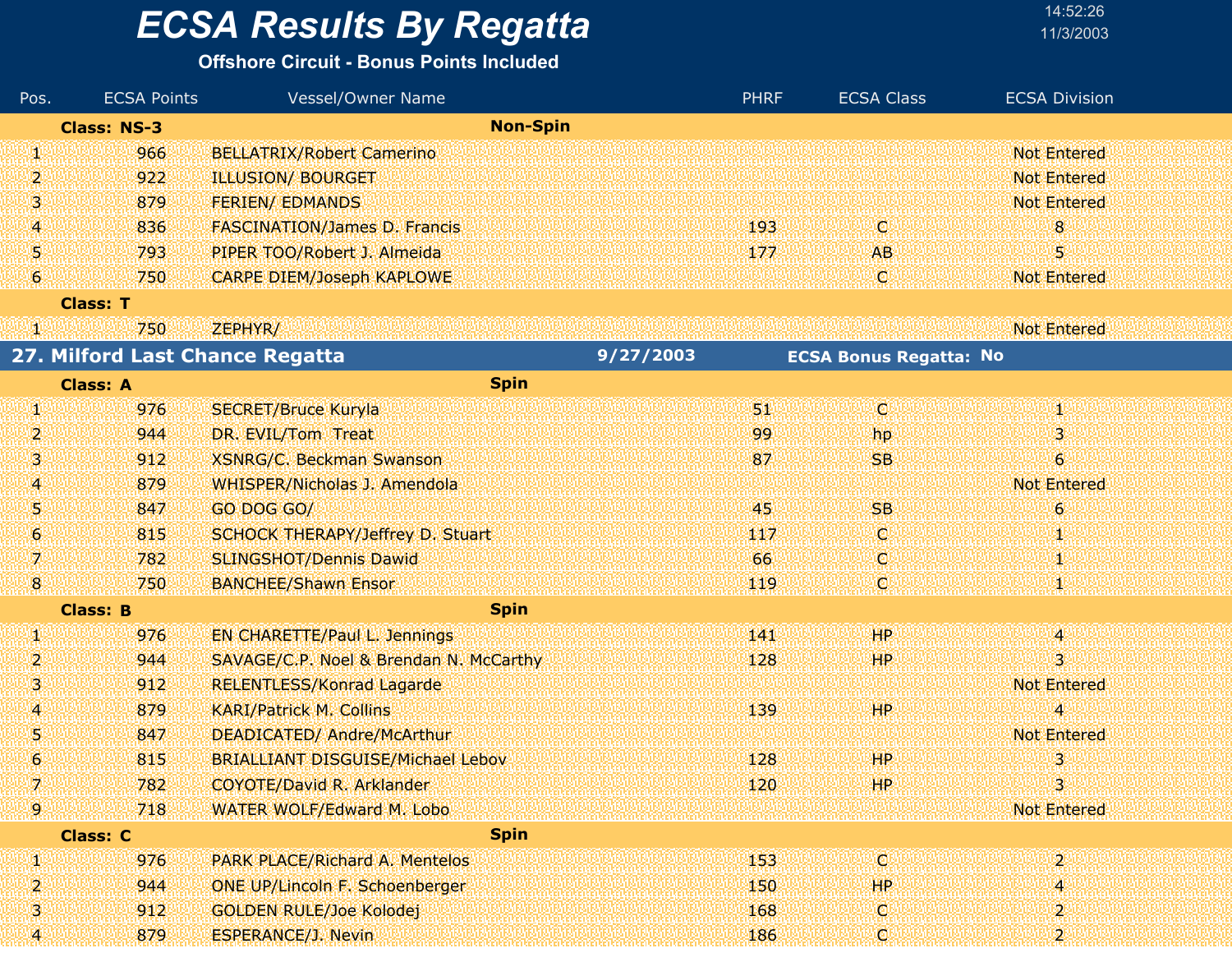#### **Offshore Circuit - Bonus Points Included**

| Pos.                                      | <b>ECSA Points</b> | Vessel/Owner Name                        |            | <b>PHRF</b> | <b>ECSA Class</b>              | <b>ECSA Division</b> |
|-------------------------------------------|--------------------|------------------------------------------|------------|-------------|--------------------------------|----------------------|
| 喇                                         | 847                | BRUJA/R. Ronshagen                       |            |             | <b>HP</b>                      | 4                    |
| 6                                         | 815                | <b>ANNELIESE/John Hale</b>               |            | 177         | <b>HP</b>                      | 4                    |
| 7.                                        | 782                | <b>AQUILO/Manfred G. Noack</b>           |            | 167         | O.                             | $\overline{2}$       |
| 9                                         | 718                | <b>KNOT BUSY/Ted Dunton</b>              |            | 217         | C)                             | 8                    |
|                                           | <b>Class: D</b>    | <b>Non-Spin</b>                          |            |             |                                |                      |
| U)                                        | 957                | <b>WITCHCRAFT/John Crissey</b>           |            | 186         | IC)                            | $\overline{8}$       |
| 2                                         | 905                | <b>SLINGSHOT (NON SPIN)/Jack Greifzu</b> |            | 138         | <b>HP</b>                      | <b>Not Entered</b>   |
| з                                         | 853                | SURRENDER///                             |            |             |                                | <b>Not Entered</b>   |
| $\overline{\bf 4}$                        | 802                | <b>EVERGREEN/Don Broderick</b>           |            | 201         | C                              | $\bf{8}$             |
| 6                                         | 698                | SILVER BULLET/Clifford R. Banthin        |            | 144         | HР                             | 7                    |
|                                           |                    | 29. HBC/MYC/WCS Columbus Day Regatta     | 10/11/2003 |             | <b>ECSA Bonus Regatta: No</b>  |                      |
|                                           | <b>Class: A</b>    | <b>Spin</b>                              |            |             |                                |                      |
| W                                         | 976                | DR. EVIL/Tom Treat                       |            | 99          | hp.                            | $\overline{3}$       |
| $\overline{2}$                            | 944                | <b>TERN/J COFFEY</b>                     |            |             |                                | <b>Not Entered</b>   |
| 3                                         | 912                | <b>SECRET/Bruce Kuryla</b>               |            | 31          | ω                              | и                    |
| $\overline{A}$                            | 879                | MAXIMUS/Nicholas J. Amendola             |            | 45          |                                | <b>Not Entered</b>   |
| 5                                         | 847                | <b>XSNRG/C. Beckman Swanson</b>          |            | 87          | <b>SB</b>                      | 6                    |
| $\ddot{\mathbf{6}}$                       | 815                | GO DOG GO/                               |            | 45          | <b>SB</b>                      | $\epsilon$           |
| V.                                        | 782                | MELTEMI/Gene J. Festa                    |            | 99          | O                              | M.                   |
| $\bf{8}$                                  | 750                | <b>SLINGSHOT/Dennis Dawid</b>            |            | 66          | C.                             |                      |
|                                           | <b>Class: B</b>    | <b>Spin</b>                              |            |             |                                |                      |
| Ŋ.                                        | 966                | <b>GOLDEN RULE/Joe Kolodej</b>           |            | 168         | O                              | $\overline{2}$       |
| 2.                                        | 922                | <b>EN CHARETTE/Paul L. Jennings</b>      |            | 141         | HP                             | 4                    |
| з                                         | 879                | <b>ANIMATION/J WALSER</b>                |            | 120         | HР                             | 3                    |
| 4                                         | 836                | <b>KARI/Patrick M. Collins</b>           |            | 139         | HP.                            | A                    |
| 5                                         | 793                | <b>ESPERANCE/J. Nevin</b>                |            | 186         | C                              | 2                    |
| 6 <sup>1</sup>                            | 750                | <b>ANNELIESE/John Hale</b>               |            | 177         | HP.                            |                      |
| <b>Non-Spin</b><br><b>Class: C</b>        |                    |                                          |            |             |                                |                      |
| W                                         | 922                | SILVER BULLET/Clifford R. Banthin        |            | 144         | HP                             | 72                   |
| $\overline{2}$                            | 836                | SLINGSHOT (NON SPIN)/Jack Greifzu        |            | 138         | HP.                            | <b>Not Entered</b>   |
| 31                                        | 750                | <b>EVERGREEN/Don Broderick</b>           |            | 201         | C,                             | 8                    |
| <b>30. Duck Island Thundermug Regatta</b> |                    |                                          | 10/18/2003 |             | <b>ECSA Bonus Regatta: Yes</b> |                      |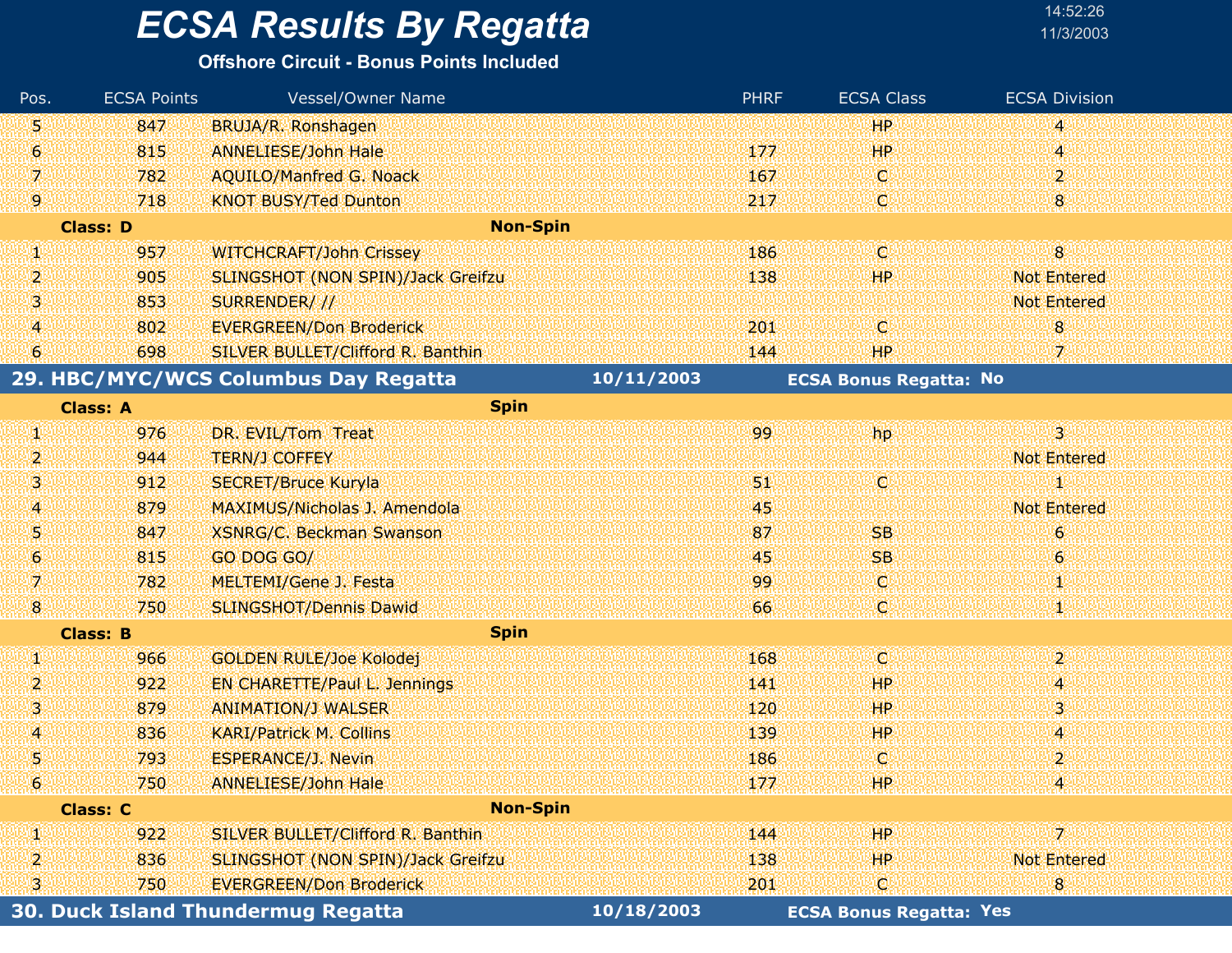#### **Offshore Circuit - Bonus Points Included**

| Pos.                    | <b>ECSA Points</b> | <b>Vessel/Owner Name</b>                          | <b>PHRF</b> | <b>ECSA Class</b> | <b>ECSA Division</b> |
|-------------------------|--------------------|---------------------------------------------------|-------------|-------------------|----------------------|
| <b>Spin</b><br>Class: 1 |                    |                                                   |             |                   |                      |
| W                       | 998                | DR. EVIL/Tom Treat                                | 99          | hp                | $\mathbf{3}$         |
| 2                       | 987                | <b>SECRET/Bruce Kuryla</b>                        | 51          | IC.               | Ψ                    |
| з                       | 976                | XLR8/Bradford J. Porter                           | 96          | <b>SB</b>         | $\boldsymbol{6}$     |
| 4                       | 966                | RICOCHET/Thomas Lee                               | 48          | HP                | 3                    |
| 51                      | 955                | <b>SLAINTE/George McCarthy</b>                    | 93          | <b>HP</b>         | 3                    |
| 6                       | 944                | <b>SLAINTE/George McCarthy</b>                    | 93          | 'HP'              | 3                    |
| Z.                      | 933                | <b>PALADIN/ Carriere</b>                          | 92          |                   | <b>Not Entered</b>   |
| 18.                     | 922                | WOODY/Lawrence H. Hennessy                        | 81          | <b>HP</b>         | 3                    |
| 9.                      | 912                | <b>DRAGONFLY/Skip Young</b>                       |             |                   | <b>Not Entered</b>   |
| 10                      | 901                | <b>GEM/ USCGA</b>                                 | 9.          |                   | <b>Not Entered</b>   |
| TЩ                      | 890                | MAXIMUS/Nicholas J. Amendola                      | 45          |                   | <b>Not Entered</b>   |
| 12                      | 879                | GO DOG GO/                                        | 45          | SB.               | 6                    |
| <b>Class: 2</b>         |                    | <b>Spin</b>                                       |             |                   |                      |
| Ŋ,                      | 994                | <b>WOLVERINE/David L. Nauber</b>                  | 110         | <b>C</b>          | Φ                    |
| 2                       | 980                | LINDY/David G. Dickerson                          | 90          | O                 | 1                    |
| 3                       | 966                | <b>WINDSHEAR/David C. Gilmore</b>                 | 135         | <b>HP</b>         | 4                    |
| 4                       | 951                | <b>SYNERGY/ Ballou</b>                            | 132         |                   | <b>Not Entered</b>   |
| U)                      | 937                | <b>EUPHORIA/Alan Skinner</b>                      | 114         | V.                | Ю                    |
| $\boldsymbol{6}$        | 922                | <b>NUNNEHI/Mark Dixon</b>                         | 135         | HР                | 4                    |
| 7                       | 908                | <b>CRYSTAL SLIPPER/Mike &amp; Linda Cavanaugh</b> | 105         | V.                | 4                    |
| $\bf{8}$                | 894                | MELTEMI/Gene J. Festa                             | 99          | Q                 | I                    |
| 9.                      | 879                | PERSISTENCE/ LeGeyt                               |             |                   | <b>Not Entered</b>   |
| <b>Spin</b><br>Class: 3 |                    |                                                   |             |                   |                      |
| U)                      | 996                | <b>GOLDEN RULE/Joe Kolodej</b>                    | 168         | O.                | $\overline{2}$       |
| 2,                      | 983                | <b>EUPHORIA/Douglas McDonald</b>                  | 177         | O.                | 2                    |
| 3                       | 970                | EN CHARETTE/Paul L. Jennings                      | 141         | <b>HP</b>         | 4                    |
| 4                       | 957                | <b>MENTOR/Mark Kondracky</b>                      | 211         | C,                | $\overline{2}$       |
| 5                       | 944                | <b>ARABESQUE/Robert Bruno</b>                     |             |                   | <b>Not Entered</b>   |
| 6                       | 931                | RESOLUTE/Roger Bauman_Jr.                         | 153         | <b>O</b>          | 2                    |
| 7.                      | 918                | <b>SCOOTS/ Brown</b>                              |             |                   | <b>Not Entered</b>   |
| 8                       | 905                | COLD DUCK/John A. Tracy                           | 144         | HP.               | 4                    |
| 9                       | 892                | <b>ENCORE!/ Salerno</b>                           |             |                   | Not Entered          |